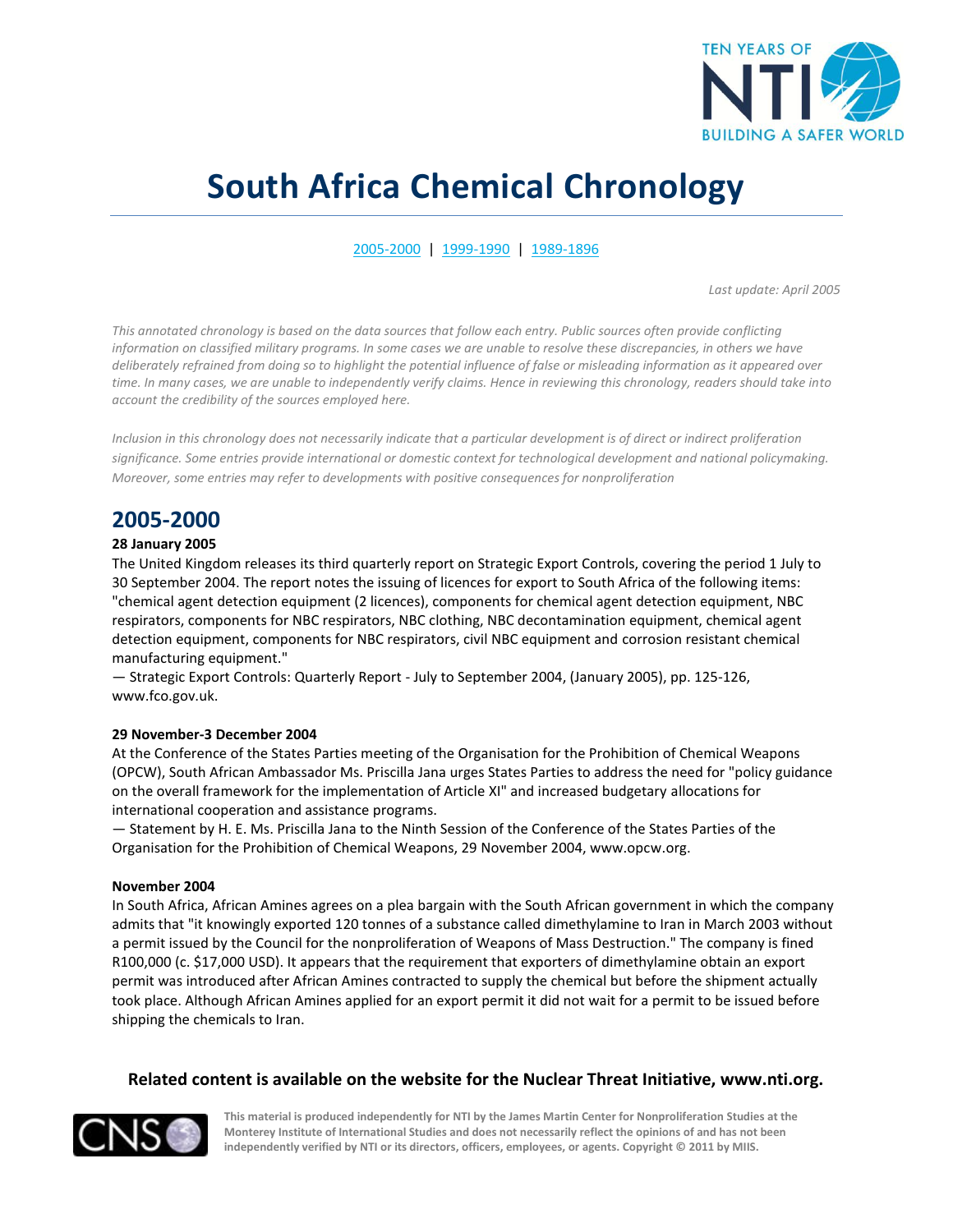

— "How Sasol Firm Sold WMD Chemicals to Iran," *Mail and Guardian Online*, 18 February 2005, www.mg.co.za; "RAS: Oil-From-Coal Company Affiliate Reportedly Exported WMD Chemicals to Iran," FBIS document AFP20050218000095, 18 February 2005, www.fbis.gov; "Sasol affiliate fined for unlicensed Iran exports," *Business Report*, 21 February 2005, www.businessreport.co.za.

## **10 March 2004**

The Constitutional Court of South African rejects the state's request for "leave to appeal against the acquittal of Wouter Basson." Chief Justice Arthur Chaskalson states, however, that Pretoria High Court presiding judge Willie Hartzenberg's "decision not to recuse himself...was a constitutional matter as the impartial adjudication of disputes in both criminal and civil cases is the cornerstone of any fair legal system." Furthermore, the court rules that "there was a constitutional obligation on the state to prosecute offences that threatened the rights of citizens and an international obligation to prosecute crimes against humanity," referring to the six charges against Basson dropped because they related to crimes committed outside of South Africa.

— *The CBW Conventions Bulletin*, No. 64 (June 2004), p. 35.

#### **5 November 2003**

South Africa's Constitutional Court reserves judgment regarding "the state's application for an order granting the possibility of a re-trial of" Wouter Basson, in order to give both the prosecution and defense additional time to submit written arguments.

— *The CBW Conventions Bulletin*, No. 63 (March 2004), p. 17.

#### **March 2003**

African Amines, a subsidiary of the South African Oil from Coal Company (SASOL) exports 120 metric tons of dimethylamine to Iran. Dimethylamine can be used as a precursor for the nerve agent tabun (GA) or missile fuel. Dimethylamine also possesses a wide range of legitmate commercial uses including the production of detergents and pharmaceuticals. The shipment is of particular concern as the receiving company is Sasadja Moavenate Bazargani which has been placed on WMD end-user watch lists by the German and Japanese governments and is suspected of involvement in Iranian missile programs.

— "How Sasol firm sold WMD chemicals to Iran," *Mail and Guardian Online*, 18 February 2005, www.mg.co.za; "RAS: Oil-From-Coal Company Affiliate Reportedly Exported WMD Chemicals to Iran," FBIS document AFP20050218000095, 18 February 2005, www.fbis.gov.

#### **11 April 2002**

Basson is acquitted of the rest of the 46 criminal charges by Judge Hartzenberg, who dismisses the evidence of all 153 witnesses and argues that the state has not proved its case beyond a reasonable doubt. Basson's defense attorney Jaap Cilliers estimates that the 30-month trial cost the state 125 million rand, and Basson argues that it would be a waste of even more money to appeal the verdict. Critics of apartheid are astonished and angered by the verdict, and many demand that an appeal be filed so that a less partisan judge can hear the case. — Centre for Conflict Resolution, *Basson Trial: Weekly Summaries of Court Proceedings, October 1999-April 2002*, [final] special report; "The long and costly road to acquittal," *Sunday Times* (14 April 2002); Chris McGreal, "'Dr. Death a free agent once again," *The Age* (14 April 2002); "Revenge of South Africa's 'Dr. Death'", *BBC News Online* (12 April 2002).

#### **25-26 September 2001**

In his continuing trial, Wouter Basson says "Project Jota was not, as has generally been assumed, simply a new name allocated to Project Coast. ...[F]rom 1992, Jota was the name of the defensive component of the CBW

## **Related content is available on the website for the Nuclear Threat Initiative, www.nti.org.**

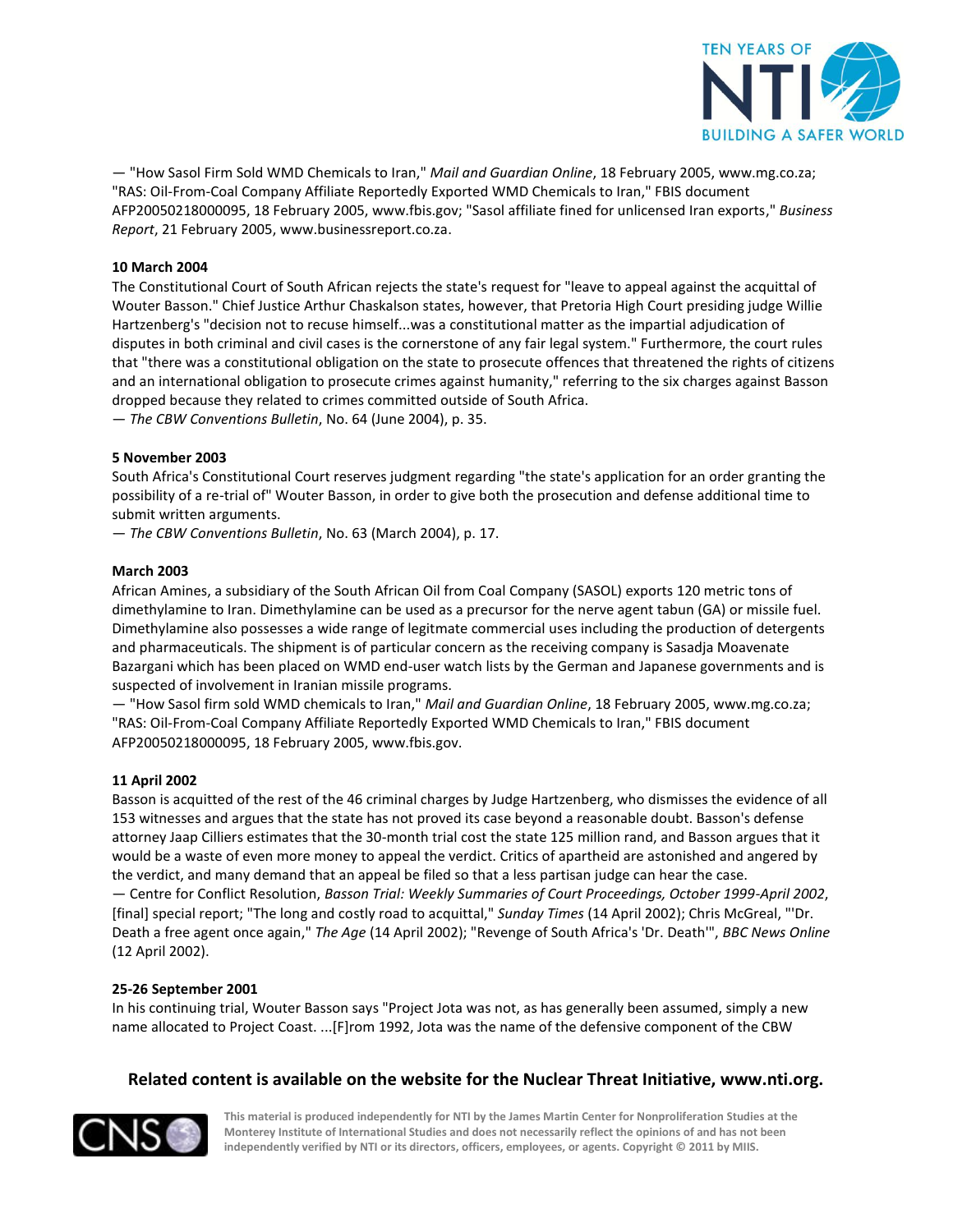

project, while Coast continued to be the offensive arm." Prosecutor Anton Ackermann points out that this is the first time "that a clear distinction has been drawn between projects Coast and Jota."

— "Proceedings in South Africa: The Continuing Trial of Wouter Basson," *The CBW Conventions Bulletin*, No. 54 (December 2001), p. 26.

## **18 June 2001**

Judge Hartzenberg acquits Basson of 15 of the remaining 46 charges brought against him in 1999. He provides no explanation for why he has rendered this judgment, but promises to do so at the end of the trial. — Centre for Conflict Resolution, *Basson Trial: Weekly Summaries of Court Proceedings, October 1999-April 2002*, week 47 special report.

#### **28 February 2000**

A masked assailant shoots James Patrick Riley, co-owner of an Irvine, California company called Biofem, Inc., in the head. Three days later, his business partner Dr. Larry Ford is found dead in the upstairs bedroom of his home, the apparent victim of a gunshot suicide. Investigators soon learn that Ford had apparently arranged to assassinate his partner, secretly poisoned patients and former mistresses, and threatened to poison other business associates. They are also shocked to discover that he had stockpiled an arsenal of small arms, C4 explosive, blasting caps, and over 260 containers of biological substances on his property, some of which contained *V. cholerae*, *Salmonella typhi*, ricin, and botulinum toxin. On Ford's property the police also find one of the special assassination devices made by South African armorer Phil Morgan at the QB Laboratories, which provides physical proof of Ford's connection to Project Coast. Documents recovered by the Irvine Police Department from Ford's home and office further indicate that he had contacts with certain right-wing militia groups in the US, raising concerns that he may have supplied them with dangerous BW materials.

— Edward Humes, "The Medicine Man," *Los Angeles Magazine* (July 2001), pp. 96-9, 166-8; Stephen Burgess and Helen Purkitt, *The Rollback of South Africa's Biological Warfare Program* (USAF Academy, Colorado: USAF Institute for National Security Studies, 2001), pp. 34-7; 11 July 2002 phone conversation with investigative journalist Michael Reynolds.

#### <span id="page-2-0"></span>[Back to](#page-0-1) Top

## **1999-1990**

#### **25 October 1999**

In Pretoria High Court, Wouter Basson pleads 'not guilty' to all of the charges against him.

— *The CBW Conventions Bulletin*, No. 46 (December 1999), p. 46.

#### **12 October 1999**

Presiding judge Willie Hartzenberg rules that six of the eight conspiracy to murder charges against Wouter Basson must be withdrawn. Judge Hartzenberg also grants Basson's request for his bail conditions to be relaxed for the trial's duration.

— *The CBW Conventions Bulletin*, No. 46 (December 1999), p. 37.

#### **4 October 1999**

The state's criminal case against Basson begins in the Pretoria High Court. He is charged with 64 counts, including 12 for murder, 7 for conspiracy to murder, 3 for attempted murder, 4 for assault with intent to do grievous bodily harm, and others for fraud and drug trafficking. The murder charges include allegations of human experimentation

## **Related content is available on the website for the Nuclear Threat Initiative, www.nti.org.**

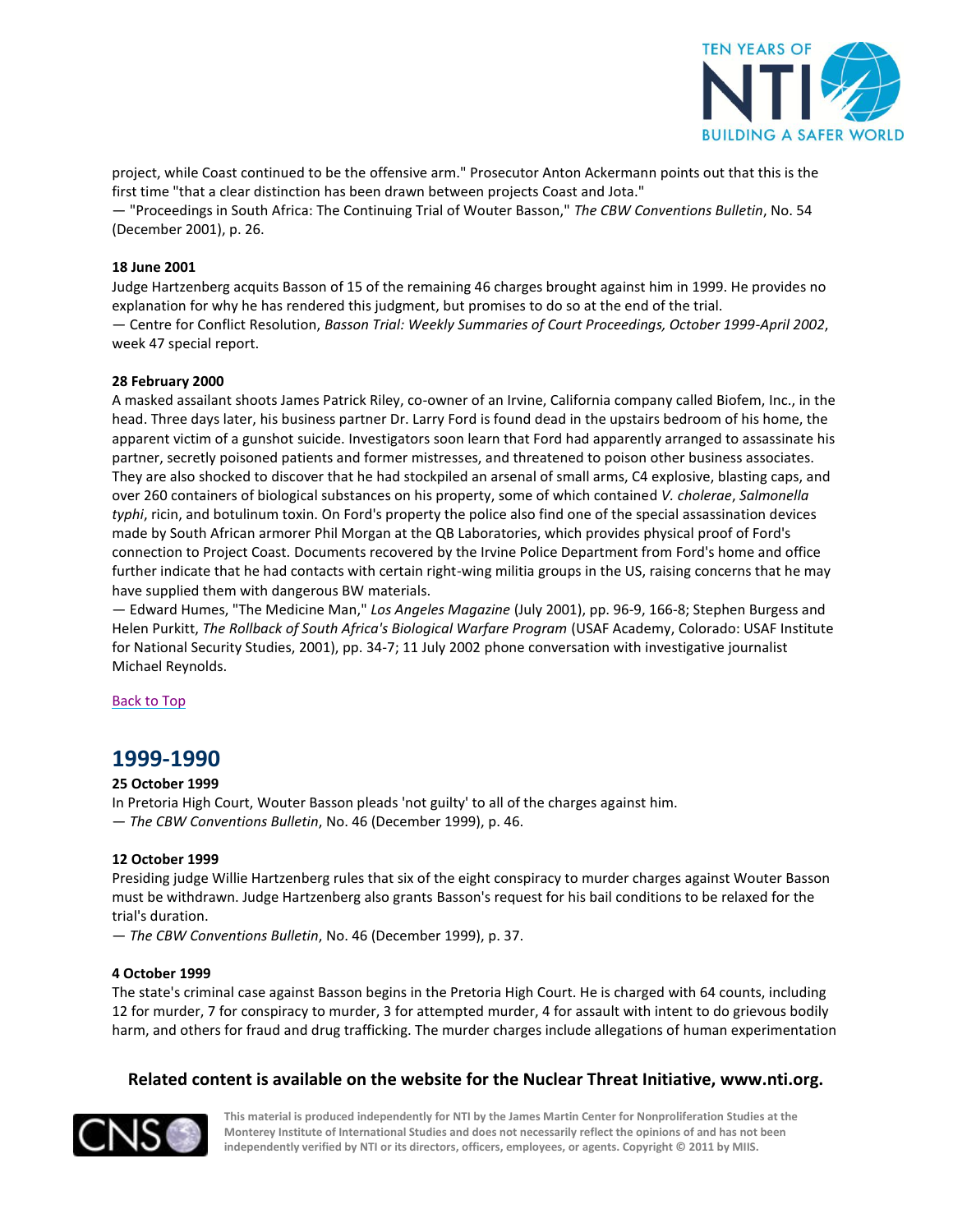

and the elimination of enemies of the state with drugs. All of these offenses allegedly took place while he served as Project Officer for Coast. Judge Willi Hartzenberg dismisses several of the charges at the very outset of the trial for different reasons, among which is that several crimes that Basson allegedly committed outside of South Africa are covered by the 1989 Namibian amnesty.

— Hooggeregshof, Die Staat teen Wouter Basson, *Akte van Beskulding [Indictment]* (1999); Centre for Conflict Resolution, *Basson Trial: Weekly Summaries of Court Proceedings, October 1999-April 2002*, weeks 1, 2.

## **24 March 1999**

The South African National Assembly's Standing Committee on Public Accounts "adopts a report noting that evidence on Project Coast laid before the Truth and Reconciliation Commission appeared to contradict evidence that the committee had received from former [South African National Defence Forces] SANDF chief Georg Meiring and surgeon-general Neil Knoble." A committee assigns a researcher to look into the matter. — *The CBW Conventions Bulletin*, No. 44 (June 1999), p. 34.

#### **24 March 1999**

Dr. Wouter Basson, former head of apartheid-South Africa's CBW program Project Coast, is indicted in Pretoria Regional Court on 64 charges, including 16 of murder, 11 of conspiracy to murder, 6 relating to the illegal possession and trade in drugs, and 24 of theft and fraud.

— *The CBW Conventions Bulletin*, No. 44 (June 1999), p. 34.

#### **1 February 1999**

The Public Accounts Committee of the South African Parliament announces it will begin "investigating possible discrepancies in the evidence on the apartheid government's CBW programmes which the SA National Defence Force had presented to it and to the Truth and Reconciliation Commission."

— *The CBW Conventions Bulletin*, No. 43 (March 1999), p. 36.

#### **29 October 1998**

The Truth and Reconciliation Commission presents its final report to South African President Nelson Mandela. The five-volume report includes the Commission's analysis and findings regarding apartheid-South Africa's CBW program. The report states: "Despite the fact that the South African CBW programme during the period under review has now been exposed as showing gross aberrations of intent, discipline, actions, command structures, financial dealings and professional relationships, it was highly regarded within the military, which considered it a successful programme....One of the astonishing aspects that emerged in the hearings was that the professionalism, competence and mystique of the programme were stripped away by the evidence of the very people who participated in it. The hearings revealed a nepotistic, self-serving and self-enriching group of people, misled by those who had a technical grasp of what was happening. They conducted work they deemed to be scientific, but which was underpinned by ideas, suggestions and hypotheses that were bizarre and incompetent." Its analysis concludes, "Inevitably, the CBW programme achieved little of value or of common good. Enveloped as it was by secrecy, threats and fear, opportunism, financial mismanagement, incompetence, self-aggrandisement, together with a breakdown in the normal methods of scientific discourse, the results were paltry. Tens, even hundreds, of millions of rands were squandered on ideas that had no scientific validity. At best, the programme succeeded in producing for manufacture analogues of CR and BZ incapacitants, and in making local arrangements for protective clothing for troops against mass chemical and biological attack. At worst, the programme had criminal intent." — "Special Investigation into Project Coast: South Africa's Chemical and Biological Warfare Programme," *Final Report of the Truth and Reconciliation Commission* (Vol. 2, Chapter 6c), (Truth and Reconciliation Commission, 1998), www.stanford.edu.

## **Related content is available on the website for the Nuclear Threat Initiative, www.nti.org.**

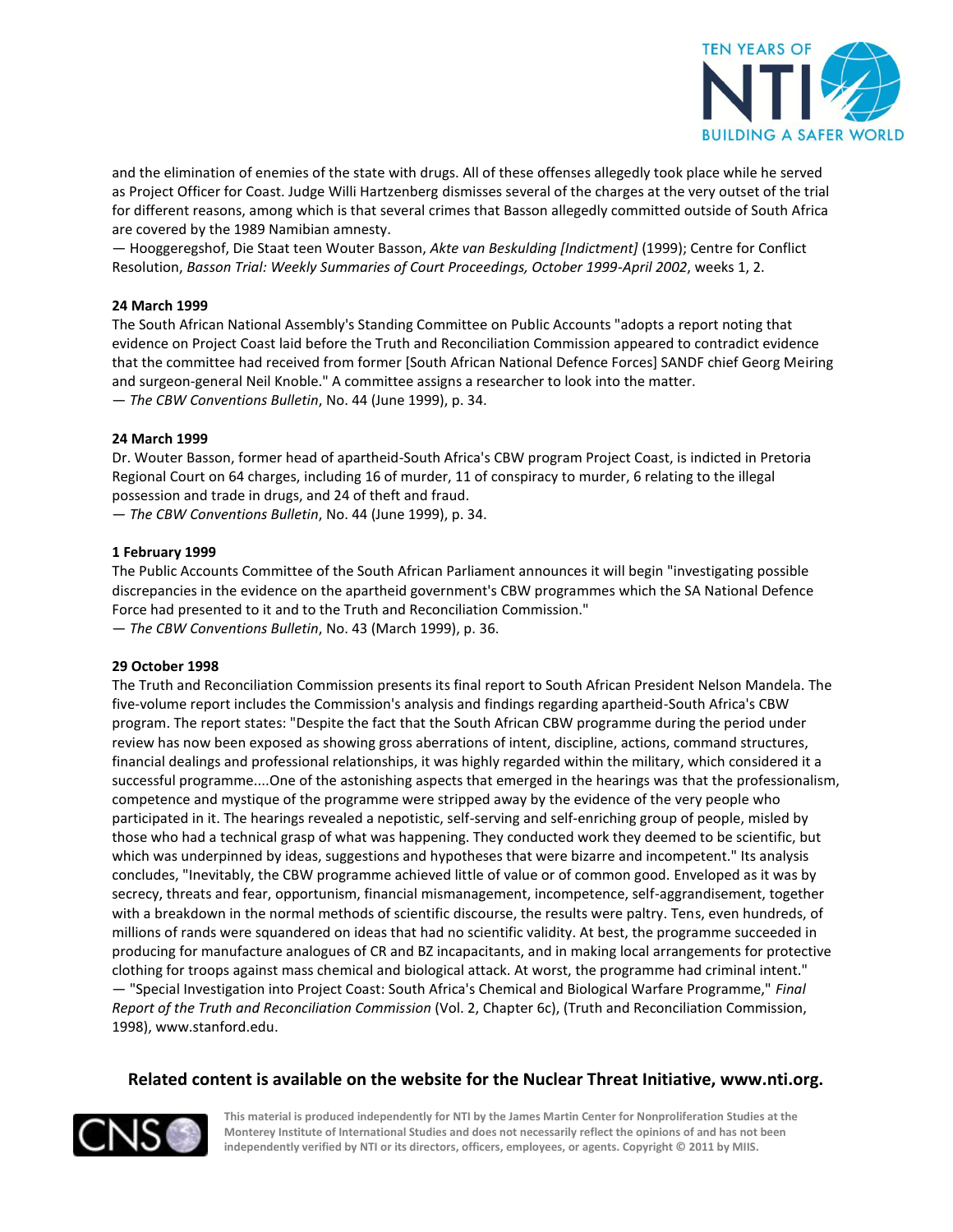

#### **31 July 1998**

Wouter Basson testifies before the Truth and Reconciliation Commission. In contradiction to the testimony of many of his subordinates at Project Coast, he claims that the program "had no offensive capabilities." — *The CBW Conventions Bulletin*, No. 41 (September 1998), p. 39.

#### **27 July 1998**

The South African High Court dismisses Wouter Basson's application requesting the Court to overturn the Truth and Reconciliation Commission's order that he testify in the Commission hearings on Project Coast. — *The CBW Conventions Bulletin*, No. 41 (September 1998), p. 38.

#### **7-8 July 1998**

The Truth and Reconciliation Commission (TRC) again resumes its public hearings on South African's CBW program, which are then "adjourned indefinitely pending the outcome of Basson's plea to the High Court" to overrule the TRC's demand for his testimony.

— *The CBW Conventions Bulletin*, No. 41 (September 1998), p. 35.

#### **July 1998**

In reaction to the revelations about South Africa's CBW program at the TRC hearings, the British police and Security Service (MI5) reopen investigations into the deaths of six anti-apartheid activists in Britain during the 1980s and 1990s. The goal is to determine whether any of these seemingly natural deaths were actually clandestine murders. — Michael Evans, "South Africa may have ordered British deaths," *London Times* (14 July 1998), p. 7.

#### **18 June 1998**

The Truth and Reconciliation Commission (TRC) reconvenes its public hearings on South African's CBW program, but Dr. Basson does not testify as anticipated, "having applied to the High Court for protection against the TRC demand that he should."

— *The CBW Conventions Bulletin*, No. 41 (September 1998), p. 30.

#### **15 June 1998**

The South African government issues a statement regarding the Truth and Reconciliation Commission hearings on CBW, asserting, "In response to media queries about the apartheid regime's Chemical and Biological Weapons (CBW) Programme, Government wishes to clarify that this programme has been terminated, and that the material for offensive purposes in government storage has been destroyed. This was done in cooperation with countries which possess expertise in matters relating to these programmes; and in full compliance with relevant international treaties."

— "Statement on TRC Hearings on the CBW Programme (Issued by Government Communications— GCIS)," *ANC Daily News Briefing* (16 June 1998), www.anc.org.za.

## **15 June 1998**

The South African government issues a statement regarding the Truth and Reconciliation Commission hearings on CBW, asserting, "In response to media queries about the apartheid regime's Chemical and Biological Weapons (CBW) Programme, Government wishes to clarify that this programme has been terminated, and that the material for offensive purposes in government storage has been destroyed. This was done in cooperation with countries which possess expertise in matters relating to these programmes; and in full compliance with relevant international treaties."

## **Related content is available on the website for the Nuclear Threat Initiative, www.nti.org.**

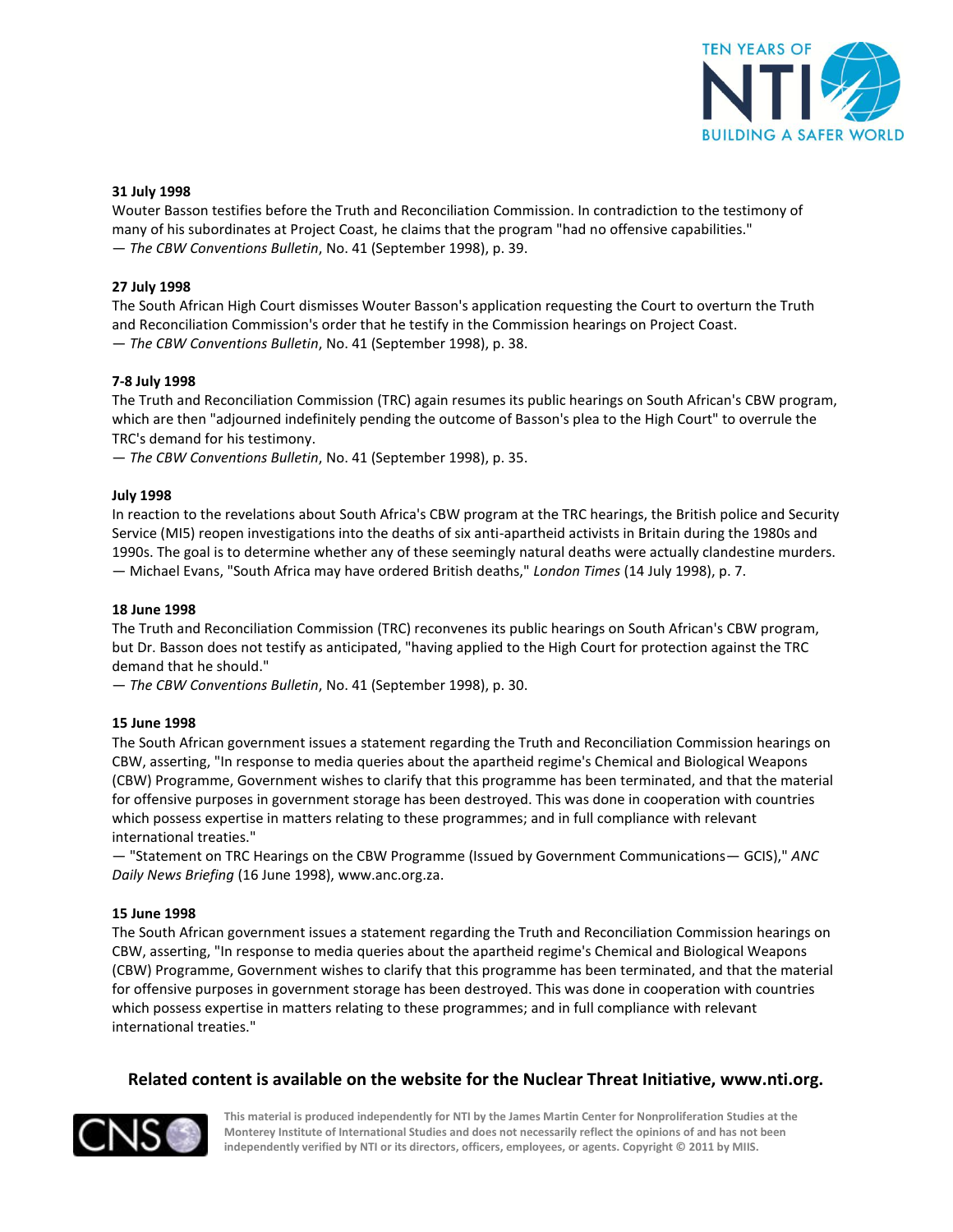

— "Statement on TRC Hearings on the CBW Programme (Issued by Government Communications— GCIS)," *ANC Daily News Briefing* (16 June 1998), www.anc.org.za.

#### **June-July 1998**

TRC holds hearings in Cape Town on South Africa's secret CBW program.

— South Africa, Truth and Reconciliation Commission, *Report* (London: MacMillan, 1999), vol. 2, p. 510.

#### **10 May 1997**

Attorney Ernst Penzhorn of Sunnyside provides NIA officers with two more [Basson?] trunks full of documents. These contain classified documents related to the SADF and Project Coast, including the main front companies and associated companies, as well as personal documents and foreign currency (including a single Libyan bank note). Among these documents are 205 reports related to 177 biological research projects.

— Centre for Conflict Resolution, *Basson Trial: Weekly Summaries of Court Proceedings, October 1999-April 2002*, week 8, testimony of NIA officer.

#### **27 February 1997**

The Office of the President holds a press conference in Cape Town regarding the situation of Dr. Wouter Basson, who is "on bail pending a court hearing on 4 April" and in the protective custody of the intelligence services. Cabinet Secretary Jekes Gerwel clarifies that Dr. Basson was rehired by the South African Defence Forces as a specialist medical consultant "in order to maintain control over his activities and movement, and to retain his specialist knowledge."

— *The CBW Conventions Bulletin*, No. 35 (March 1997), p. 42-43.

#### **29 January 1997**

Basson is arrested by South African Narcotics Bureau (SANB) officers in a sting operation while trying to transfer 1,000 capsules of MDMA to drug dealing informant Grant Wentzel in exchange for 60,000 rands in Pretoria's Magnolia Dell Park. Subsequent police searches of the homes of Basson and Bosch turn up the six trunks containing key Coast documents that were supposed to have been destroyed years before. [Note: in 1989 Wentzel was accused by the US government of participating in a scheme to provide unspecified "high-tech equipment" to the USSR, along with Organochem (a Coast procurement front company) director Jerry Brandt. See Peter Hounam and Steve McQuillan, *The Mini-Nuke Conspiracy: Mandela's Nuclear Nightmare. The Hidden Story behind the Red Mercury Killings* (London: Faber and Faber, 1995), pp. 160-1. Wentzel later testified that Basson had been involved in international procurement and sales activity, including arms trafficking with Libya, Pakistan, and possibly Iraq. He did not mention WMD in this context. See Centre for Conflict Resolution, *Basson Trial: Weekly Summaries of Court Proceedings, October 1999-April 2002*, week 3, Wentzel testimony.]

— Hooggeregshof, Die Staat teen Wouter Basson, *Akte van Beskulding [Indictment]* (1999), English translators' introduction, p. iii; Tom Mangold and Jeff Goldberg, *Plague Wars: The Terrifying Reality of Biological Warfare* (New York: St. Martin's, 1999), pp. 276-7, 279-81.

#### **22 January 1997**

Basson, Mijburgh, and Bosch fly to Namibia and visit the Libyan embassy there. Basson meets with his Swiss business partner, Dr. David Chu, and also reportedly with various Libyan and East German intelligence operatives. — Centre for Conflict Resolution, *Basson Trial: Weekly Summaries of Court Proceedings, October 1999-April 2002*, week 18, defense attorney cross-examination of Bosch.

## **Related content is available on the website for the Nuclear Threat Initiative, www.nti.org.**

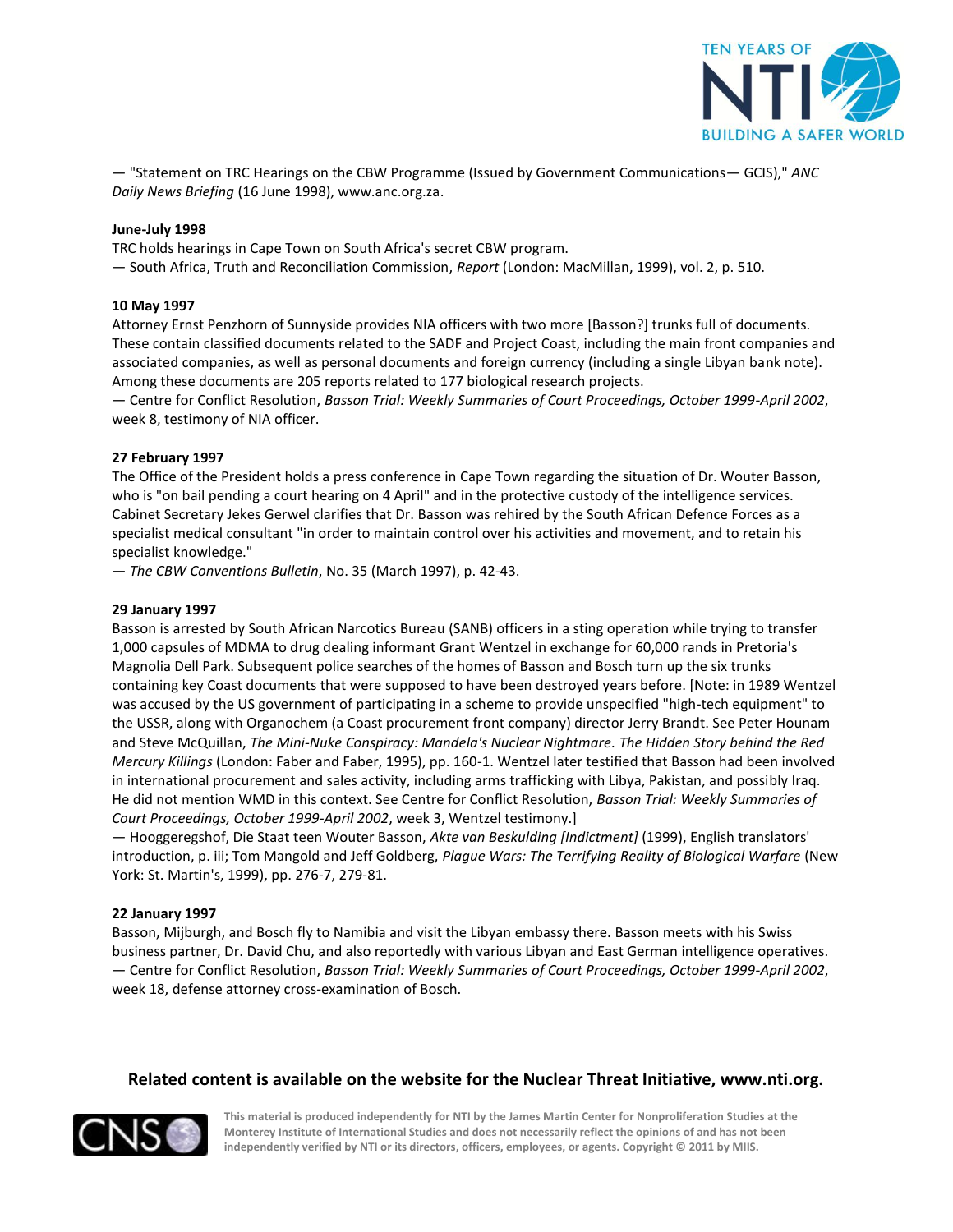

#### **22 January 1997**

Basson, Mijburgh, and Bosch fly to Namibia and visit the Libyan embassy there. Basson meets with his Swiss business partner, Dr. David Chu, and also reportedly with various Libyan and East German intelligence operatives. — Centre for Conflict Resolution, *Basson Trial: Weekly Summaries of Court Proceedings, October 1999-April 2002*, week 18, defense attorney cross-examination of Bosch.

#### **10 June 1996**

South African Justice Minister Dullah Omar announces that the "Cabinet has authorized that the secrecy of Project Coast be lifted" and has requested the director of the Office for Serious Economic Offenses "to continue with the investigation here and overseas."

— *The CBW Conventions Bulletin*, No. 33 (September 1996), p. 20.

#### **15 May 1996**

The Public Accounts Committee of the South African Parliament seeks an explanation "why the South African National Defense Force [(SANDF)] had written off Rand 21.8 million when closing down 'Project B', also known as 'Project Coast'" in 1993 following South Africa's signature of the Chemical Weapons Convention. Jan Swanepol, head of Office for Serious Economic Offences, testifies to the committee regarding an alleged "\$1.6 million payment made in 1992 by the apartheid-era government into an account in Croatia for a sanctions-breaking consignment" of methaqualone." [Note: see December 1992 entry.]

— *The CBW Conventions Bulletin*, No. 32 (June 1996), p. 36.

#### **Mid-1990s**

As RRL is being closed down, many company records and stocks of substances are destroyed or otherwise disposed of. Some of RRL's cantharidin [a type of "Spanish Fly" aphrodisiac that Basson claimed was used to produce blisters similar to those caused by mustard] is applied to tissues [?] with slogans on them and handed out to unwary youngsters at End Conscription Campaign meetings. Cantharidin is not only an irritant, but is also highly toxic to the kidneys.

— Dr. Schalk van Rensburg, testimony at TRC hearings, 9 June 1998, www.doj.gov.za.

#### **April 1995**

Former Delta G managing director Mijburgh moves six trunks full of material, including important Coast documents, from Basson's house to the home of Basson's friend Samuel Bosch. At the time Basson is allegedly visiting Libya. Bosch is not apprised of their contents or provided with keys to their padlocks. — Centre for Conflict Resolution, *Basson Trial: Weekly Summaries of Court Proceedings, October 1999-April 2002*, week 8, defense attorney cross-examination of Knobel, and week 17, testimony of Bosch.

#### **2 March 1995**

While accepting the credentials of Libya's first ambassador to his country, South African President Nelson Mandela comments, "We believe that some of the experts who were involved in [the CBW] programme in South African are visiting Libya...without the knowledge or consent of the government of this country.... We have in our discussions especially with representatives of the United States and Britain explained that we have no such programme now and that a defensive chemical and biological weapons program was terminated in January 1993. We have no connection with any country, including Libya, in regard to chemical and biological weapons programmes." — *The CBW Conventions Bulletin*, No. 28 (June 1995), p. 17.

## **Related content is available on the website for the Nuclear Threat Initiative, www.nti.org.**

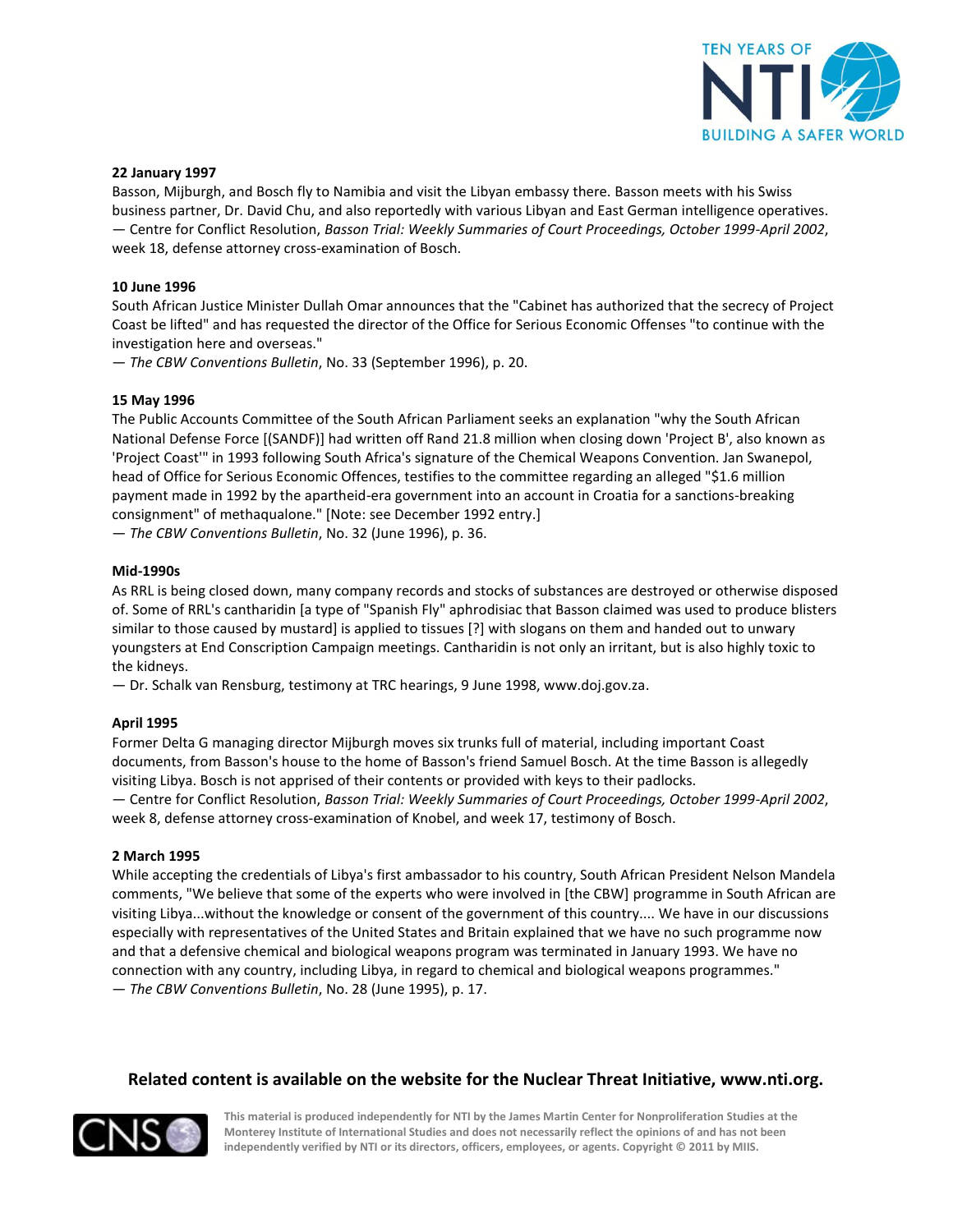

#### **27 February 1995**

Niel Knobel, the surgeon-general of the South African National Defence Force, denies the charge by unidentified U.S. intelligence sources "that South African still possesses chemical and biological weapons and that Libya is recruiting South African scientists associated with them." He asserts that South Africa "destroyed all lethal, incapacitating and irritating chemical and biological agents in 1993."

— *The CBW Conventions Bulletin*, No. 28 (June 1995), p. 17.

#### **8 December 1994**

Protechnik Laboratories Manager Philip Coleman "tells visiting foreign diplomats and reporters that his company makes small quantities of CW agents such as mustard gas for research into CW protective measures." The managing director of Armscor, the state arms agency— which purchased Protechnik in September 1994 announces that Protechnik will "play an active role in the South African implementation of, and adherence to, the Chemical Weapons Convention, and says South Africa has no stocks of chemical weapons." — *The CBW Conventions Bulletin*, No. 27 (March 1995), p. 21.

#### **February 1994**

De Klerk is briefed by Knobel, Defence Minister Louw, Dr. Scholtz, and NIS Counter-Espionage chief Mike Kennedy about the "unofficial" aspects of the CBW program, including its offensive weapons and abusive Third Force activities.

— Gen. Niel Knobel, testimony at TRC hearings, 18 June 1998, www.doj.gov.za.

#### **October 1993**

Dr. Jan Lourens expresses his concerns about the murder devices he has been manufacturing at RRL to Knobel. Knobel claims that these matters aren't related to Coast and says that he doesn't want to hear about them, but does report Louren's charges to General Liebenberg, by then SADF chief. Liebenberg tells Knobel not to pay any attention to the allegations, even though he previously/later warned Lourens that he wanted his "toys" back. — Dr. Jan Lourens, testimony at TRC hearings, 8 June 1998, www.doj.gov.za; Gen. Niel Knobel, testimony at TRC hearings, 18 June 1998, www.doj.gov.za.

#### **24 September 1993**

Surgeon-General Knobel gives a briefing to the National Intelligence Service (NIS) about Coast, and assures his audience that the Defence Minister authorized the program. Shortly thereafter Knobel becomes aware of allegations about Coast abuses.

— Gen. Niel Knobel, testimony at TRC hearings, 12 June 1998, www.doj.gov.za.

#### **1 August 1993**

Delta G Scientific is acquired by the Sentrachem Group, whose constituent firms are National Chemical Products, Kolchem, SASOL, and the Synthetic Rubber Company. [Note: this purchase is presumably a result of the decision to privatize Coast facilities.]

— G. C. Gerrans, "Historical Overview of the South African Chemical Industry, 1896-1998," *Chemistry International* 21:3 (May 1999), p. 76; see also Peter Hounam and Steve McQuillan, *The Mini-Nuke Conspiracy: Mandela's Nuclear Nightmare. The Hidden Story behind the Red Mercury Killings* (London: Faber and Faber, 1995), p. 159.

#### **22 June 1993**

New Defence Minister Johan Coetzee approves the manufacture of a water cannon rigged to apply CR teargas, but

## **Related content is available on the website for the Nuclear Threat Initiative, www.nti.org.**

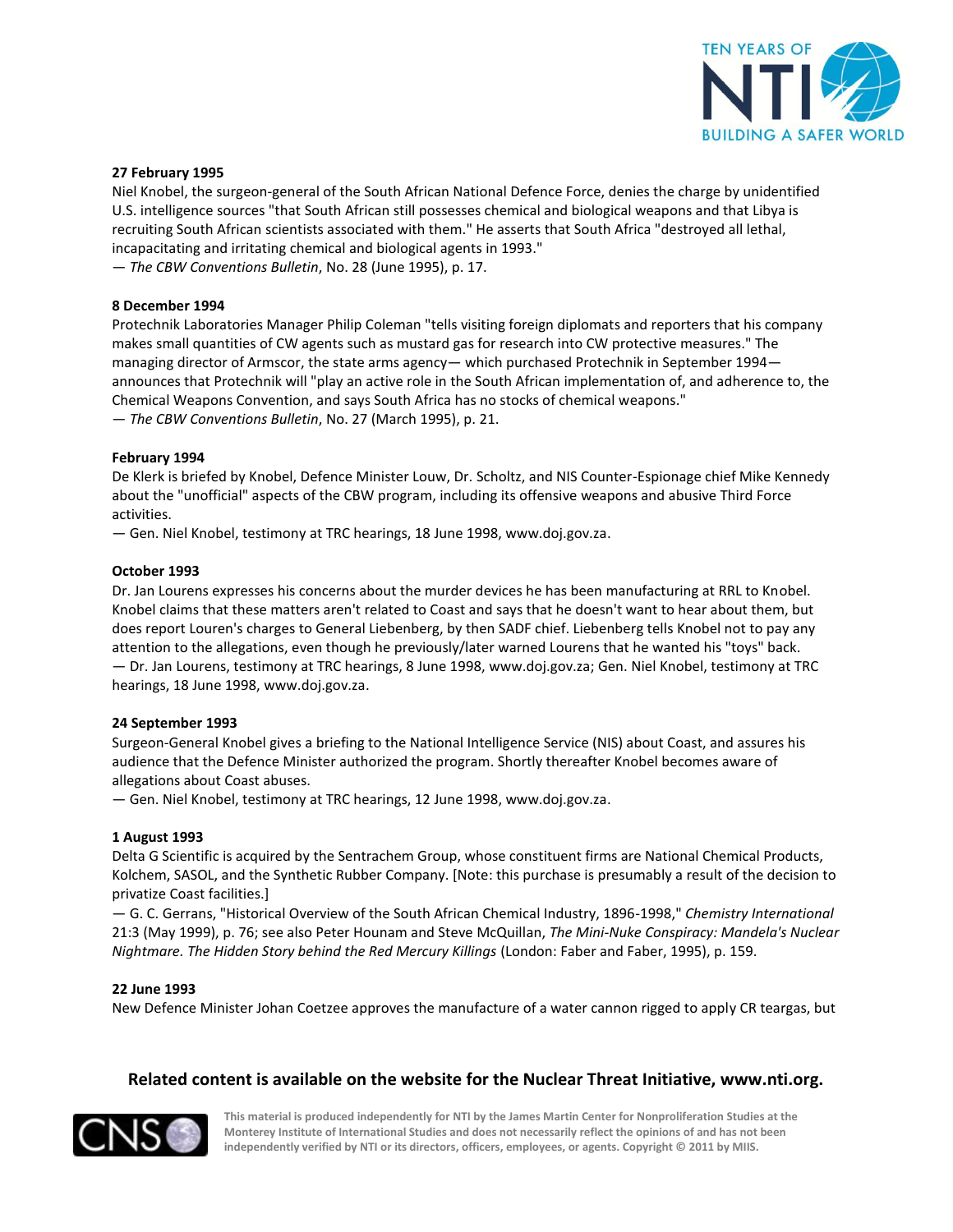

orders the termination of the CR foam project.

— Gen. Niel Knobel, testimony at TRC hearings, 18 June 1998, www.doj.gov.za

## **1 March 1993**

Colonel Ben Steyn replaces Basson as Project Officer for Coast.

— Gen. Niel Knobel, testimony at TRC hearings, 18 June 1998, www.doj.gov.za.

## **27 January 1993**

Basson supposedly supervises the destruction of various Coast-manufactured chemicals in conformity with the strictures of the new CWC. 18 blue plastic drums of methaqualone, 73 metal drums of MDMA, white metal drums of cocaine hydrochloride, small plastic containers of dimethyl amphetamine, 21 green metal drums of a BZ derivative, 4 paper drums, and 2 cartons are flown out over the Atlantic Ocean, 150 sea miles from the coast and south of the Agulhas Plateau, where they are "deactivated" and dropped into the sea. Small samples from these containers are reportedly brought to SAP headquarters for identification and certification. — Gen. Niel Knobel, testimony at TRC hearings, 18 June 1998, www.doj.gov.za.

#### **14 January 1993**

South Africa signs the CWC.

— Chandré Gould and Peter I. Folb, "The South African Chemical and Biological Warfare Program: An Overview," *The Nonproliferation Review* (Fall/Winter 2000), p. 15.

#### **7 January 1993**

Defence Minister E. Louw, Surgeon-General Knobel, Colonel Ben Steyn, and Basson decide to record all technical and scientific information related to the CBW program onto magnetic band/optical band storage discs and then destroy the paper copies. The company selected to perform this task is Data Image Information Systems, owned by Dr. Philip Mijburgh. Mijburgh is the nephew of former Defence Minister Malan and also the Managing Director of Delta G Scientific. One year later Basson tells Knobel that the process has been completed and the documents destroyed. 13 CD-ROMs full of scanned material are placed in a succession of safes to which Knobel, Steyn, and De Klerk have key combinations. [Note: trunks full of Coast documents were later recovered at the home of Basson's friend Samuel Bosch and in a storage unit. See the April 1995, 29 January 1997, and 10 May 1997 entries below.] — Hooggeregshof, Die Staat teen Wouter Basson, *Akte van Beskulding [Indictment]* (1999), p. 253; Gen. Niel Knobel, testimony at TRC hearings, 8 July 1998, www.doj.gov.za.

#### **1993**

Basson's wife Anna Versluis asks Bosch to store several "heavy, sealed drums" at his home following Basson's arrest in Switzerland. The drums are returned to Basson prior to his 1997 arrest in South Africa. — Centre for Conflict Resolution, *Basson Trial: Weekly Summaries of Court Proceedings, October 1999-April 2002*, week 17, testimony of Bosch.

#### **Late 1992-1999?**

The Office of Serious Economic Offenses (OSEO) initiates a protracted investigation of Basson's financial activities. The investigation uncovers an extraordinarily intricate web of overseas front companies and accounts established by Basson and his foreign collaborators, including his Florida business partner, attorney David A. Webster. The most important of these entities is the Wisdom Group and its far-flung components. All of these front companies and secret accounts were ostensibly created in order to disguise the SADF's involvement in the procurement of embargoed materials and to funnel SADF payments to various discreet providers via intermediaries, but the OSEO

## **Related content is available on the website for the Nuclear Threat Initiative, www.nti.org.**

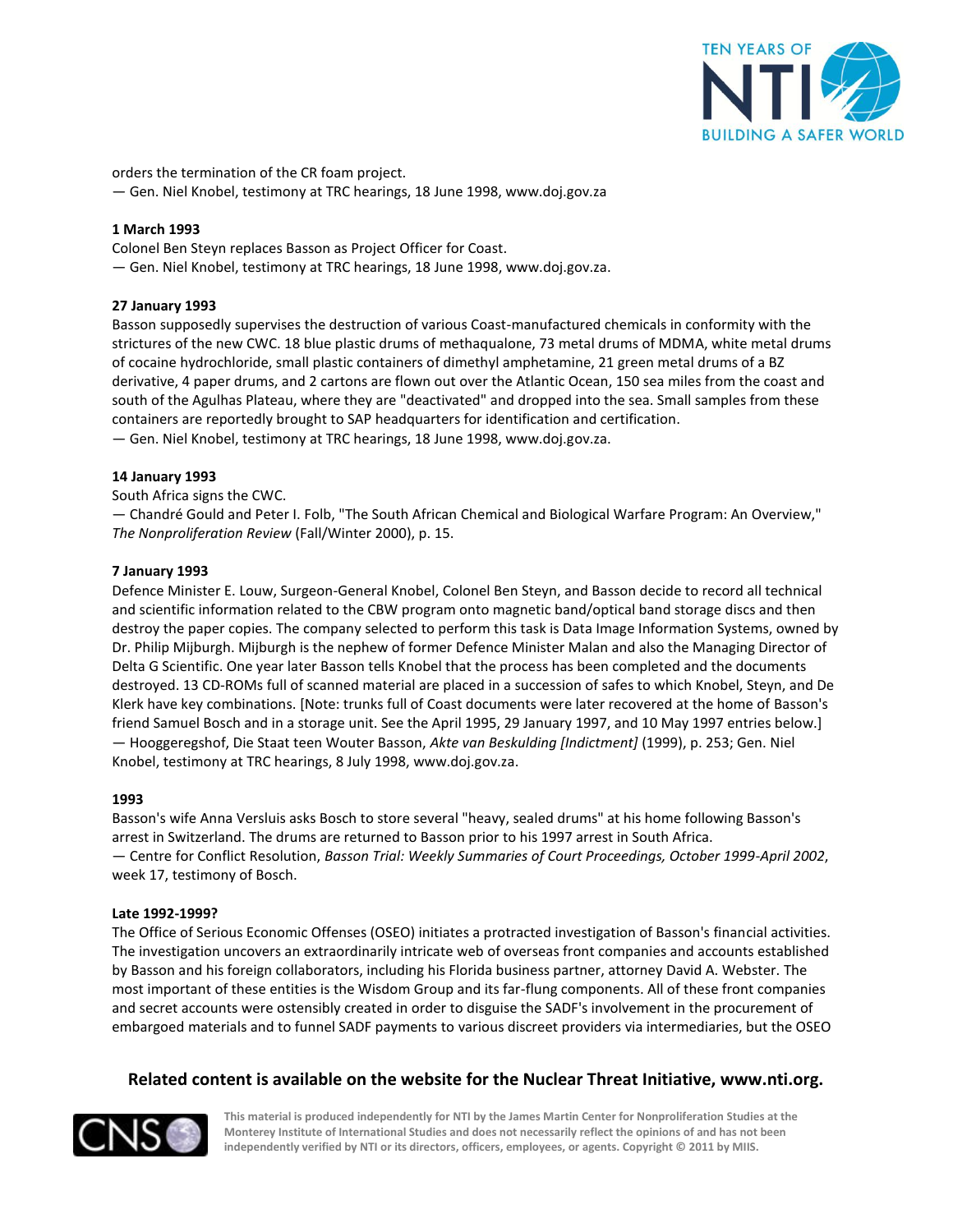

concludes that a number of Basson's overseas financial transactions were instead made for his personal benefit. — H[ennie] J. Bruwer [OSEO auditor], *Projek Coast: Forensiese Ondersoek*, 10 November 1999; Gen. Niel Knobel, testimony at TRC hearings, 18 June 1998, www.doj.gov.za; Centre for Conflict Resolution, *Basson Trial: Weekly Summaries of Court Proceedings, October 1999-April 2002*, weeks 9-13, testimony of Bruwer.

## **12 December 1992**

ANC leader Nelson Mandela is released from prison after 27 years. He advocates reconciliation rather than revenge, thereby facilitating the ongoing transformation of South Africa from an apartheid state to a democratic state. [Note: several doctors working with Basson later claimed that he had intended to contaminate Mandela's medication with thallium prior to the activist's release. If the right dosage was applied, the victim would appear to have an outbreak of meningitis or encephalitis. Basson insists that he and his staff intended to protect Mandela from a possible assassination attempt by younger, more radical ANC leaders, and in that context had to consider poisonings. Compare Dr. Schalk van Rensburg, testimony at TRC hearings, 9 June 1998, www.doj.gov.za; and Dr. Wouter Basson, testimony at TRC hearings, 31 July 1998, www.doj.gov.za.]

— James Barber, *South Africa in the Twentieth Century: A Political History — In Search of a Nation State* (Oxford: Blackwell, 1999), p. 274.

#### **2 December 1992**

President De Klerk officially announces the end of apartheid in an address to Parliament, initiating a seismic political change in the history of South Africa.

— James Barber, *South Africa in the Twentieth Century: A Political History — In Search of a Nation State* (Oxford: Blackwell, 1999), p. 273.

#### **December 1992**

After being apprised of the conclusions of the Goldstone Report and briefed by General Pierre Steyn on illegal "Third Force" and Coast activities, President De Klerk dismisses 23 senior military personnel, including Basson and 19 DMI officers and operatives, from active service in the SADF. Basson leaves the Permanent Force on 31 March 1993, but is immediately rehired to tie up loose ends on Project Coast, including the recovery of SADF funds stolen by duplicitous Croatian government personnel in connection with an alleged methaqualone purchase. — Gen. Niel Knobel, testimony at TRC hearings, 8 July 1998, www.doj.gov.za; Jacques Pauw, *Into the Heart of Darkness: Confessions of Apartheid's Assassins* (Johannesburg: Jonathan Ball, 1997), pp. 279-80. For the NIS report upon which General Steyn based his briefing, see RSA, National Intelligence Service, "Staff Paper prepared for the Steyn Commission on Alleged Dangerous Activities of SADF Components," December 1992, as well as the entry above.

#### **December 1992**

A "top secret" report prepared by the NIS accuses elements of the SADF of being involved in a host of illegal and "dangerous" activities, such as carrying out covert "false flag" operations, CCB-sponsored assassinations, CBW attacks, and targeted poisonings. Among the components directly implicated in these activities are the Reconnaissance Directorate of the SF [the entity overseeing the elite Reconnaissance regiments], the Terrorism Section of the Directorate of Covert Collection, the GS2 intelligence section of the South African Army, Basson's 7 Medical Battalion Group, elements of the SAP, and members of a so-called Binnekring ("Inner Circle"). Several important individuals are also singled out as key participants in these illegal actions, including Basson, General Liebenberg, General C. P. van der Westhuizen, Colonel At Nel, Colonel Mielie Prinsloo, and Colonel H. A. P. Potgieter. [Note: although no specific details are provided about the nature and composition of this phantom Binnekring, it appears most probable that the term refers to interlinked individuals "in the know" who formed

## **Related content is available on the website for the Nuclear Threat Initiative, www.nti.org.**

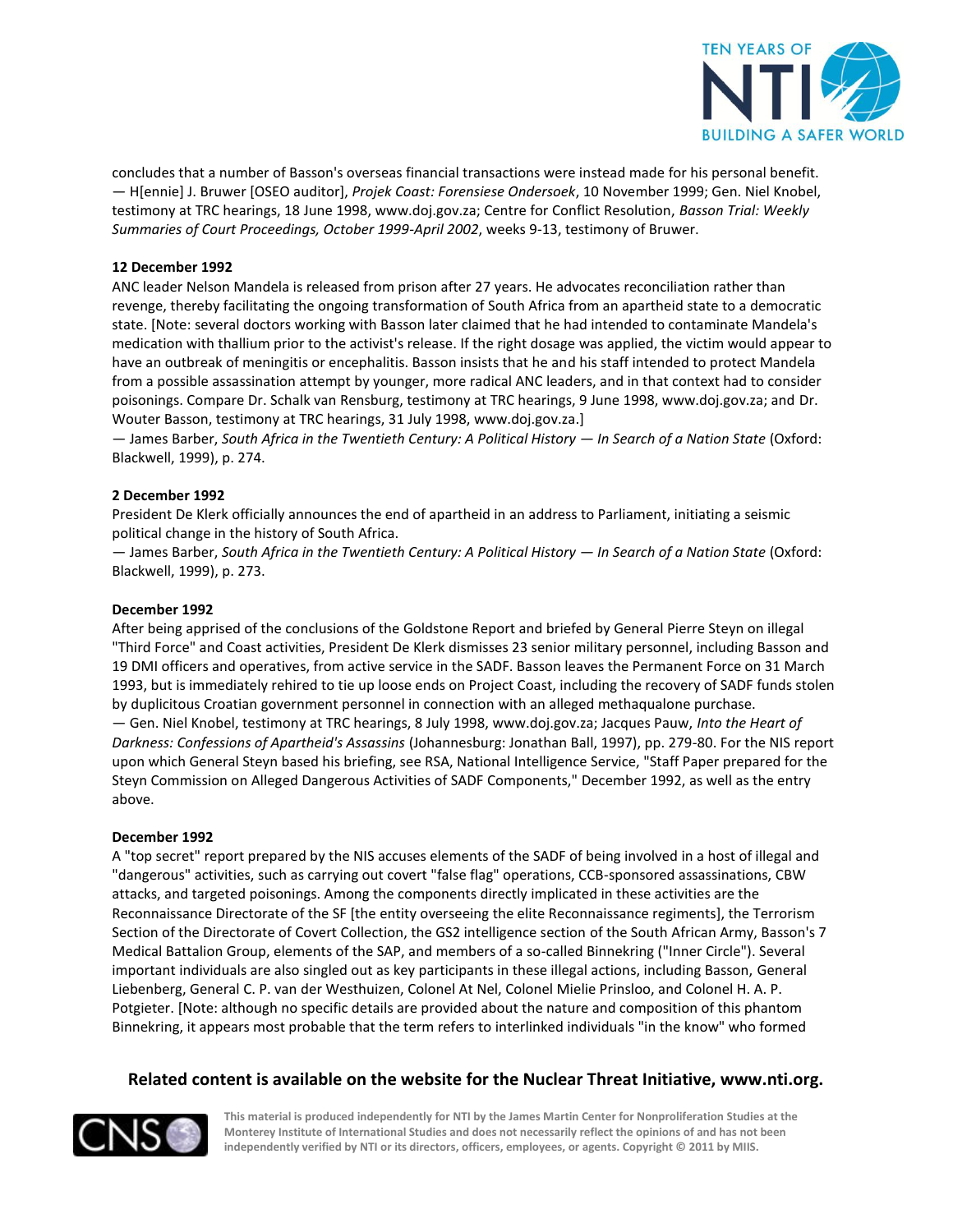

parallel chains of command within various covert state structures, including Project Coast itself.] — RSA, National Intelligence Service, "Staff Paper prepared for the Steyn Commission on Alleged Dangerous Activities of SADF Components," December 1992.

## **December 1992**

Reverend Phiri again suffers burning sensations while visiting Kenya as a delegate of the Christian Council of Malawi. He suspects that he has once again been poisoned by contaminated clothing, just as Reverend Chikane had been. There is no independent confirmation that poisoning occurred.

— Klaas de Jonge, "The Chemical Warfare Case," *The (Secret) Truth Commission Files*, November 1997, p. 21, www.contrast.org.

#### **November 1992**

Reverend Emmanuel Chinkwita Phiri, Acting General Secretary of the Christian Council of Malawi and a member of the Malawian Public Affairs Committee, picks up one of his suits at the dry cleaners. At a meeting with a United Nations technical team, he feels a burning sensation around his neck and shoulders. He goes home, where the burning persists, his heartbeat quickens, and he develops a fever. He is taken to a hospital, where he receives treatment and gradually recovers. He suspects that his clothes were impregnated with poisons, but there is no independent confirmation of this.

— Klaas de Jonge, "The Chemical Warfare Case," *The (Secret) Truth Commission Files*, November 1997, pp. 20-21, www.contrast.org.

#### **20 October 1992**

\$360,000 of Coast funds are transferred into an account of the P&S company. The money is then recorded in the P&S cashbook as being for the "sale of technology" to Firm Licenspolychim, 11 Minskaya Street, Moscow. Originally, this money had allegedly been earmarked for the purchase of a peptide synthesizer.

— Centre for Conflict Resolution, *Basson Trial: Weekly Summaries of Court Proceedings, October 1999-April 2002*, week 16, testimony of Bosch.

#### **October 1992**

The CMC approves the speeding up of all international procurement activities in anticipation of South Africa's signing of the new Chemical Weapons Convention (CWC).

— Chandré Gould and Peter I. Folb, "The South African Chemical and Biological Warfare Program: An Overview," *The Nonproliferation Review* (Fall/Winter 2000), p. 15.

#### **8 April-September 1992**

Samuel Bosch, a friend of Basson's and the manager of a bank in which Basson had previously set up both his personal accounts and those of the Wisdom Group, transfers 31.2 million rand in SADF funds into the foreign accounts of private individuals. He is given Treasury Orders for these amounts.

— Centre for Conflict Resolution, *Basson Trial: Weekly Summaries of Court Proceedings, October 1999-April 2002*, week 16, testimony of Bosch.

#### **16 January 1992**

The SADF reportedly tests an unspecified CW agent — possibly BZ — by bombing Frente de Libertação de Moçambique (FRELIMO: Front for the Liberation of Mozambique) troops from a pilotless observer aircraft near Ngungwe on the Mozambican border, killing at least 5 and injuring 10 others. It then blames the CW attack on the ANC and sends in a team consisting of Basson, Dr. Lourens, Dr. Brian Davey, and other colleagues from SAMS' 7

## **Related content is available on the website for the Nuclear Threat Initiative, www.nti.org.**

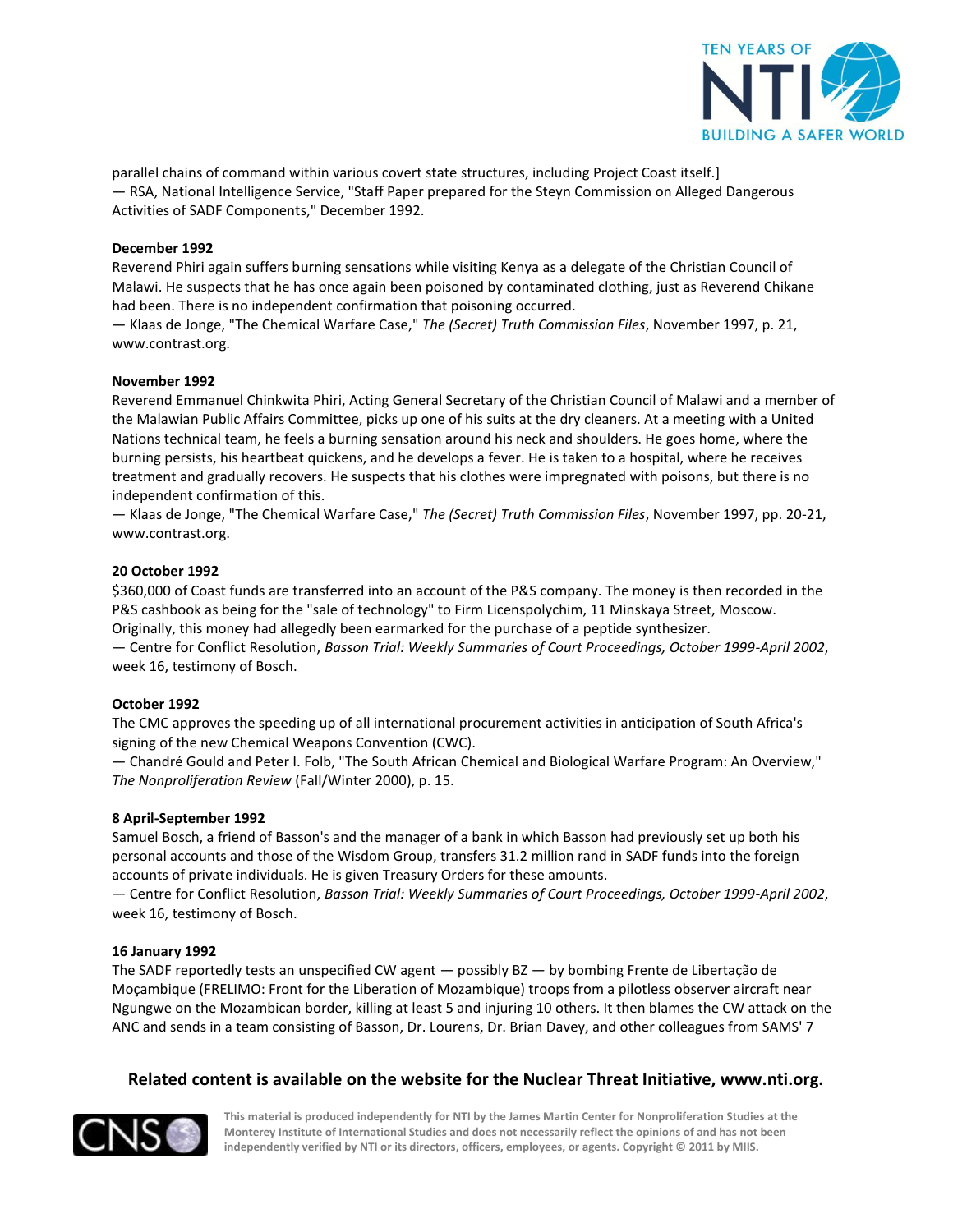

Medical Battalion Group to "investigate." Basson, Brigadier Van Wyck, and Colonel At Nel are the alleged masterminds of the attack. A small unmanned aircraft had supposedly first been tested at Komatipoort airport, and the poison used had been manufactured and stored at Protechnik, one of the many Coast-linked companies. The US and UK both subsequently issue a diplomatic protest (*demarche*) to South Africa.

— United Nations, *Report of the Investigations into the Allegations of the Use of Chemical Weapons in Mozambique* (New York: United Nations, 1993); John Yeld, "SADF bombed Frelimo in chemical weapons test and blamed ANC," *The Cape Argus* (6/17/98); Paul Fauvet, "Mozambican claims on 1992 chemical attack now appear correct," *The Star* (6/17/98); see also Dr. Jan Lourens, testimony at TRC hearings, 8 June 1998, www.doj.gov.za; Klaas de Jonge, "The Chemical Warfare Case," *The (Secret) Truth Commission Files*, November 1997, pp. 6-12, www.contrast.org; and U.S., Department of State, "Recent Chemical Weapons (CW) Use Allegations — Africa," 9 March 1992 memo (declassified).

#### **Late 1991-Early 1992**

Basson asks Theron if he and Phaal will help him disseminate poisoned beer in the Eastern Cape. Theron agrees and goes to Basson's office to get a dozen Black Label beers. Theron and M. M. Engelbrecht bring the poisoned beers back to Theron's office at Centurion Security. In January Basson asks Phaal to give those beers out by the taxi stands in the Eastern Cape and the Transkei. He agrees. Theron transports the beers, but a scheduled meeting on the road between Jeffreys Bay and Cradock doesn't take place because Phaal wishes to avoid Theron. Theron then tosses the contaminated beers out along the roadside.

— Hooggeregshof, Die Staat teen Wouter Basson, *Akte van Beskulding [Indictment]* (1999), p. 200, 248; Centre for Conflict Resolution, *Basson Trial: Weekly Summaries of Court Proceedings, October 1999-April 2002*, week 21, Phaal testimony.

#### **October 1991**

Thor Chemical Company representative Alan Kidger reportedly arranges for the delivery of 2 metric tons of yellow mercuric oxide to the home of Barry Pithy, one of the directors of Delta G. This oxide can supposedly be used as a "building block" for red mercury, allegedly a key component in a new type of battlefield mini-nuke. The shipping and payment are handled secretly, and the delivery is paid for in cash. Less than a month later, Kidger is murdered and dismembered. It later emerges that Delta G had regular business dealings with Kidger. [Note: according to most experts, a substance called "red mercury" with the capabilities ascribed to it by Hounam and McQuillan does not really exist. Indeed, the extravagant claims about "red mercury" may have been linked to a series of sting operations set up by various intelligence services to keep tabs on persons interested in trafficking in sensitive, dangerous materials.]

— Peter Hounam and Steve McQuillan, *The Mini-Nuke Conspiracy: Mandela's Nuclear Nightmare. The Hidden Story behind the Red Mercury Killings* (London: Faber and Faber, 1995), pp. 157-8; compare Stephen Burgess and Helen Purkitt, *The Rollback of South Africa's Biological Warfare Program* (USAF Academy, Colorado: USAF Institute for National Security Studies, 2001), pp. 116-17, note 193. For red mercury as a scam, see United States, Department of Energy, National Nuclear Security Administration, Office of International Materials Protection and Emergency Cooperation, *Special Report: Scams in the World of Nuclear Smuggling* (Washington, DC: Department of Energy, 2000 [May 1997]), pp. 3-7. For its alleged use in intelligence stings, see "Red Mercury is Back in Business," *Intelligence Online* 424 (29 February-13 March 2002), p. 3.

## **1991**

The Chief of Staff (COS) Finance and COS Intelligence begin looking into some of Basson's financial activities, in particular those related to Merton House and Aeromed Services. The CMC is aware of these internal investigations.

## **Related content is available on the website for the Nuclear Threat Initiative, www.nti.org.**

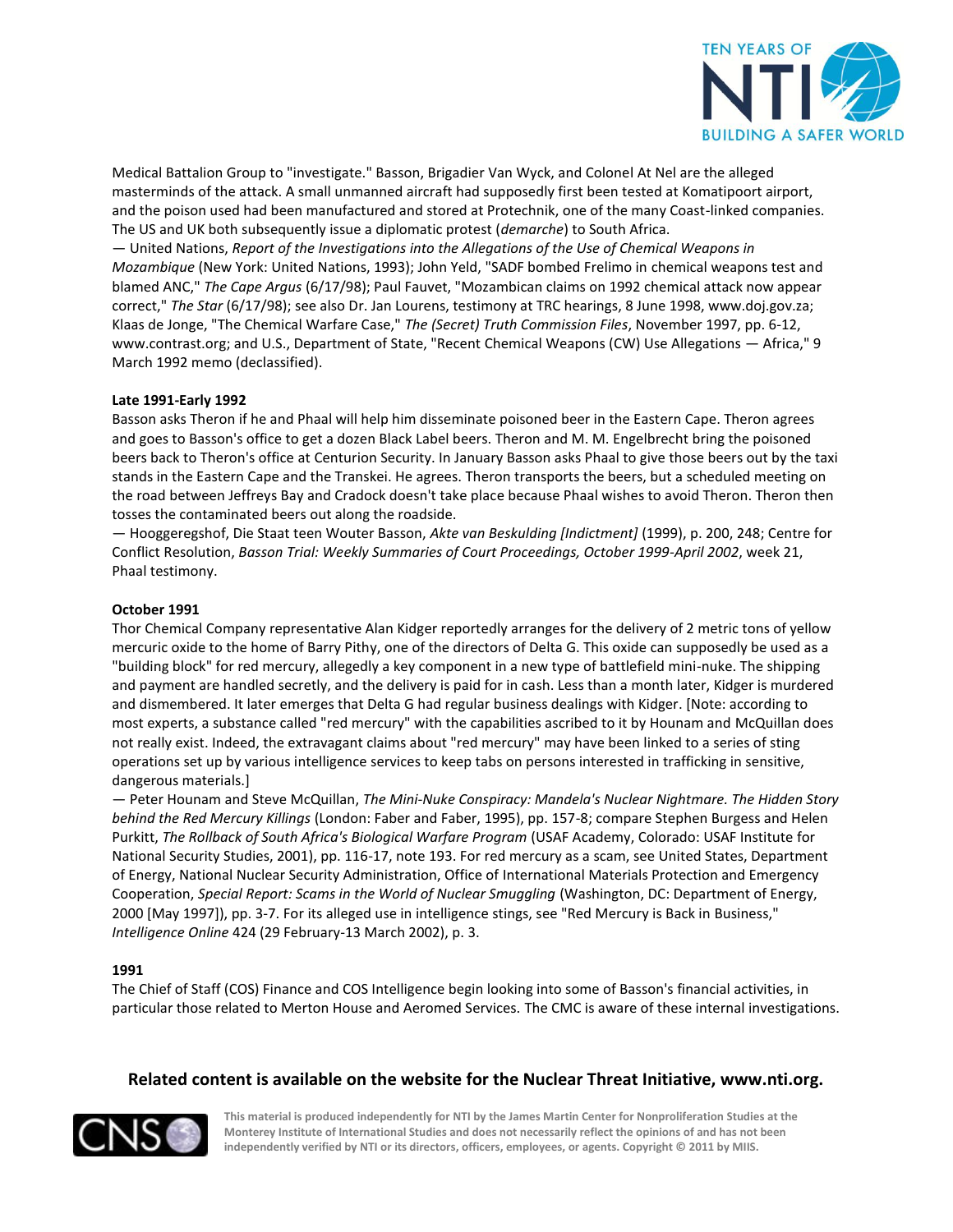

In the end, the investigators accept Basson's explanations of the irregularities.

— Gen. Niel Knobel, testimony at TRC hearings, 18 June 1998, www.doj.gov.za.

## **October 1990**

The Defence Council decides that the research on, and weaponization of, CR [a riot control agent], BZ [a psychoincapacitant], MDMA ["Ecstasy"], and methaqualone ["Quaalude"] derivative should proceed. — Chandré Gould and Peter I. Folb, "The South African Chemical and Biological Warfare Program: An Overview," *The Nonproliferation Review* (Fall/Winter 2000), p. 15.

## **26 March 1990**

After being briefed on Project Coast by Surgeon-General Knobel and others, President F. W. de Klerk orders that no more lethal chemical agents should be produced by Project Coast, but does not prohibit the continued production of irritating and incapacitating agents.

— Chandré Gould and Peter I. Folb, "The South African Chemical and Biological Warfare Program: An Overview," *The Nonproliferation Review* (Fall/Winter 2000), p. 15; Gen. Niel Knobel, testimony at TRC hearings, 18 June 1998, www.doj.gov.za.

## **February 1990**

The South African government lifts the bans on the ANC, the South African Communist Party (SACP), and several other organizations opposed to apartheid.

— Chandré Gould and Peter I. Folb, "The South African Chemical and Biological Warfare Program: An Overview," *The Nonproliferation Review* (Fall/Winter 2000), p. 19.

## **1990**

Members of the World Apartheid Movement (later the World Preservationist Movement), a transnational South Africa-based right-wing movement headed by Koos Vermeulen with links to foreign terrorist and far right groups, are suspected of planning to use CW and BW to kill large numbers of blacks and assassinate cabinet ministers. — *Vrye Weekblad* (30 November 1990) and *Rapport* (18 November 1990), both cited by Johann van Rooyen, *Hard Right: The New White Power in South Africa* (London and New York: I.B. Tauris, 1994), pp. 96-7, 199.

## **1990**

A company called Lifestyle Management is established at Lyttleton. It allegedly functions as an SADF front company, specializes in biogenetics (including genetic engineering), and does secret research for ARMSCOR/Denel (a large South African defense firm). Among the company's directors are Dr. Philip Mijburgh, clinical psychologist Johannes Jacobus Koortzen, and Dr. Brian Davey, all former SF members.

— Klaas de Jonge, "The Chemical Warfare Case," *The (Secret) Truth Commission Files*, November 1997, pp. 14-15, www.contrast.org.

<span id="page-12-0"></span>*[Back to](#page-0-1) Top*

# **1989-1896**

## **August-September 1989**

CCB member Abram van Zyl plans to murder United Democratic Front (UDF) regional secretary Abdullah Mohamed Omar (Project "Goldie"). After an initial plan to shoot him with a Makarov pistol is aborted, Van Zyl acquires two white heart medicine tablets of the sort used by Omar, who suffers from heart disease. RRL is unable to

## **Related content is available on the website for the Nuclear Threat Initiative, www.nti.org.**

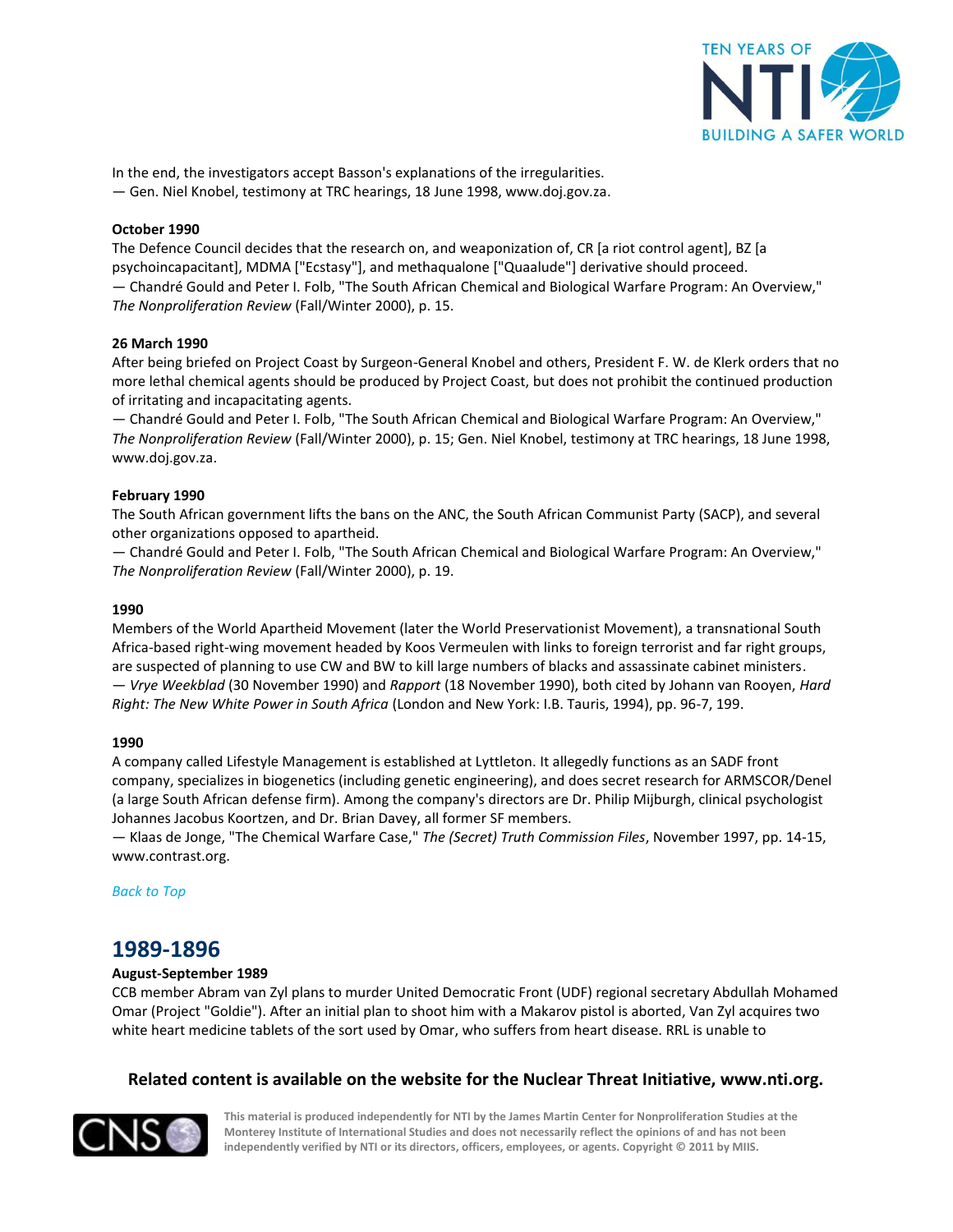

manufacture the pills, but Immelman issues a small quantity of Digoxin [a digitalis glycoside drug] to Dr. R. J. Botha of the CCB. Digoxin can be fatal to those with heart disease if administered in the proper dosage. Van Zyl provides this powder to E. J. Smit, who is ordered to sprinkle it on Omar's food. After a week goes by, Van Zyl orders Cape Town gangster Edward "Peaches" Gordon to destroy the powder and the pistol. [Note: according to Pauw's account, Gordon himself was to administer the poison, but he threw it out of a car window in transit because he admired Omar.]

— Hooggeregshof, Die Staat teen Wouter Basson, *Akte van Beskulding [Indictment]* (1999), pp. 198, 245-7; Jacques Pauw, *Into the Heart of Darkness: Confessions of Apartheid's Assassins* (Johannesburg: Jonathan Ball, 1997), p. 225; Centre for Conflict Resolution, *Basson Trial: Weekly Summaries of Court Proceedings, October 1999-April 2002*, week 22, testimony of Van Zyl.

## **July 1989**

Frederik Willem de Klerk succeeds P. W. Botha as President of South Africa after a "revolt" against Botha by members of his own cabinet. Although he is a conservative who initially hopes to reform but preserve apartheid, De Klerk nonetheless begins initiating serious negotiations with the political opposition.

— Leonard Thompson, *A History of South Africa* (New Haven: Yale University, 2000), p. 246.

#### **May-June 1989**

After a source in the Security Branch is shot dead at a restaurant in Swaziland, General A. J. Nel, head of the DMI's Directorate of Covert Intelligence, orders his subordinate Lieutenant Colonel J. A. Nieuwoudt to kill ANC Swaziland operative Knox (a.k.a. "Enoch") Dhlamini with poison. Nieuwoudt obtains six cans of Dhlamini's preferred beer, and hands them over to an SF operative for treating. Dr. J. H. Davies of RRL bores tiny holes in the cans and inserts botulinum toxin in them. Immelman provides four of these cans to Basson, along with five other cans contaminated with thallium. Nieuwoudt receives six toxic cans and gives them to a Swaziland operative close to Dhlamini. Dhlamini drinks the beer, gets sick, visits a doctor, is admitted to a hospital, and dies. Nieuwoudt then delivers secret information about the workings of the poison to D. Booysen, and the remaining cans are put in a filing cabinet and later destroyed as per Nel's orders.

— Hooggeregshof, Die Staat teen Wouter Basson, *Akte van Beskulding [Indictment]* (1999), pp. 196, 241-3.

#### **April-May 1989**

SAP operatives Colonel Chris Smit, Gert Otto, and Manie van Staden try to poison Reverend Frank Chikane, an ANC activist, with paraoxon provided by RRL's Immelman. In April, while driving north to Namibia from South Africa, Chikane becomes sweaty and fatigued and has to vomit. He is taken to a nearby hospital and treated for six days, but is eventually diagnosed as suffering only from fatigue. In May he travels to the U.S. to meet with congressmen and President George Bush, but is repeatedly stricken in Madison, Wisconsin with symptoms such as nausea, salivating, vomiting, shaking, twitching, blurry vision, and hyperventilation. After three visits to the hospital, an American doctor discovers that his symptoms are characteristic of organophosphate poisoning, and the tested samples turn out positive. CCB leader Verster is furious that the operation failed.

— Hooggeregshof, Die Staat teen Wouter Basson, *Akte van Beskulding [Indictment]* (1999), pp. 195, 239-41; Tom Mangold and Jeff Goldberg, *Plague Wars: The Terrifying Reality of Biological Warfare* (New York: St. Martin's, 1999), pp. 230-2; Dr. Schalk van Rensburg, testimony at TRC hearings, 9 June 1998, www.doj.gov.za; Centre for Conflict Resolution, *Basson Trial: Weekly Summaries of Court Proceedings, October 1999-April 2002*, week 33, testimony of Chikane, Dr. Daniel Smith, Dr. Thomas Lynch, Charles Zeelie, Nanny Beyers, and Boela Burger.

#### **13 March 1989**

CCB plans to murder lawyer and senior ANC member Kwenza Mlaba with poisoned razor blades. A CCB operative is

## **Related content is available on the website for the Nuclear Threat Initiative, www.nti.org.**

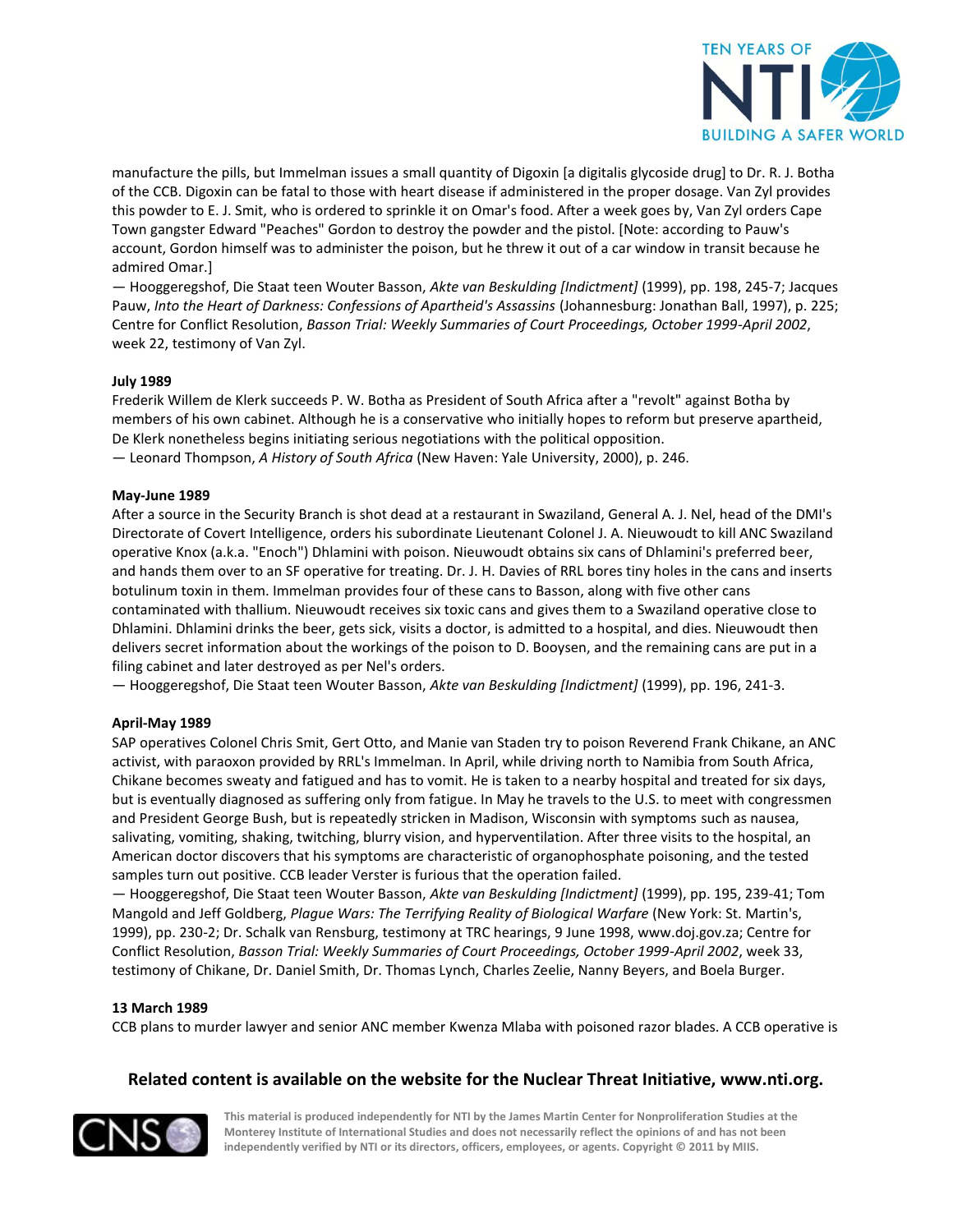

to pose as a client and leave behind a bag with a new razor and poisoned blades when he exits the lawyer's office. The hope is that Mlaba will then use the razors to shave and poison himself in the process. The plan is later abandoned. [Note: the victim's last name is spelled Mhlaba in the Harms Commission Report, which is probably correct.]

— Jacques Pauw, *Into the Heart of Darkness: Confessions of Apartheid's Assassins* (Johannesburg: Jonathan Ball, 1997), pp. 228-9; South Africa, Commission of Inquiry into Certain Alleged Murders, *Report [of the Honourable Mr. Justice L.T.C. Harms]* (Pretoria: Government Printer, 1990), pp. 45-6.

## **March-October 1989**

Various chemical agents or items contaminated with such agents are provided by RRL's R&D Director André Immelman to SAP Security Branch officers, members of the CCB, Johnny Koortzen of Systems Research and Development, or Basson himself, according to the notorious RRL "sales list." Among these items are sodium azide and paraquat in whiskey, Aldicarb in orange juice, thallium in beer, Brodifacum and cantharidin in peppermint chocolates, digoxin, methanol, phencyclidine, and Vitamin D3.

— The "sales list" is reproduced in full by Marléne Burger and Chandré Gould, *Secrets and Lies: Wouter Basson and South Africa's Chemical and Biological Warfare Programme* (Cape Town: Zebra, 2002), pp. 34-5.

#### **1989**

Infladel is dissolved and divided into two separate companies. Sefmed Information Services will henceforth be responsible for the administration of Project Coast, and D. John Truter Financial Consultants will handle the project's financial management.

— Chandré Gould and Peter I. Folb, "The South African Chemical and Biological Warfare Program: An Overview," *The Nonproliferation Review* (Fall/Winter 2000), p. 14.

#### **April 1988**

5.5 million rand are apparently transferred by Project Coast to the Lausanne account of ABC Import/Export. The transfer is supposedly made so that Heyndrickx can purchase 25 Chemical Agent Monitors (CAMs) and 150 portable field detectors from Contemporary Systems Design, a British company owned by Roger Buffham, a Basson collaborator and former British Army, SAS, and Secret Intelligence Service (MI6) operative.

— Centre for Conflict Resolution, *Basson Trial: Weekly Summaries of Court Proceedings, October 1999-April 2002*, week 9, testimony of forensic auditor Hennie Bruwer.

#### **March-April 1988**

Evidence of Cuban use of a lethal mixture of mustard agent and nerve agents against South Africa's UNITA allies is allegedly found in soil, leaf, and water samples taken from a battle zone in Angola. The finding is announced by University of Ghent toxicologist Aubin Heyndrickx. [Note: in 1995 Heyndrickx was convicted both of falsifying laboratory results and of swindling the Belgian National Health Service, and was therefore expelled from his university post. Since the Belgian professor also had documented links to Basson, it may be that he was disseminating South African disinformation in order to provide a pretext for the SADF's future usage of CW or to blame the Cubans for CW attacks that the SADF had itself already carried out. See Klaas de Jonge, "The Chemical Warfare Case," *The (Secret) Truth Commission Files*, November 1997, p. 5, www.contrast.org/truth/html/ chemical biological weapons.html.]

— Jonathan Braude, "CW to be 'standard military practice'," *Jane's Defence Weekly* 10:8 (27 August 1988).

#### **1987-1988**

At Basson's request, Dr. Jan Lourens allegedly goes to London to hand over an umbrella with a needle-type

## **Related content is available on the website for the Nuclear Threat Initiative, www.nti.org.**

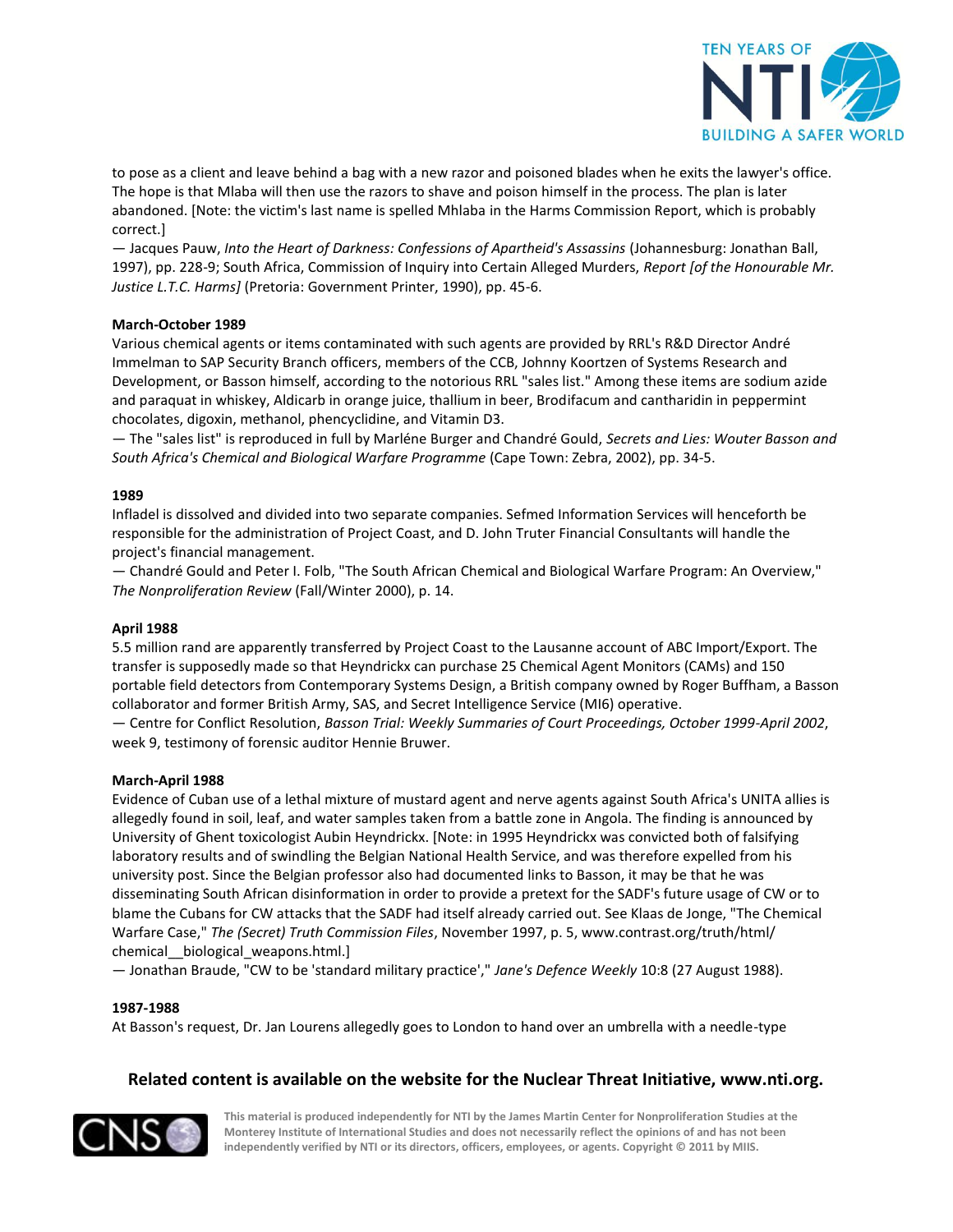

mechanism and two ampoules of silatrane [an acutely toxic rodenticide] to CCB, Region 5 (Europe) operative Trevor [Floyd]. The silatrane had been manufactured at Delta G by Dr. Gert Lourens, and RRL had done further research into its solubility and toxicity; the final product does not leave behind characteristic forensic signs. After J. Lourens shows Floyd how to use the device, Floyd provides it to a two-man Portuguese-speaking CCB operational wing. The plan is to inject ANC leaders Pallo Jordan or Ronnie Kasrils with poison while they travel on public transportation to the ANC's offices in London. It proves impossible to carry out the plan, so Floyd throws the device into the Thames. [Note: Mangold and Goldberg date Lourens' trip to England much later, in 1992. For Kasrils' own account of his anti-apartheid activities, see *Armed and Dangerous: From Undercover Struggle to Freedom* (Johannesburg: Jonathan Ball, 1998).]

— Hooggeregshof, Die Staat teen Wouter Basson, *Akte van Beskulding [Indictment]* (1999), pp. 193, 235-6; Tom Mangold and Jeff Goldberg, *Plague Wars: The Terrifying Reality of Biological Warfare* (New York: St. Martin's, 1999), pp. 262-3.

## **11 December 1987**

Theron receives an order passed down from General A. J. M. Joubert through H. A. P. Potgieter that a Mozambican operative of the 5th Reconnaissance Regiment, Mack (a.k.a. Fernando) Anderson, poses a security risk and must be eliminated. He goes to Phalaborwa, where Anderson is brought, drugged and handcuffed, by D. Drew to the back of a rifle range. Theron injects Anderson with a combination of Scoline, Tubarine, and Ketamine, substances which Basson had earlier provided him with. Anderson dies, and his body is dumped in a field in Mozambique. — Hooggeregshof, Die Staat tegen Wouter Basson, *Akte van Beskulding [Indictment]* (1999), pp. 194, 239.

#### **September 1987**

South African operatives apparently try to assassinate Conny Braam, a Dutch anti-apartheid activist and covert ANC operative. First, someone places a bottle marked "All Vitamin Pills" in her locked hotel room in Lusaka, but it contains an oily liquid so she throws it in the trash. A few days later, during a Children's Conference in Harare, clothes that had perhaps been impregnated with parathion [a toxic organophosphate insecticide] are conveniently "left" in her hotel closet. After putting on one of two beautiful jackets she finds there, she wakes up four hours later screaming and in incredible pain. A strange man claiming to be a doctor arrives at once and offers her "ulcer" pills, which she doesn't take. She appears to recover. Three months later, in Holland, she wakes up to find a huge swelling on the bridge between her anus and vagina. She is operated on to remove the swelling, but the wound does not heal until six months later. Soon after, she gets cancer, though this may not be linked to her poisoning. [Note: Mangold renders Braam's first name as Connie, not Conny, but the latter is the way it is listed in other sources and in library catalogs. For Braam's own account of her covert anti-apartheid activities, see *Operatie Vula: Zuidafrikanen en Nederlanders in de strijd tegen apartheid* (Amsterdam: Meulenhoff, 1992).]

— Tom Mangold and Jeff Goldberg, *Plague Wars: The Terrifying Reality of Biological Warfare* (New York: St. Martin's, 1999), pp. 227-30; South Africa, Truth and Reconciliation Commission, *Report* (London: MacMillan, 1999), vol. 2, pp. 116-17; Klaas de Jonge, "The Chemical Warfare Case," *The (Secret) Truth Commission Files*, November 1997, pp. 21-27, www.contrast.org.

## **5 April 1987**

Gibson Ncube, an ANC activist in Mozambique, dies a horrible, painful death by paralysis after drinking a can of South African beer spiked with poison. The beer had been delivered to a senior ANC official named Sipho by Leslie Lesia, a would-be music school director in Botshabelo township near Bloemfontein. Lesia had been recruited without his knowledge and then compromised by Ernie Becker, a former SADF Reconnaissance regiment member who later became the CCB coordinator for Region 2. He was then provided with explosive devices, a ring with a poison compartment, a pistol, bottles of both a clear poison and an untraceable yellowish poison, syringes, and a

## **Related content is available on the website for the Nuclear Threat Initiative, www.nti.org.**

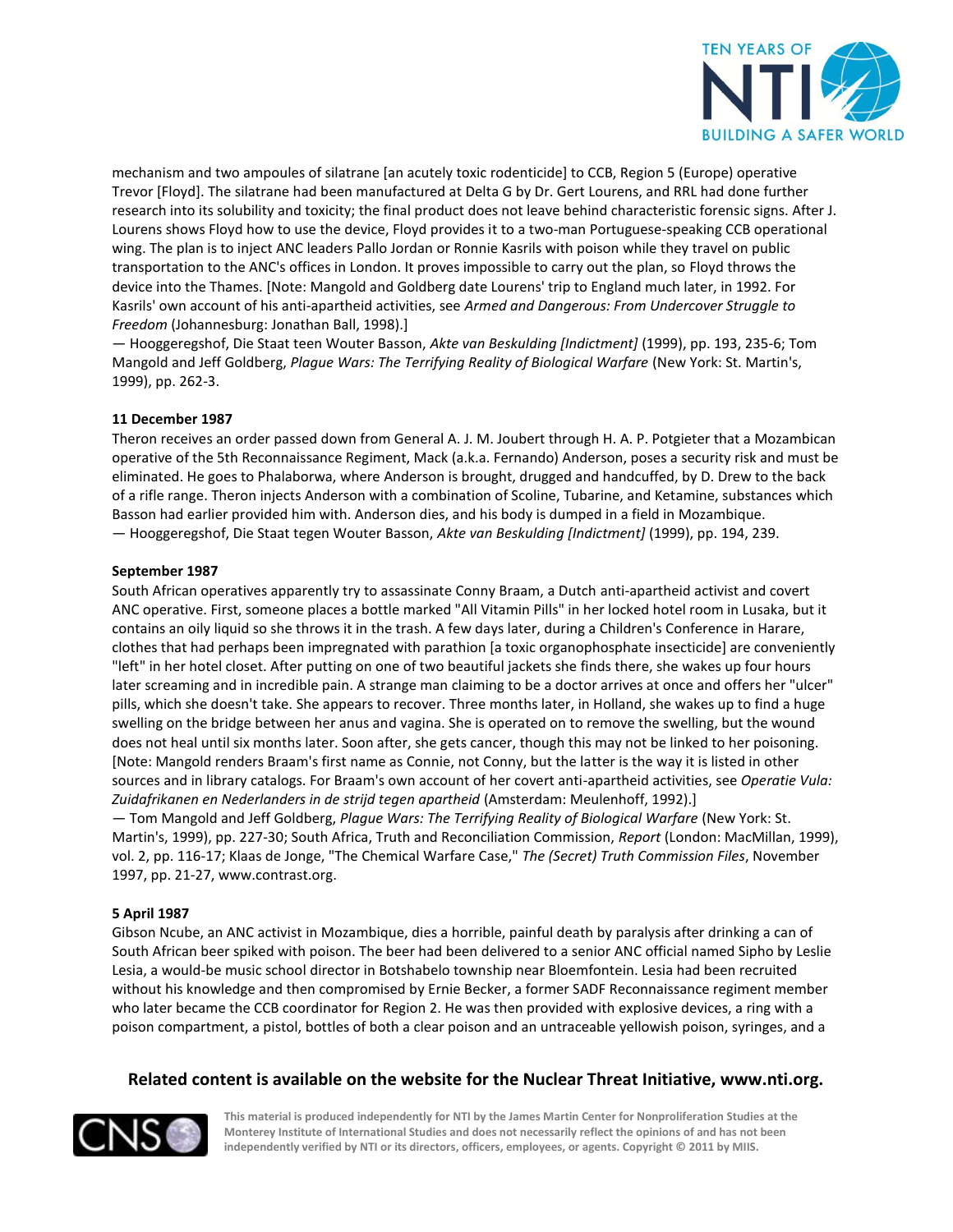

case of brandy, a case of vodka, and three cases of Castle beer spiked with poison. The poison had been inserted under the tabs of the beers with a syringe [at the SAP forensic laboratory in Silverton?], and it was General Neethling who allegedly provided all this "stuff" to the CCB. The Zimbabwean CIO later arrests, tortures, and imprisons the hapless Lesia.

— Jacques Pauw, *Into the Heart of Darkness: Confessions of Apartheid's Assassins* (Johannesburg: Jonathan Ball, 1997), pp. 239-51; Klaas de Jonge, "The Chemical Warfare Case," *The (Secret) Truth Commission Files*, November 1997, pp. 19-20, www.contrast.org.

## **April 1987**

CCB representative Botes learns from a chef at the Polana Hotel in Maputo that members of the ANC's "top structure" will be holding a meeting there with other African leaders. He proposes the poisoning of these people, but a plan is only approved for the poisoning of one person. Botes receives three clear glass ampoules of poison, which is enough to kill 20 or so people. It proves impossible to arrange for the poisoning of only one attendee, so the operation is cancelled. Botes later quits the CCB and leaves the unused poison with other CCB members. — Hooggeregshof, Die Staat teen Wouter Basson, *Akte van Beskulding [Indictment]* (1999), pp. 194, 238-9.

## **April 1987**

Major H. van der Westhuizen of the DMI, who works on ANC projects with the SF, identifies an ANC residence in Mozambique, and passes the information on to CCB regional representative Botes. Botes proposes the poisoning of the ANC members in this house, a plan that is approved. He receives an unidentified poison from Dr. Botha in a brown eyedrop/eardrop bottle, then delivers containers of beer, brandy, and soft drinks contaminated with the poison to CCB operative Gary Green for placement in the house. The media later reports that certain attendees die.

— Hooggeregshof, Die Staat teen Wouter Basson, *Akte van Beskulding [Indictment]* (1999), pp. 194, 238.

#### **April 1987**

Petrus Jacobus Botes, CCB representative for Region 2 (Mozambique and Swaziland), learns that ANC leader Gibson Mondlane will be staying in Maputo, Mozambique, and conducts further reconnaissance. He proposes the assassination of Mondlane by means of poison (a plan codenamed "Alfred") in a letter to [CCB deputy chief] Joe Verster and General Joubert. Basson asks RRL scientists to supply him with poison, and then provides it to the CCB. The medical coordinator of the CCB, Dr. R. J. Botha, provides ampoules of this poison to Botes, who in turn gives them to his agent Baloyi. Baloyi administers the poison to Mondlane, who falls ill and dies in a Maputo hospital. — Hooggeregshof, Die Staat teen Wouter Basson, *Akte van Beskulding [Indictment]* (1999), pp. 194, 236-7.

#### **1987**

Basson and Dr. J[an] Lourens agree that a front company should be created with facilities capable of manufacturing special "delivery-devices/weapons" that can be used by SF and especially CCB operatives to secretly administer poison to targets. With funding provided by Basson, such a lab is made available to the front company Systems Research and Development (SRD) and its QB Laboratories component. Morgan identifies the type of equipment he needs to make the weapons. Among the injection devices he manufactures under Lourens' supervision are walking-sticks and umbrellas with a micro-ball missile for chemicals, screwdrivers with a hidden poison injector, rings with a hidden poison compartment, briefcase-bomb mechanisms, and walking-sticks and umbrellas with a needle-type mechanism. Sometimes the weapons are tested at RRL. In exchange for a bonus, Morgan and/or Lourens transfer them directly to Basson.

— Hooggeregshof, Die Staat teen Wouter Basson, *Akte van Beskulding [Indictment]* (1999), pp. 193, 234-5; Dr. Jan Lourens, testimony at TRC hearings, 8 June 1998, www.doj.gov.za.

## **Related content is available on the website for the Nuclear Threat Initiative, www.nti.org.**

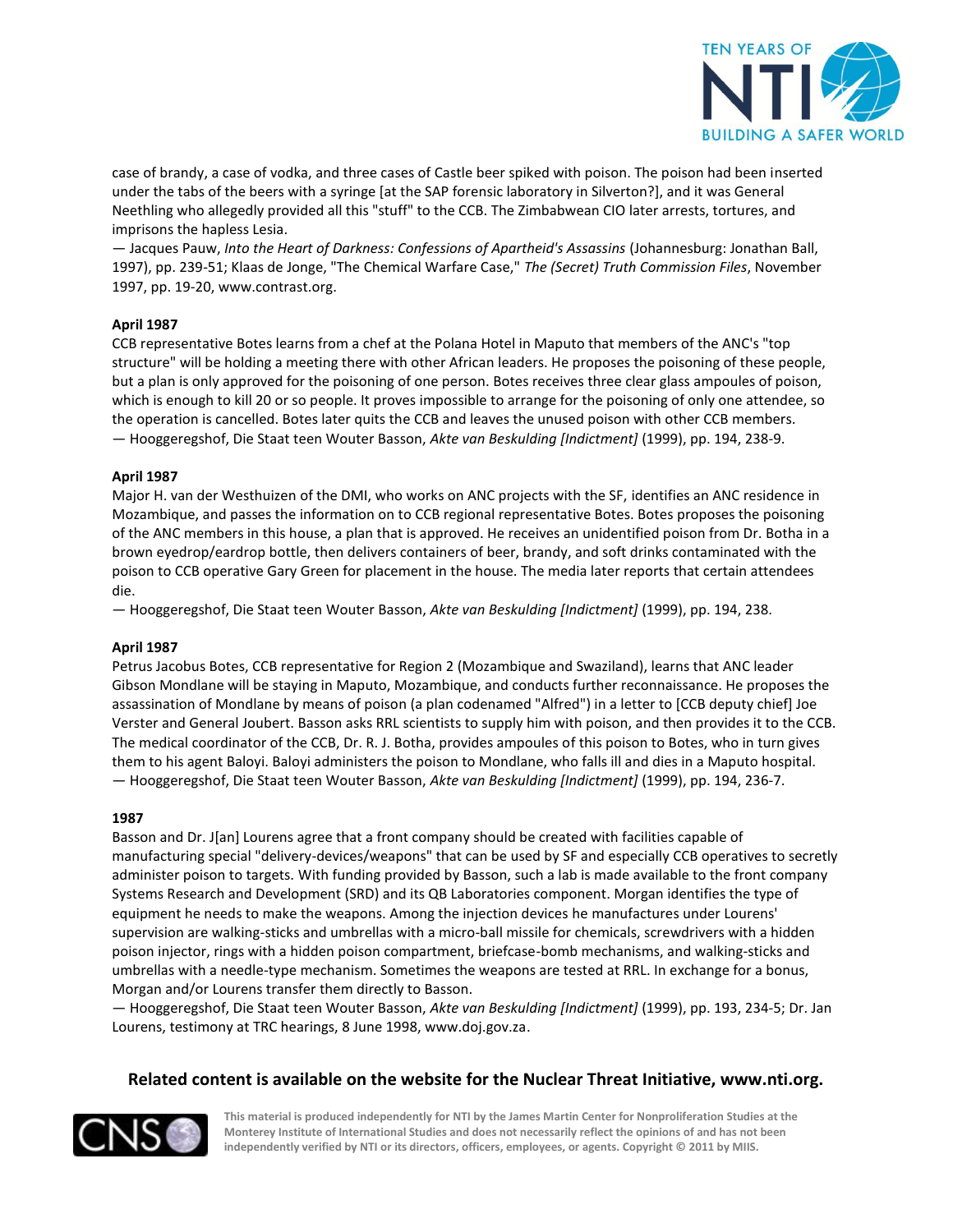

#### **1987**

SF commander General Liebenberg orders Phil Morgan, an employee of EMLC, to take a leave of absence to produce a "clandestine, umbrella-type weapon/delivery device" that could shoot "micro-size balls" treated with poison under the skin of targeted individuals. Basson provides the specifications of the weapon to Morgan and periodically assesses his progress. [Note: in 1978 Bulgarian dissident Georgi Markov was assassinated in London by the Bulgarian secret service with a similar device.]

— Hooggeregshof, Die Staat teen Wouter Basson, *Akte van Beskulding [Indictment]* (1999), p. 234; see also Dr. Jan Lourens, testimony at TRC hearings, 8 June 1998, www.doj.gov.za.

#### **12 June 1986**

The South African government passes legislation authorizing the imposition of an annually renewable "state of emergency." This legislation provides the security forces with extraordinary powers of investigation, arrest, interrogation, detention, and censorship.

— Leonard Thompson, *A History of South Africa* (New Haven: Yale University, 2000), p. 235.

#### **August 1986**

Theron allegedly orders Phaal to get rid of a black member of the 5th Reconnaissance Regiment, and for this purpose provides him with chemical substances he had previously obtained from Basson. Phaal takes custody of the man in Phalaborwa, gives him a soft drink with a sedative, drives him to the Barberton Airport, and injects him with the chemicals. After moving his body to a secluded airfield in Mtubatuba, Phaal, Theron, and M. van der Linde drop it into the ocean from an airplane.

— Hooggeregshof, Die Staat teen Wouter Basson, *Akte van Beskulding [Indictment]* (1999), pp. 192, 233.

#### **April 1986**

SF commanders decide to create a "civilian" special operations unit to carry out covert external (and later internal) operations. The unit is activated in 1988, organized into eight geographical regions and two organizational sections, and referred to by senior staff as the Civil Co-operation Bureau (CCB). It is made up of an "inner core" or "aware strata" of 100 recently "resigned" personnel from the SF, SADF, and SAP, including a second Wouter Basson (alias "Christo Britz") not to be confused with Dr. Basson, as well as 150 "unaware" persons plus ad hoc criminal elements recruited by the core members. The CCB is able to tap the resources of EMLC for specialized weapons, SAMS [Project Coast] for CBW agents, and intelligence gathered by DMI's Directorate of Covert Collection (DCC). — South Africa, Truth and Reconciliation Commission, *Report* (London: MacMillan, 1999), vol. 2, pp. 134-44; Jacques Pauw, *Into the Heart of Darkness: Confessions of Apartheid's Assassins* (Johannesburg: Jonathan Ball, 1997), pp. 223-5; Eugene de Kock (with Jeremy Gordin), *A Long Night's Damage: Working for the Apartheid State* (Saxonwold, RSA: Contra Press, 1998), p. 93.

#### **March-10 April 1986**

Basson, Theron, and Phaal allegedly conspire to murder Victor M. de Fonseca, a SF member who develops brain cancer and begins to babble about clandestine SF special operations. A week later Phaal gives De Fonseca a lift from SF headquarters to Pretoria, and injects a toxic substance into some lemonade when the latter exits the car to buy a license. Upon his return, De Fonseca drinks the lemonade Phaal offers him. He gets sick a few days later, and dies in 1 Military Hospital on 10 April.

— Hooggeregshof, Die Staat teen Wouter Basson, *Akte van Beskulding [Indictment]* (1999), pp. 192, 232-3.

## **Related content is available on the website for the Nuclear Threat Initiative, www.nti.org.**

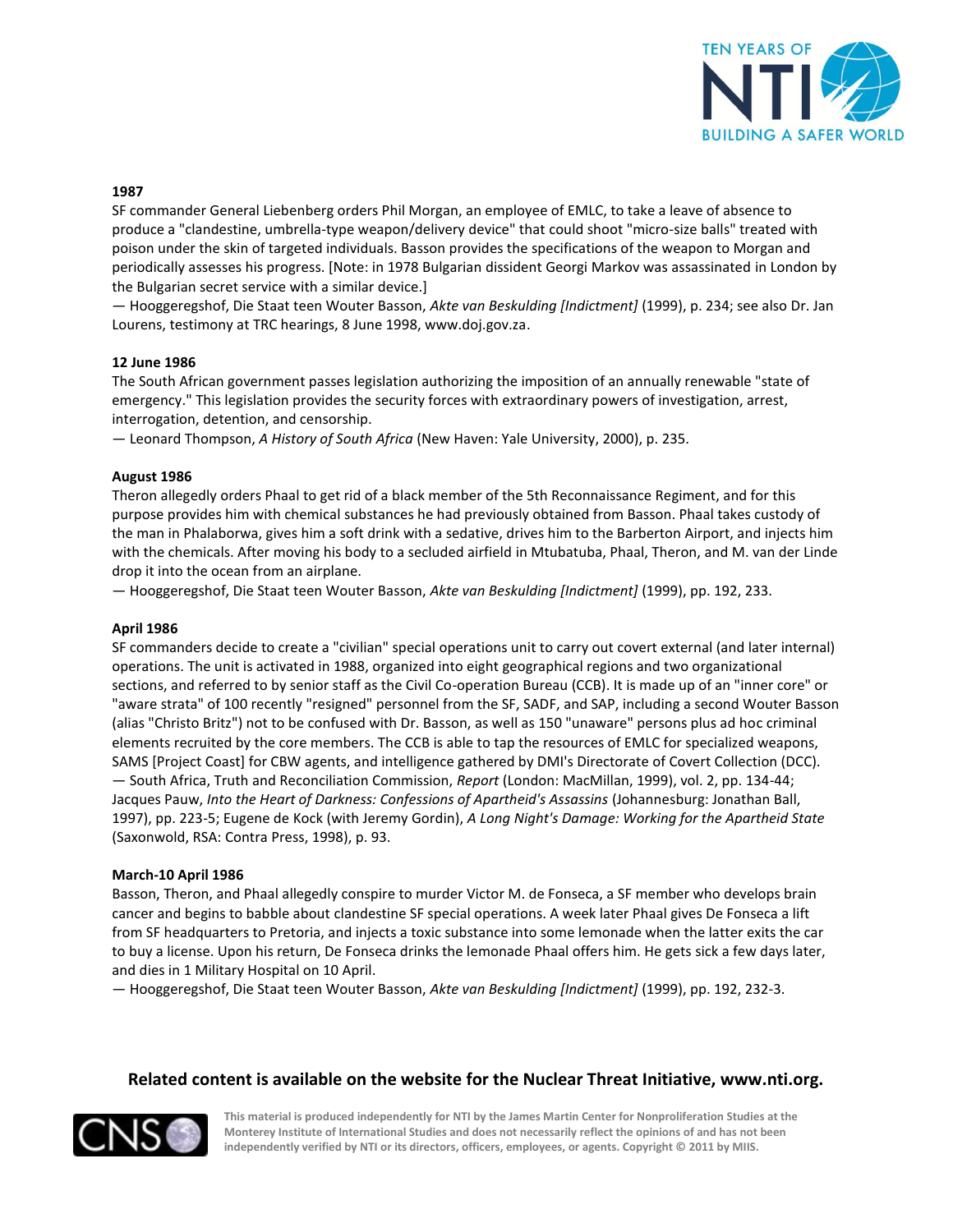

#### **1986**

A recovered bomb fragment used in an attack on União Nacional para a Independência Total de Angola (UNITA) forces allied to South Africa is tested in South African laboratories and allegedly found to have traces of DM [adamsite], a chemical "vomiting agent" that causes eye and throat irritation, disorientation, nausea, vomiting, and depression.

— Gen. Niel Knobel, testimony at TRC hearings, 18 June 1998, www.doj.gov.za.

## **Mid-Late 1980s**

At Basson's request, Dr. André Immelman of RRL provides [various CCB and Security Branch personnel] with thallium, paraoxon [a poisonous organophosphate insecticide], and other toxic substances on several occasions. [Note: a list of operatives/targets and the notorious 1989 *verkope lys* ("sales list") are both incorporated into the text cited below in order to illustrate these accusations. Among the many deadly agents on this "sales list", aside from those mentioned above, are chemicals such as Aldicarb, [sodium] azide, Brodifacum, cantharidin, cyanide, paraquat, phosphide, and biological pathogens such as anthrax, brucella, and salmonella bacteria, as well as botulinum and mamba toxins.]

— Hooggeregshof, Die Staat teen Wouter Basson, *Akte van Beskulding [Indictment]* (1999), pp. 200-2, 249-51; Centre for Conflict Resolution, *Basson Trial: Weekly Summaries of Court Proceedings, October 1999-April 2002*, week 23, Immelman testimony.

#### **Mid-1980s**

Dr. Larry Ford, an American infectious disease specialist and CBW expert who had worked for the US government after graduating from high school, makes several trips to South Africa. In some cases he accompanies his American surgeon friend, Dr. Jerry Nilsson, an avowed white supremacist who had previously fought with the SAS during the Rhodesian civil war. Other trips are undertaken at the invitation of South African Army Surgeon-General Niel Knobel, who had befriended Ford due to their mutual interests in fertility drugs, AIDS prevention, and CBW warfare. Ford later boasted on several occasions that he helped wiped out an entire village in Angola [presumably with BW or CW agents]. He also claims that he parachuted into southern Africa to take blood samples from dead guerrilla fighters in order to help the US government determine which BW agents the Soviets had vaccinated them against. [Note: it remains to be determined whether these last two claims are true.]

— Stephen Burgess and Helen Purkitt, *The Rollback of South Africa's Biological Warfare Program* (USAF Academy, Colorado: USAF Institute for National Security Studies, 2001), pp. 35-6; Edward Humes, "The Medicine Man," *Los Angeles Magazine* (July 2001), p. 167.

#### **Mid-1980s**

A new and extremely secretive committee, the Teen-Rewolusionêre Inligting Taakspan (TREWITS: Counterrevolutionary Intelligence Task Force), is created in part to "identify human targets for removal." Representatives from the SAP's Security Branch, the DMI, the SF, and the NIS meet once a month to discuss possible targets. Reports from these meetings are then sent to the [cabinet-level] State Security Council (SSC), which provides the highest level approval for certain suggested assassinations. TREWITS is known to have authorized 82 extrajudicial killings and 7 attempted killings. [Note: The precise date of TREWITS' establishment is unclear. O'Brien says that it was founded in 1986, whereas Gottschalk claims that it wasn't established until 1987.] — Jacques Pauw, *Into the Heart of Darkness: Confessions of Apartheid's Assassins* (Johannesburg: Jonathan Ball, 1997), p. 195; Marléne Burger and Chandré Gould, *Secrets and Lies: Wouter Basson and South Africa's Chemical and Biological Warfare Programme* (Cape Town: Zebra, 2002), pp. 74-5; Keith Gottschalk, "The Rise and Fall of Apartheid's Death Squads," in *Death Squads in Global Perspective: Murder with Deniability*, ed. by Bruce B. Campbell and Arthur D. Brenner (New York: St. Martin's, 2000), pp. 241-2; Kevin A. O'Brien, "Counter-Intelligence

## **Related content is available on the website for the Nuclear Threat Initiative, www.nti.org.**

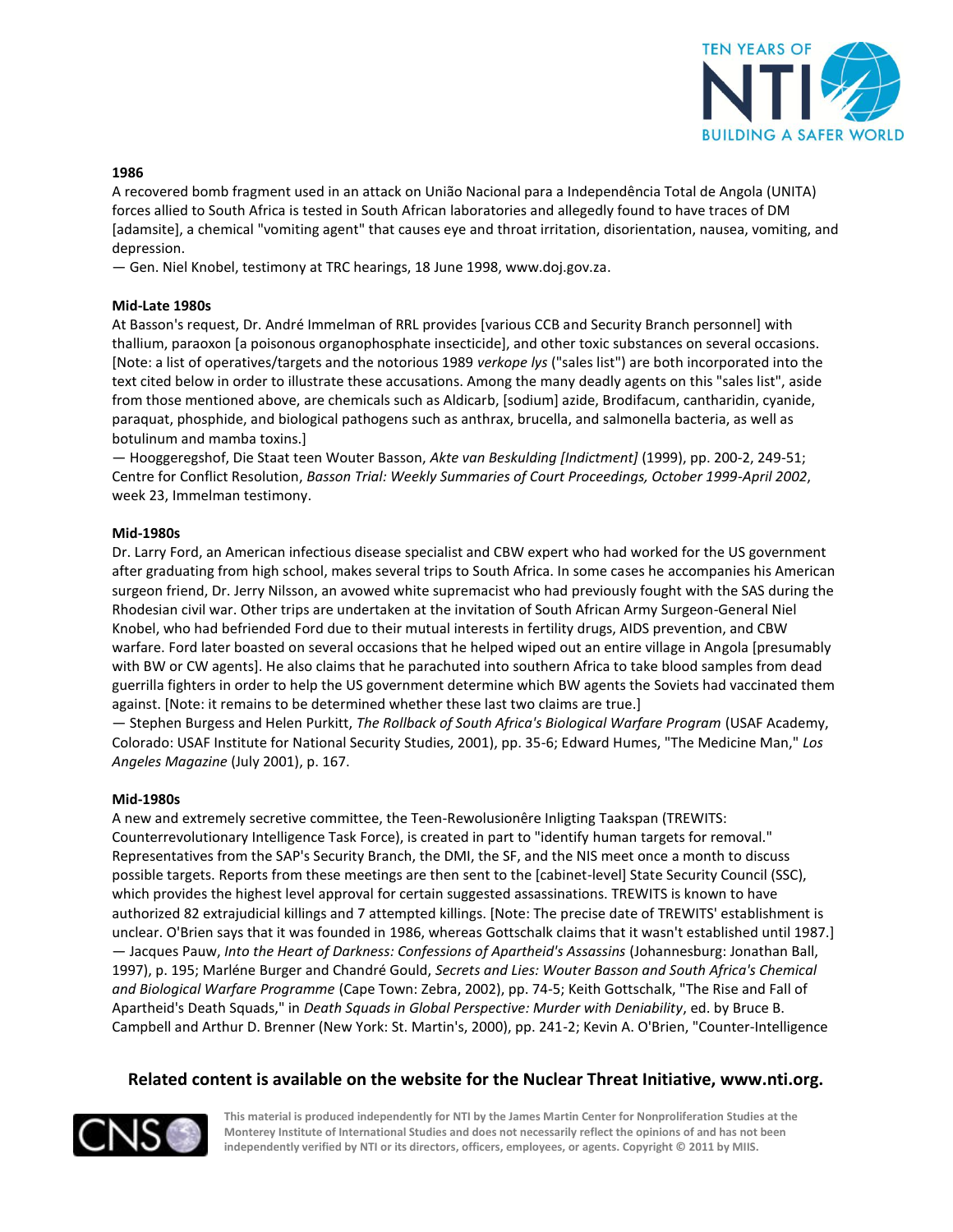

for Counter-Revolutionary Warfare: The South African Police Security Branch, 1979-1990," *Terrorism and Political Violence* 16:3 (Autumn 2001), p. 36.

## **1985**

General Liebenberg, commander of the SF, decides that Peter Tanyengenge Kalangula, a high-ranking official in the Namibian Ovamboland administration, should be killed. Trevor Floyd, the operative selected to carry out the task, receives a toxic substance, black rubber gloves, surgical gloves, and an antidote from Basson in Sunnyside, Pretoria. The plan is to smear the substance on the door handle of Kalangula's car, which would lead to his death but not leave typical forensic signs. Floyd travels to Oshakati with the materials, but is unable to carry out the plan. — Hooggeregshof, Die Staat teen Wouter Basson, *Akte van Beskulding [Indictment]* (1999), pp. 190, 229-30.

#### **September 1984**

P. W. Botha is unanimously elected as President of South Africa. — James Barber, *South Africa in the Twentieth Century: A Political History — In Search of a Nation State* (Oxford: Blackwell. 1999), p. 243.

#### **June 1984**

Infladel, an administrative and financial management front company for Project Coast, is established. Its task is to channel funds from secret [Defence Ministry] accounts to the chemical and biological front companies. — Chandré Gould and Peter I. Folb, "The South African Chemical and Biological Warfare Program: An Overview," *The Nonproliferation Review* (Fall/Winter 2000), p. 14.

#### **1984**

In the Transvaal, SF operatives allegedly murder four black people. One, a member of the Barnacle unit who is considered a security risk, is given a contaminated beer, put to sleep, and injected by Phaal with Tubarine and Scoline provided by Basson to Theron. Theron injects the other three with the same two drugs in Zeerust. All four are then flown out to sea and dropped overboard.

— Hooggeregshof, Die Staat teen Wouter Basson, *Akte van Beskulding [Indictment]* (1999), pp. 185, 220-1.

## **2-4 November 1983**

Theron and Dr. J. S. ("Kobus") Bothma allegedly test a toxic jelly-like salve given to them by Basson on three black people in an area near the 5th [Reconnaissance] Regiment's military base in Dukuduku. Beforehand, Bothma gives the prisoners Midazolam [a benzodiazepine sedative, one of whose trade names is Dormicum] mixed in with cold sodas. The victims are then tied to a tree and smeared with the jellied substance. When it fails to kill them, Bothma provides Ketamine to Theron to give to the prisoners, then injects all three with Tubarine and Scoline. — Hooggeregshof, Die Staat teen Wouter Basson, *Akte van Beskulding [Indictment]* (1999), pp. 189, 227-8; Centre for Conflict Resolution, *Basson Trial: Weekly Summaries of Court Proceedings, October 1999-April 2002*, week 25, testimony of Kobus Bothma.

#### **August 1983-January 1984**

At a meeting to discuss the development of better crowd control methods, General Neethling, head of the SAP Forensic Sciences Laboratory, is asked to provide Basson with quantities of confiscated illicit drugs stored at SAP HQ. Also present are Surgeon-General Nieuwoudt, Minister of Public Order Louis La Grange, and SAP Commissioner Jan Coetzee. Neethling subsequently provides Basson with 100,000-200,000 250mg tablets of methaqualone, 25-50kg in all; 5,000 30microgram LSD tablets; and 3kg of active ingredients extracted from five

## **Related content is available on the website for the Nuclear Threat Initiative, www.nti.org.**

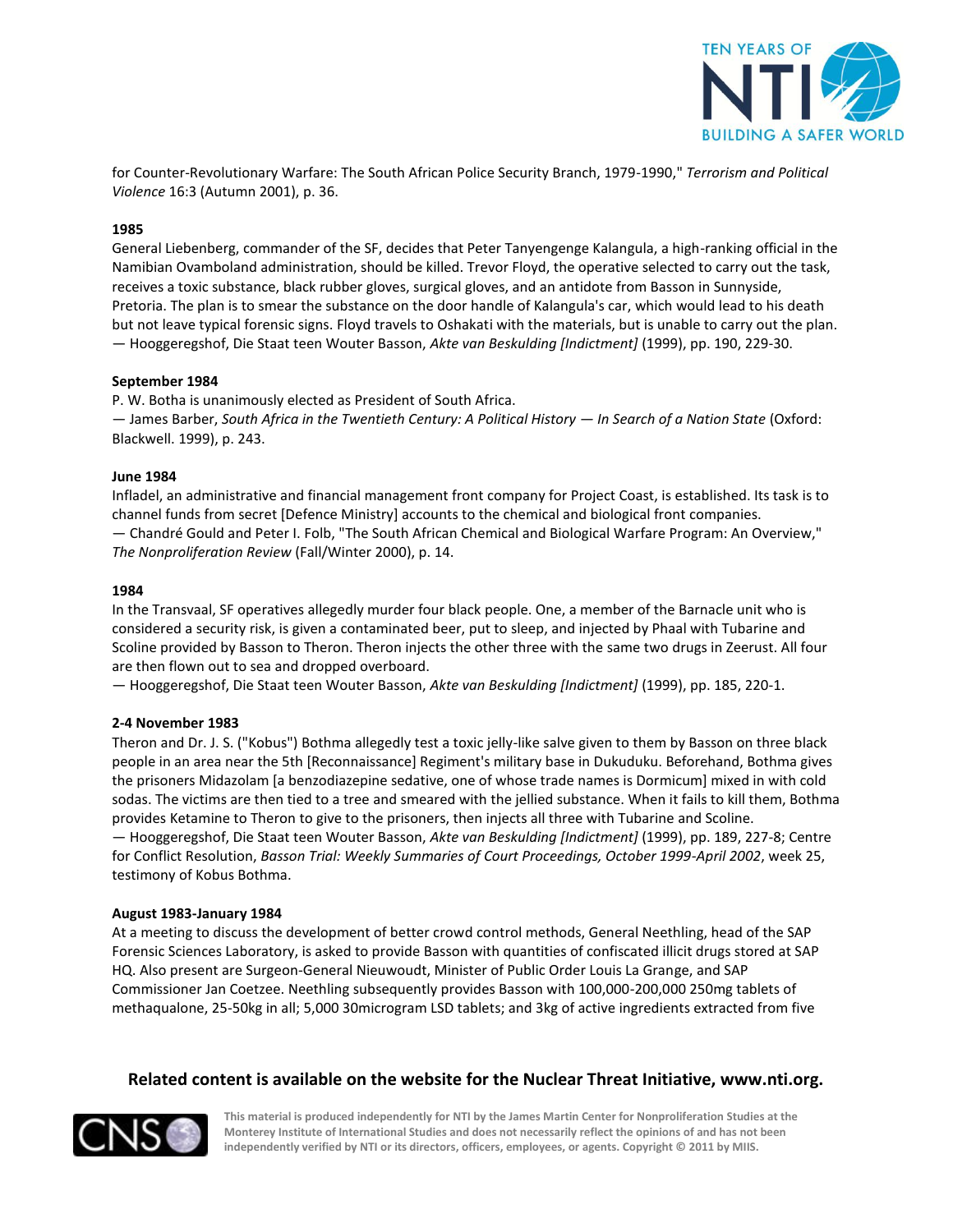

50kg bags of marijuana by Dr. Sotas, a conscript with scientific training. — Dr. Lothar Neethling, testimony at TRC hearings, 11 June 1998, www.doj.gov.za.

## **18 April-8 May 1983**

Basson and three other physicians comprising the "interrogation wing" of the SF allegedly make use of chemical substances to question five Resistência Nacional Moçambicana (RENAMO: Mozambican National Resistance) suspects after the assassination of RENAMO leader Orlando Christina. One of the five receives an overdose and becomes psychotic, forcing Basson to treat him in the intensive care ward at 1 Military Hospital. Later, Basson, Theron, and P. Heyns transport him to Swartkop Air Force Base. He is then flown to Bloemfontein, taken to Caprivi, and executed and thrown into the Atlantic Ocean. [Note: other sources suggest that the DMI orchestrated the Christina murder. Basson, Mijburgh, and Dr. Wynand Swanepoel, along with members of the SAP's East Rand Murder and Robbery Unit, may have murdered Christina themselves because he was becoming too independentminded. The government then attempted to cover up the truth. See Klaas de Jonge, "The Chemical Warfare Case," *The (Secret) Truth Commission Files*, November 1997, pp. 18-19, www.contrast.org/ truth/ html/ chemical\_\_ biological\_ weapons.html; compare Alex Vines, *Renamo: From Terrorism to Democracy in Mozambique?* (London: James Curry, 1996), pp. 21 and 166, note 42.]

— Hooggeregshof, Die Staat teen Wouter Basson, *Akte van Beskulding [Indictment]* (1999), pp. 188, 225.

## **1983**

Basson allegedly provides D. J. Phaal with a small bottle filled with a toxic substance at Waterkloof Air Base, and shows him how to administer it. Phaal then flies to Southwest Africa, adds the substance to a soft drink, and gives it to a SWAPO prisoner in a cell in Ondangwa. The following day, the man becomes extremely sick, and is flown to 1 Military Hospital in Pretoria. Basson later tells Phaal that the man died, perhaps as a result of the administration of toxic substances by Basson himself.

— Hooggeregshof, Die Staat teen Wouter Basson, *Akte van Beskulding [Indictment]* (1999), pp. 190, 228-9.

## **1983**

Roodeplaat Research Laboratories (RRL), a biological research, development and production facility and Project Coast front company, is established on a farm north of Pretoria near the Roodeplaat dam. In addition to testing BW weapons, it also tests the biological effects of CW weapons [produced at Delta G and other facilities].

— Stephen Burgess and Helen Purkitt, *The Rollback of South Africa's Biological Warfare Program* (USAF Academy, Colorado: USAF Institute for National Security Studies, 2001), p. 22.

#### **April 1982**

Delta G Scientific, a chemical research, development and production facility and Project Coast front company, is established. Its purpose is to develop and produce irritating, incapacitating, and lethal CW weapons for further testing.

— Chandré Gould and Peter I. Folb, "The South African Chemical and Biological Warfare Program: An Overview," *The Nonproliferation Review* (Fall/Winter 2000), p. 14; Stephen Burgess and Helen Purkitt, *The Rollback of South Africa's Biological Warfare Program* (USAF Academy, Colorado: USAF Institute for National Security Studies, 2001), p. 22.

## **1982**

ANC member Mandla Msibi dies in Swaziland, reportedly after being poisoned.

— Chandré Gould and Peter Folb, *Project Coast: Apartheid's Chemical and Biological Warfare Programme* (Geneva:

## **Related content is available on the website for the Nuclear Threat Initiative, www.nti.org.**

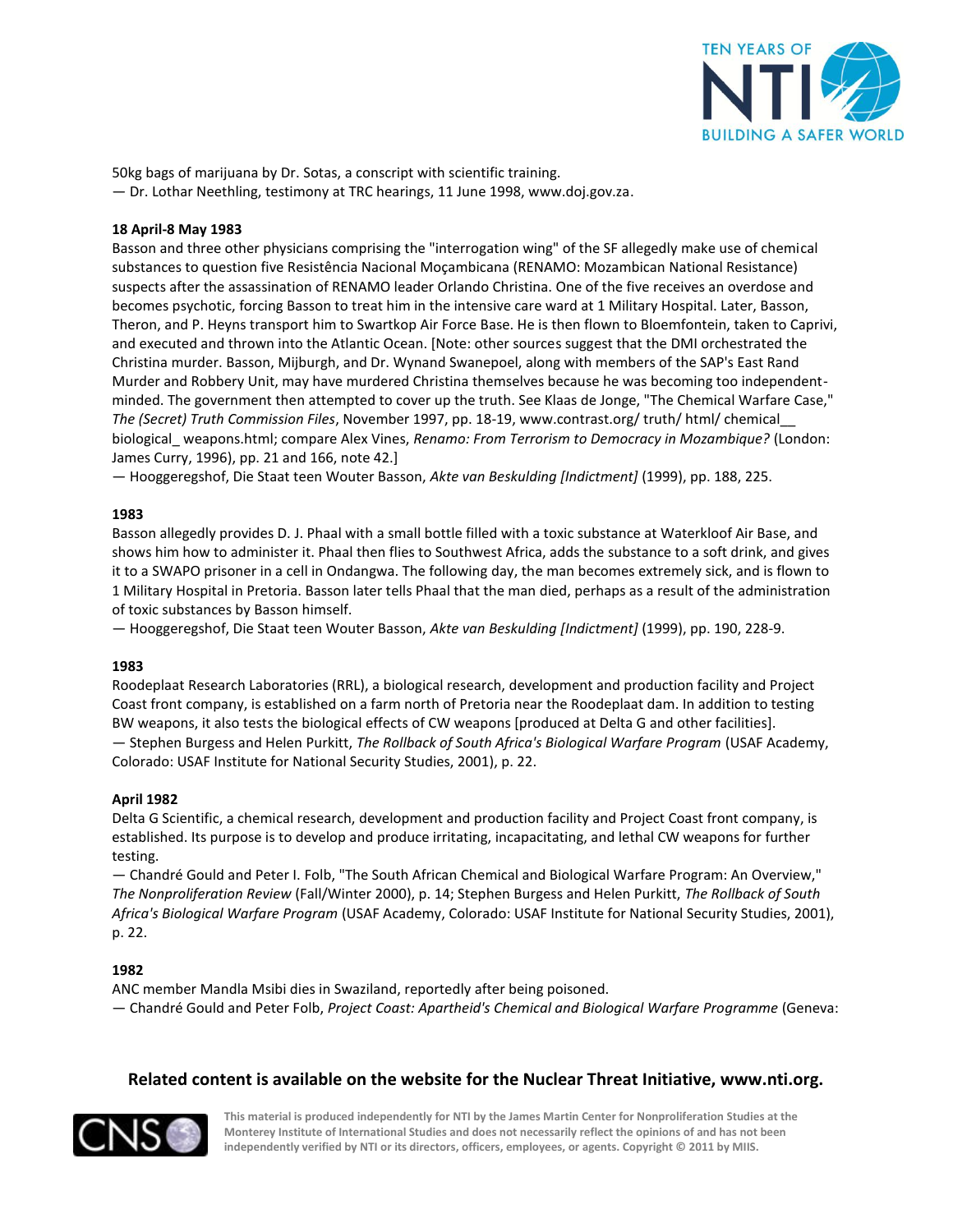

United Nations Institute for Disarmament Research, 2002), p. 159, citing the ANC's submission to the Truth and Reconciliation Commission.

## **End of 1981**

Defence Minister Malan officially approves the establishment of a CBW program, codenamed Project Coast, and makes funds available for that purpose. It is originally envisaged that the state-owned arms manufacturer ARMSCOR [Armaments Development and Production Corporation] will assist in the development of the program, but ARMSCOR officials advise Army Surgeon-General Nico J. Nieuwoudt that this task is "too sensitive" for the company. It is then decided that the SADF will be solely responsible for the project, after which Malan and a "kitchen cabinet" consisting of SADF chief Viljoen, SF head General A. J. "Kat" Liebenberg, SAP commissioner Van der Merwe, and the head of the National Intelligence Service (NIS) approve the appointment of Basson as Project Officer. They also authorize the creation of a supervisory body, the Coordinating Management Committee (CMC), which consists of the SADF chief, the Surgeon-General, the Chief of Staff for Finance, the Chief of Staff for Intelligence, ARMSCOR officials, and at times representatives of the Auditor-General. Basson acts as CMC secretary, and in that capacity is "responsible for all the documentation" dealt with by the CMC. [Note: according to Knobel, this authorization occurred in April 1982, not at the end of 1981. See TRC document 8, Knobel's 11 January 1993 response to an 8 December 1992 OSEO questionnaire, pp. 2-3.]

— Chandré Gould and Peter I. Folb, "The South African Chemical and Biological Warfare Program: An Overview," *The Nonproliferation Review* (Fall/Winter 2000), pp. 12, 15; Stephen Burgess and Helen Purkitt, *The Rollback of South Africa's Biological Warfare Program* (USAF Academy, Colorado: USAF Institute for National Security Studies, 2001), p. 20.

#### **20 October 1981**

Student ANC activist Sipiwo Mtimkulu is arrested by the Security Police on 31 May 1981, tortured in prison, and released from detention at Port Elizabeth after five months. One day after his release he is found crawling on the floor with swollen, cold feet and severe stomach cramps, apparently because he was administered poison (that may have been brought to the prison by Brigadier [Johannes?] van der Hoven) the day he was released. After being admitted to a hospital, he is diagnosed with thallium poisoning. His hair falls out and he is confined to a wheelchair. Several months later he files two civil suits against the police, one for the torture and one for the poisoning, but on 14 April 1982 the Security Police reportedly kidnap and murder him and dispose of his remains. — Jacques Pauw, *Into the Heart of Darkness: Confessions of Apartheid's Assassins* (Johannesburg: Jonathan Ball, 1997), pp. 229-30; South Africa, Commission of Inquiry into Certain Alleged Murders, *Report [of the Honourable Mr. Justice L.T.C. Harms]* (Pretoria: Government Printer, 1990), pp. 111, 120-4; compare also Klaas de Jonge, "The Chemical Warfare Case," *The (Secret) Truth Commission Files*, November 1997, p. 18, www.contrast.org.

#### **11 October 1981**

Brigadier Willem Schoon orders Vlakplaas-based Security Police operative Dirk Coetzee to get rid of recently released ANC guerrilla Vuyani Mavuso and incompetent South African *askari* Nkosinathi Peter Dhlamini. Coetzee kidnaps them and takes them to a Security Police post on a farm at Kopfontein near the Botswana border. He obtains poison from General Neethling, head of the SAP Forensic Sciences Laboratory, and administers it in cans of cold beverages to the victims; Mavuso acts incoherently overnight but doesn't die. Two more attempts to administer poison to the two men are made at Groblersdal and Komatipoort, again without success. Finally, the men are sedated with soporifics administered in cold drinks, executed with a pistol by Captain Koos Vermeulen, and cremated.

— Jacques Pauw, *Into the Heart of Darkness: Confessions of Apartheid's Assassins* (Johannesburg: Jonathan Ball, 1997), pp. 153-4; South Africa, Commission of Inquiry into Certain Alleged Murders, *Report [of the Honourable Mr.* 

## **Related content is available on the website for the Nuclear Threat Initiative, www.nti.org.**

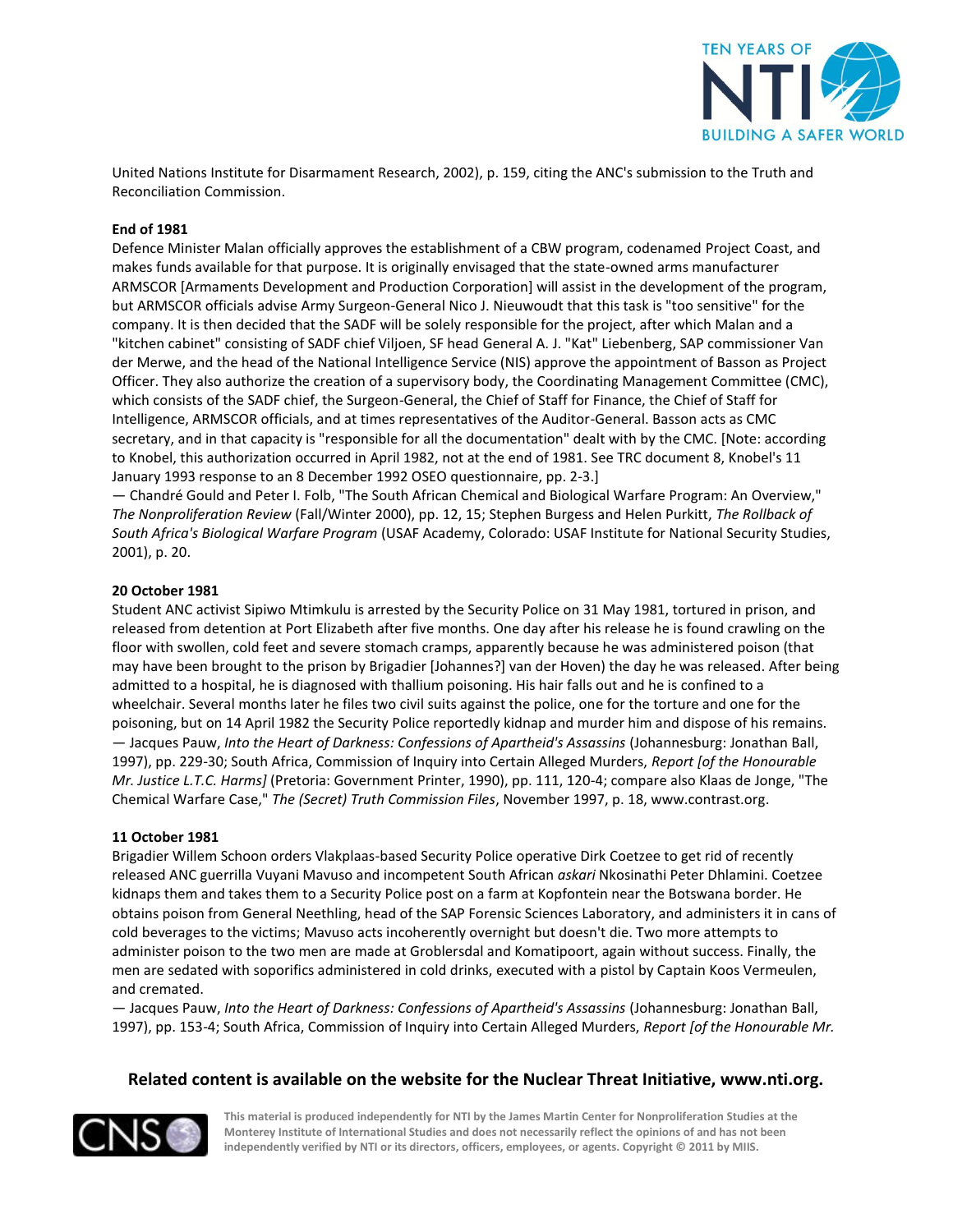

*Justice L.T.C. Harms]* (Pretoria: Government Printer, 1990), pp. 112-15; Klaas de Jonge, "The Chemical Warfare Case," *The (Secret) Truth Commission Files*, November 1997, p. 19, www.contrast.org.

## **September 1981**

In a speech before parliament, Defence Minister Malan warns of the danger posed by the red-black "onslaught" and proclaims that "[t]he security of the Republic of South Africa must be maintained by every means at our disposal." [Note: see also Malan's earlier 1980 article, "Die aanslag teen Suid-Afrika," *ISSUP Strategic Review*.] — Tom Mangold and Jeff Goldberg, *Plague Wars: The Terrifying Reality of Biological Warfare* (New York: St. Martin's, 1999), p. 247.

#### **August 1981**

SADF chief Viljoen allocates funds for a feasibility study concerning the establishment of a South African CBW program. [Note: this is very likely a response to the "discovery" mentioned in the previous entry.] — Chandré Gould and Peter I. Folb, "The South African Chemical and Biological Warfare Program: An Overview," *The Nonproliferation Review* (Fall/Winter 2000), p. 12.

#### **August 1981**

During the course of "Operation Protea" in Angola, the SADF claims to discover evidence that the Cubans may be preparing to use chemical weapons. Although these claims cannot be confirmed by outside investigators, Defence Minister Magnus Malan uses the resulting concern as a pretext to take SADF generals to Angola to examine CBW protective suits and demonstrate the problematic effects that wearing them will have on combat operations. Malan insists that the SADF take measures to force the Cubans to don protective suits [in order to inhibit their operational effectiveness], causing the SADF to adopt the deceptive tactic of using smoke [projectiles] to achieve this result. The SADF also claims to have evidence that some members of the ANC's military wing received training in CBW techniques in the Soviet Union.

— Stephen Burgess and Helen Purkitt, *The Rollback of South Africa's Biological Warfare Program* (USAF Academy, Colorado: USAF Institute for National Security Studies, 2001), pp. 20 and 102, note 48, citing an interview with Malan.

#### **April 1981**

I. C. J. Kriel, commander of the Barnacle unit, orders Trevor Floyd to kill four SWAPO detainees being held at the 5th Reconnaissance Regiment's base. After C. Pretorius hands over the prisoners to him near Warmbad, Floyd gives them soft drinks containing sedatives that Theron had previously provided him with. Floyd places the men in his car, drives to Lanseria Airport, and loads them into a plane. They are flown to Namibia, where Theron injects them with Ketamine, Tubarine, and Scoline that Basson had allegedly given him. The four die, and are dumped into the ocean from an airplane.

— Hooggeregshof, Die Staat teen Wouter Basson, *Akte van Beskulding [Indictment]* (1999), pp. 191, 230-1.

#### **January 1981**

After SADF chief and Defence Council members meet with the Defense Minister to discuss security problems, the Defence Council orders Basson to travel abroad and secretly collect information about Western CBW programs that could be used as possible models for a South African CBW program. He is also instructed to make contacts with organizations that might provide information about the CBW capabilities of East Bloc countries. Upon his return, Basson reports that CBW programs in other countries are structured in such a way that "offensive" R&D is conducted by civilian fronts up to the point of weaponization, after which actual weaponization takes place in top secret military laboratories. [Note: Basson's description of the structure of foreign CBW programs is not entirely

## **Related content is available on the website for the Nuclear Threat Initiative, www.nti.org.**

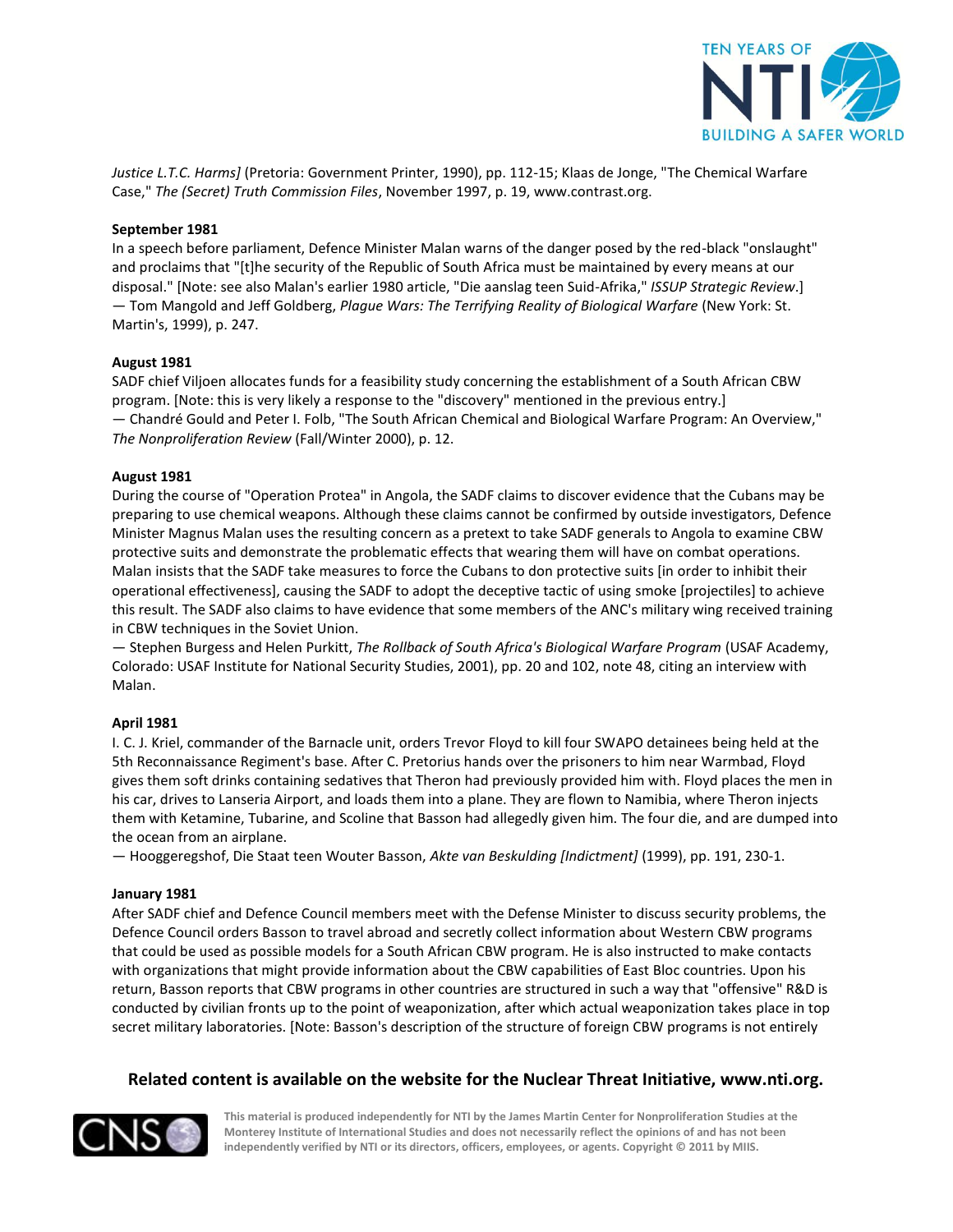

correct.]

— Chandré Gould and Peter I. Folb, "The South African Chemical and Biological Warfare Program: An Overview," *The Nonproliferation Review* (Fall/Winter 2000), pp. 11-12.

## **1981**

ANC-aligned teacher Joe Pillay is abducted in Swaziland and brought to an observatory in the Klapperkop fort near Pretoria, where there is an underground bunker, four VIP houses, and a luxurious conference room. Major Kallie Steyn of the Division of Military Intelligence (DMI) and Colonel Andy Tailor of the Natal Security Branch interrogate Pillay. Steyn then summons an Army doctor, who administers a "truth serum" to Pillay. The teacher is kept in a state of unconsciousness, and is unable to gain control of his thoughts. After his captors learn that Pillay is not a senior ANC official in Natal, he is smuggled back to Swaziland.

— Klaas de Jonge, "The Chemical Warfare Case," *The (Secret) Truth Commission Files*, November 1997, p. 18, www.contrast.org.

#### **1981**

Dirk Coetzee, commander of the SAP Security Branch base at Vlakplaas, from which the C[ounterinsurgency]1 "hit teams" operate, asks one of his operatives to poison Joe Slovo, head of the South African Communist Party, who is then residing in London. The plan is for this individual to smuggle an unidentified poison into Britain, arrange to meet with Slovo, and then slip the substance into his drink. [Note: no further information is provided about whether this plan was later aborted or otherwise foiled.]

— Jacques Pauw, *In the Heart of the Whore: The Story of Apartheid's Death Squads* (Johannesburg: Halfway House, 1991), p. 187.

#### **1980**

At this time the SADF's CBW R&D program supposedly consists of only one individual who works at the SF complex in Pretoria.

— Stephen Burgess and Helen Purkitt, *The Rollback of South Africa's Biological Warfare Program* (USAF Academy, Colorado: USAF Institute for National Security Studies, 2001), p. 5.

#### **1980**

In "Operation Winter," with the collusion of British government monitors in Rhodesia, Rhodesian special operations assets are reportedly transferred covertly to South Africa. These assets supposedly include the Rhodesian SAS, the CIO and its agents, and the Selous Scouts, as well as black "mercenaries" and "the poisoners and their poisons," all of which are incorporated into the appropriate South African departments. British and American planes may have taken part in the transfer of men and equipment.

— Jeremy Brickhill, "Zimbabwe's Poisoned Legacy: Secret War in Southern Africa," Cov*ert Action Quarterly* 43 (Winter 1992-93), pp. 58-60.

#### **1980s-Mid 1990s**

Klaas de Jonge, a leading Dutch anti-apartheid activist, ANC operative, and friend of Conny Braam, is allegedly poisoned using clothes impregnated with organophosphates. As a result, he loses an eyeball. [Note: no time frame is mentioned by Mangold; compare also the September 1987 entry below concerning Braam's own apparent poisoning. De Jonge personally participated in several underground ANC operations, including some inside South Africa itself. Later, he was entrusted with transferring information from Dutch anti-apartheid sources to the TRC, and also provided the Commission with his own research reports on covert South African operations in Europe. See Truth and Reconciliation Commission, "Statement Re: Klaas de Jonge," www.polity.org. For his own reports,

## **Related content is available on the website for the Nuclear Threat Initiative, www.nti.org.**

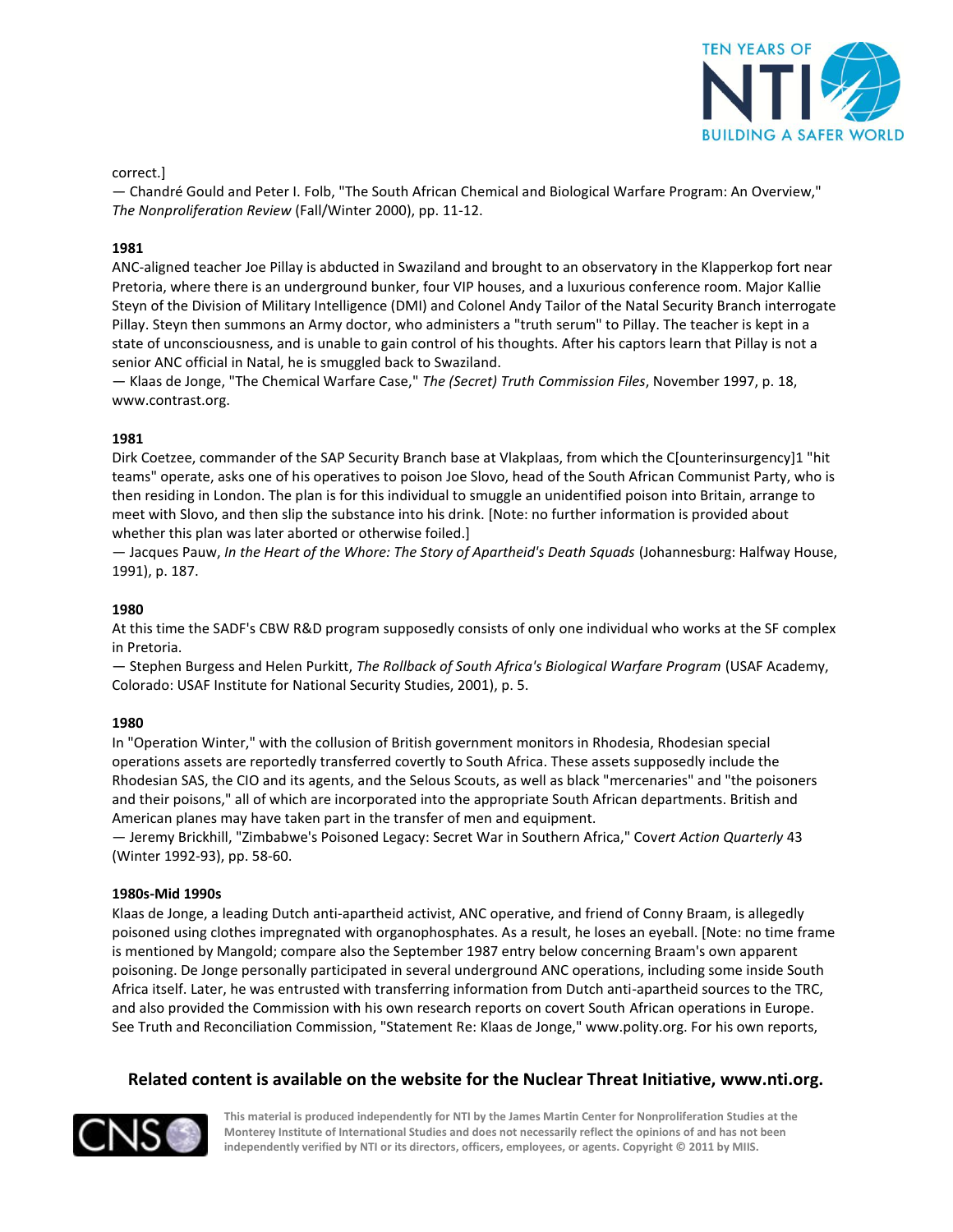

see Klaas de Jonge, "The (Secret) Truth Commission Files," www.contrast.org.] — Tom Mangold and Jeff Goldberg, *Plague Wars: The Terrifying Reality of Biological Warfare* (New York: St. Martin's, 1999), p. 263.

## **1980s**

Offers are made, via contacts at WASAG Chemie in Germany, for undertaking "turn-key" projects to erect insecticide plants that can be converted to large-scale nerve agent production. These top secret programs are very contentious, and one of the primary opponents of the plan is Dr. Jean [P.] de Villiers, head of the Chemical Defence Unit and an expert responsible for defensive CW measures.

— Klaas de Jonge, "The Chemical Warfare Case," *The (Secret) Truth Commission Files*, November 1997, p. 4, www.contrast.org, citing an 11 November 1997 letter from former SADF officer and ANC agent Dieter Felix Gerhardt.

#### **Early 1980s**

The SADF allegedly develops a 155mm artillery shell with "two compartments containing clear liquid chemicals...[that] mix when the shell is in flight and when it explodes the effect is deadly." The research on this ordinance is being carried out by the Institute of Aviation Medicine, previously known as the Military Medical Institute, in Pretoria. This shell appears to be some sort of binary projectile for nerve agents, most likely sarin, one of the more potent chemical weapons available at this time. [Note: the source for this claim is reportedly an SADF informant who was involved in setting up a "Chemical and Biological Unit". Other potential nerve agents from this period are cyclosarin (GF) and soman (GD).]

— Klaas de Jonge, "The Chemical Warfare Case," *The (Secret) Truth Commission Files*, November 1997, p. 8, www.contrast.org, citing "Chemical War Threat," *Resister: Bulletin of the Committee on South African War Resistance* 23 (December 1982-January 1983), a London-based publication.

#### **July 1979**

The South African Medical Service (SAMS) is established as a fourth arm of the SADF, alongside the South African Army, the South African Navy, and the South African Air Force. Seven separate medical battalion groups are eventually established. Previously, SADF medical units were subordinated to the command hierarchies of the three armed services to which they were attached.

— 21 August 2002 email from Chandré Gould; Klaas de Jonge, "The Chemical Warfare Case," *The (Secret) Truth Commission Files*, November 1997, p. 5, www.contrast.org.

#### **1979-1987**

At or near the SF's Pretoria HQ Brigadier Wouter Basson, a young SF military doctor, allegedly provides several operatives, above all Johan Theron, with Tubarine and Scoline [curare-like agents]; later, he gives them Ketamine [2-(2chlorophenyl1)-(methylamino)-(cyclohexanone hydrochloride), a veterinary anesthetic known in SA as Ketalaar]. Theron and others inject these drugs into troublesome Southwest African Peoples Organisation (SWAPO) POWs in order to suffocate them, after which their corpses are dropped into the sea from SADF aircraft. Theron kills at least 200 SWAPO members in this fashion, including five who are first put to sleep with Vesparax [secobarbital+brollobarbital+hydoxyzine] pills. With Basson's help, Theron also uses his own colleagues as test subjects by giving them cans of soft drinks and beer into which "sleeping agents" have been injected with a thin needle.

— Hooggeregshof, Die Staat teen Wouter Basson, *Akte van Beskulding [Indictment]* (1999), pp. 184, 218-20; Centre for Conflict Resolution, *Basson Trial: Weekly Summaries of Court Proceedings, October 1999-April 2002*, week 20, Theron testimony.

## **Related content is available on the website for the Nuclear Threat Initiative, www.nti.org.**

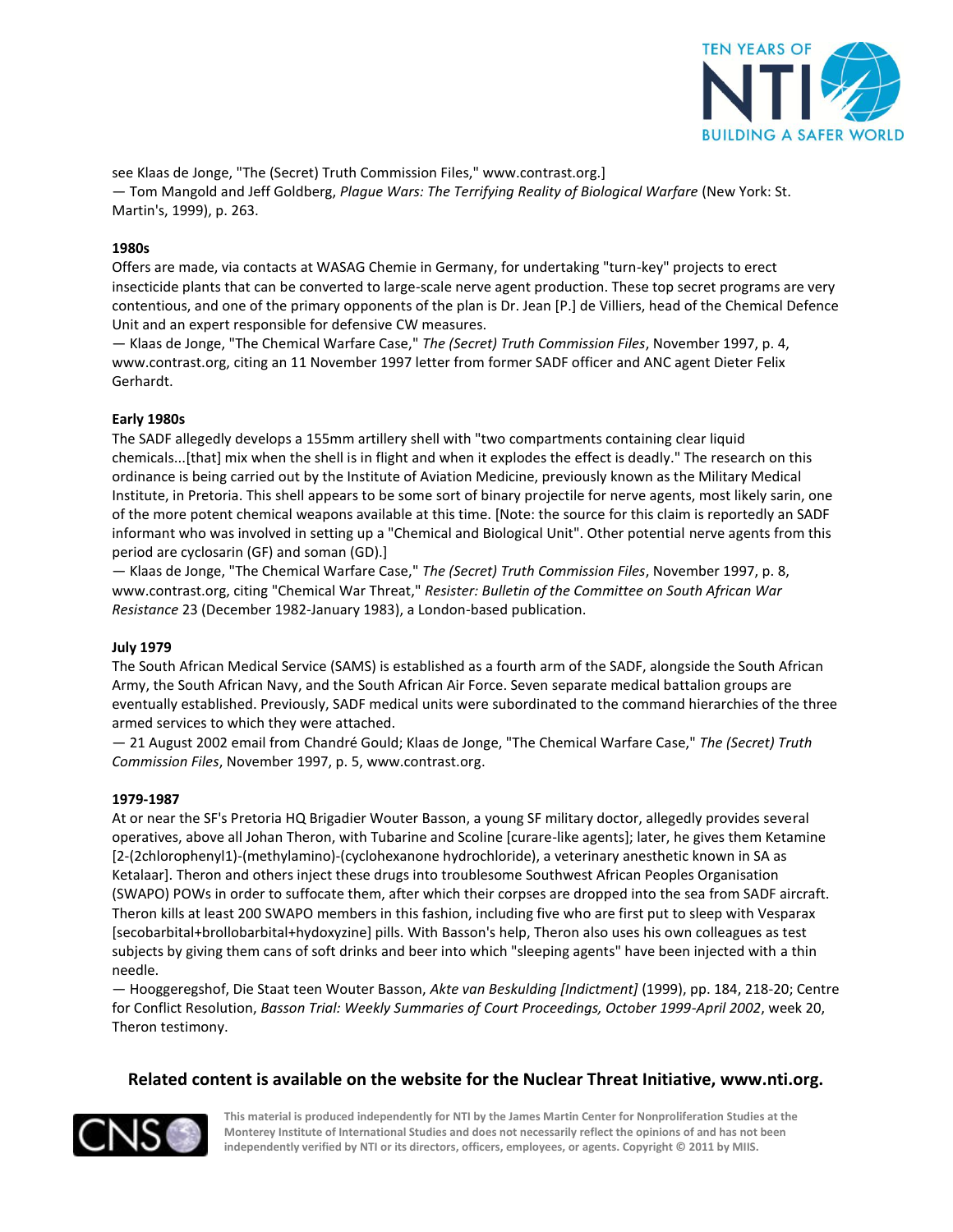

#### **1979**

At a meeting between senior South African security force commanders and "securocrats" at Fort Klapperdorf, it is decided to enhance the effectiveness of the security forces by reorganizing them into units that are more capable of disrupting ANC bases in neighboring countries. In a document entitled "Institutions and Functions of the Special Forces," the State Security Council (SSC) concludes that SADF and SAP special operations units should be established that would "not need to answer to Parliament, but only to the SSC." These were to be financed by secret funds, develop autonomous intelligence-gathering capabilities, and recruit their operatives from all ranks of the government. These decisions result in the establishment of the SAP's Koevoet unit and the reorganization of the Bureau of State Security's (BOSS) covert Z-Squads into the Delta 40 unit, which is tasked with "monitoring certain external opponents of the regime with a view to their possible extinction." [Note: The SADF's D40 unit soon after evolved into the Barnacle unit and eventually into the Civil Co-operation Bureau, whereas personnel from the SAP's Koevoet unit were later incorporated into the C(ounterinsurgency)1 section at the Vlakplaas base.] — Stephen Ellis, "The Historical Significance of South Africa's Third Force," *Journal of Southern African Studies* 24:2 (June 1998), p. 271; Kevin A. O'Brien, "Counter-Intelligence for Counter-Revolutionary Warfare: The South African Police Security Branch, 1979-1990," *Terrorism and Political Violence* 16:3 (Autumn 2001), p. 34.

#### **1979**

The Rhodesian CIO reportedly activates a plan to assassinate either Zimbabwe African National Union (ZANU) leader Robert Mugabe or Zimbabwe African Peoples Union (ZAPU) leader Joshua Nkomo in London. An expatriate former British Special Air Service (SAS) member, "Taffy", is recruited by the CIO. After performing successful tests on dogs, he opts to use a rifle to shoot Mugabe with a dum dum bullet into which ricin is inserted, but the operation is aborted at the last minute. The ricin had been prepared as an assassination weapon, along with thallium and parathion, by Professor Symington of the University of Rhodesia.

— Tom Mangold and Jeff Goldberg, *Plague Wars: The Terrifying Reality of Biological Warfare* (New York: St. Martin's, 1999), pp. 224-7.

#### **September 1978**

P. W. Botha replaces B. J. Vorster as Prime Minister. He quickly creates a new National Security Management System (NSMS) to coordinate all the activities of state departments related to the new "total strategy." Security forces are instructed to deal with [future] conflicts in a more efficient manner.

— Chandré Gould and Peter I. Folb, "The South African Chemical and Biological Warfare Program: An Overview," *The Nonproliferation Review* (Fall/Winter 2000), p. 11.

#### **4 May 1978**

SADF soldiers and paratroopers are accused of using gaseous CW agents during the Cassinga raid, in which 800 people are killed. The evidence is contradictory.

— Stephen Burgess and Helen Purkitt, *The Rollback of South Africa's Biological Warfare Program* (USAF Academy, Colorado: USAF Institute for National Security Studies, 2001), p. 11 and pp. 99-100, note 30.

#### **1978**

An acid-impregnated t-shirt is mailed to the daughter of Donald Woods, the editor of the *Daily Dispatch* who was at this time trying to bring the men responsible for Steve Biko's death to justice. Woods blames the Security Police for this attack. The chemical used is Ninhydrin [2.2-dihydroxy-1.3-indandione], an irritating powder used by the world's police forces to trace fingerprints on paper that stings on contact. [Note: Gould and Folb date this incident in 1977 rather than in 1978.]

## **Related content is available on the website for the Nuclear Threat Initiative, www.nti.org.**

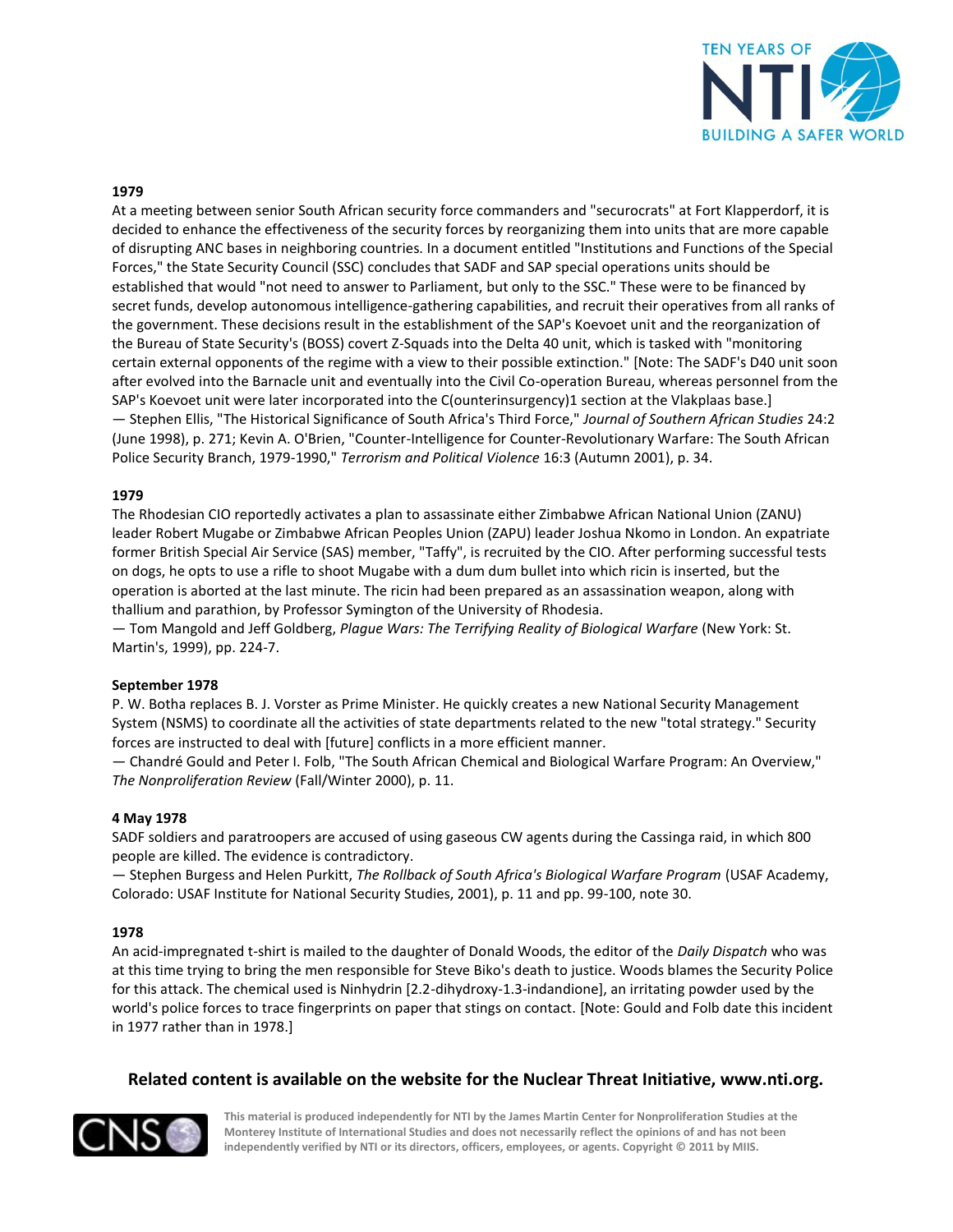

— Klaas de Jonge, "The Chemical Warfare Case," *The (Secret) Truth Commission Files*, November 1997, p. 4, www.contrast.org, citing Patrick Laurence, "'Death Squads' venomous trail," *The [Johannesburg] Star* (30 January, 1991); Chandré Gould and Peter Folb, *Project Coast: Apartheid's Chemical and Biological Warfare Programme*  (Geneva: United Nations Institute for Disarmament Research, 2002), p. 159.

## **1978**

Dr. Paul Epstein, an American physician practicing in Mozambique for the Ministry of Health, with support from the [Quaker] American Friends Service Committee, treats large numbers of Zimbabweans from Zimbabwe African National Liberation Army (ZANLA) training camps for a bleeding disorder. At first a viral hemorrhagic fever is suspected, but a fat biopsy sent for toxin analysis reveals the presence of warfarin. This suggests that warfarin poisoning is another type of CBW used in Rhodesia. [Note: among the toxins mentioned in the Basson indictment was brodifacum, a type of "superwarfarin." See Hooggeregshof, Die Staat teen Wouter Basson, *Akte van Beskuldiging [Indictment]*, English translators' intro, p. xiii]

— Paul Epstein, "In southern Africa, brutality and death," *Boston Globe* (26 December 1987), p. 23, cited by Meryl Nass, "Anthrax Epizootic in Zimbabwe, 1978-1980: Due to Deliberate Spread?," *The PSR Quarterly* 24:2 (December 1992), pp. 206 and 209, note 71.

## **1978**

A member of the Rhodesian Selous Scouts admits that "they" had tried both chemical and biological warfare techniques to kill terrorists. [Note: the Defense Intelligence Agency report listed as a source for this claim is incorrectly cited, according to Burgess and Purkitt.]

— Tom Mangold and Jeff Goldberg, *Plague Wars: The Terrifying Reality of Biological Warfare* (New York: St. Martin's, 1999), pp. 218 and 442, note 8; compare Stephen Burgess and Helen Purkitt, *The Rollback of South Africa's Biological Warfare Program* (USAF Academy, Colorado: USAF Institute for National Security Studies, 2001), p. 99, note 27.

## **12 September 1977**

African anti-apartheid leader Steve Biko dies in prison after being cruelly abused by his jailers. In the official government investigation that follows, no one is found to be responsible for his death. This callous series of events has a traumatic impact on both black South Africans and the international community. [Note: according to Dr. Schalk van Rensburg, Laboratory Services Director of Roodeplaat Research Labs, Dr. Wouter Basson later claimed that Biko had been poisoned with thallium, which precipitated the activist's outburst of irrational behavior while in police custody. See Dr. Schalk van Rensburg, testimony at TRC hearings, 9 June 1998, www.doj.gov.za.] — James Barber, *South Africa in the Twentieth Century: A Political History — In Search of a Nation State* (Oxford: Blackwell, 1999), p. 196.

## **1977**

500 ANC fighters are fed poisoned food in the Catengue camp in Angola, but are saved from harm due to timely treatment by a doctor. In 1981 the ANC claims to have uncovered the perpetrators, including Kenneth Mahamba, the commander of the ANC's Pango camp who had supposedly been recruited by the Security Branch of the SAP. — Chandré Gould and Peter Folb, *Project Coast: Apartheid's Chemical and Biological Warfare Programme* (Geneva: United Nations Institute for Disarmament Research, 2002), p. 159, citing the ANC's submission to the Truth and Reconciliation Commission.

## **1977**

In a Defense White Paper, Defense Minister P. W. Botha argues that a "total strategy" is required to resist the

## **Related content is available on the website for the Nuclear Threat Initiative, www.nti.org.**

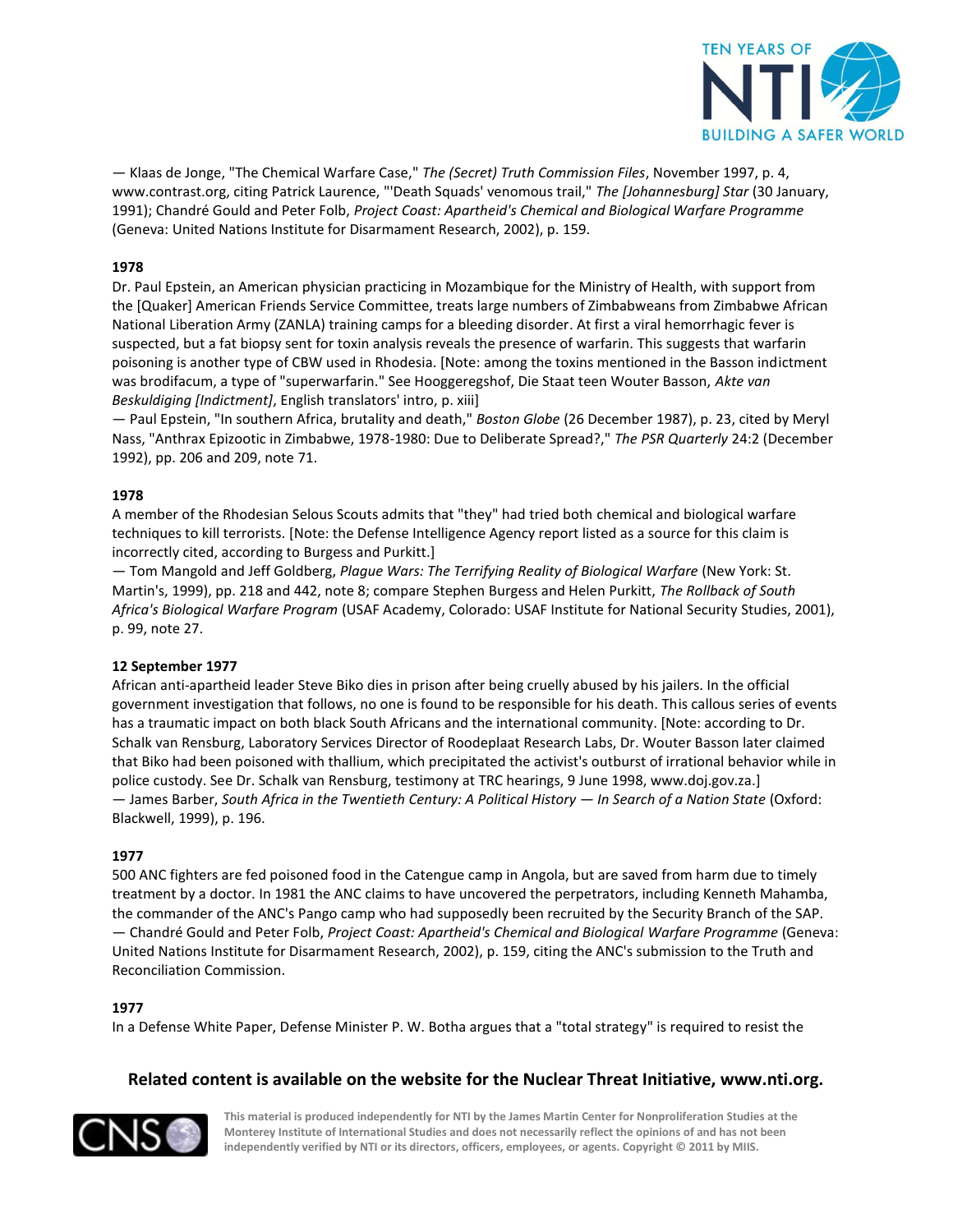

enemy's "total onslaught" on South Africa. This must involve "all the means available to the state..." — Chandré Gould and Peter I. Folb, "The South African Chemical and Biological Warfare Program: An Overview," *The Nonproliferation Review* (Fall/Winter 2000), p. 11.

## **1976**

The SAP's use of firearms against Soweto protesters, and the resulting diplomatic setbacks, cause SADF head General Constand Viljoen to recommend the development of "alternative crowd control methods." — Chandré Gould and Peter I. Folb, "The South African Chemical and Biological Warfare Program: An Overview," *The Nonproliferation Review* (Fall/Winter 2000), p. 11.

## **1976**

During a reconnaissance mission against guerrillas operating near the Cochemane administrative center in the Tete province, Selous Scouts see that the town draws its water from a single reservoir and pour a "lethal dose of poison" into the tanks. Rhodesian CIO intercepts confirm that 200 people suddenly die. [Note: the "poison" in question may be a reference to *Vibrio cholerae*, not a chemical agent. See 1975-1980 entry above.] — Henrik Ellert, *The Rhodesian Front War: Counter-Insurgency and Guerrilla War in Rhodesia, 1962-1980* (Gweru, Zimbabwe: Mambo Press, 1989), pp. 112-113.

## **Mid-Late 1970s**

Various "dirty tricks" poisoning operations are allegedly carried out in Rhodesia under the rubric of "Operation Alcora," a joint Portuguese, Rhodesian, and South African effort. Some "very sophisticated" CW weapons are employed after they are developed at the South African Police (SAP) Forensic Sciences Laboratory in Visagie Street, at this time under the control of Major General Lothar Neethling (nicknamed "Mengele"). [Note: Klaas de Jonge, author of an interesting series of reports on South African covert operations — including the one cited below was a high profile Dutch anti-apartheid activist who was later apparently attacked and injured by means of poisoned clothing. See the 1980s-Mid 1990s? entry below.]

— Klaas de Jonge, "The Chemical Warfare Case," *The (Secret) Truth Commission Files*, November 1997, p. 4, www.contrast.org, citing an 11 November 1997 letter from former SADF officer and ANC agent Dieter Felix Gerhardt.

## **15 October 1975**

United African National Council activist Dr. Edson Sithole and his secretary Miriam Mhlanga are kidnapped outside the Ambassador Hotel in Salisbury by Rhodesian Special Branch operatives acting under the orders of the force's Head of Operations Winston Hart. They are brought to the Selous Scout base at the Mount Darwin fort, where they are given lethal injections of sodium pentathol. Their corpses are dumped in a mine shaft on a nearby farm. Disinformation is generated to cover up the truth.

— David Martin, *The Use of Poison and Biological Weapons in the Rhodesian War: Lecture for University of Zimbabwe War and Strategic Studies Seminar Series on 7 July 1993* (Harare: Southern African Research and Documentation Centre, 1993), p. 5.

## **1975-1980**

The SADF confiscates Cuban vehicles in Angola outfitted with air filters and medical bags containing nerve agent antidotes and protective masks, leading SADF officials to believe that Cuban troops intend to employ chemical agents. These officials conclude that everything possible should be done to protect SADF personnel, including buying items on the international black market or stealing technology.

## **Related content is available on the website for the Nuclear Threat Initiative, www.nti.org.**

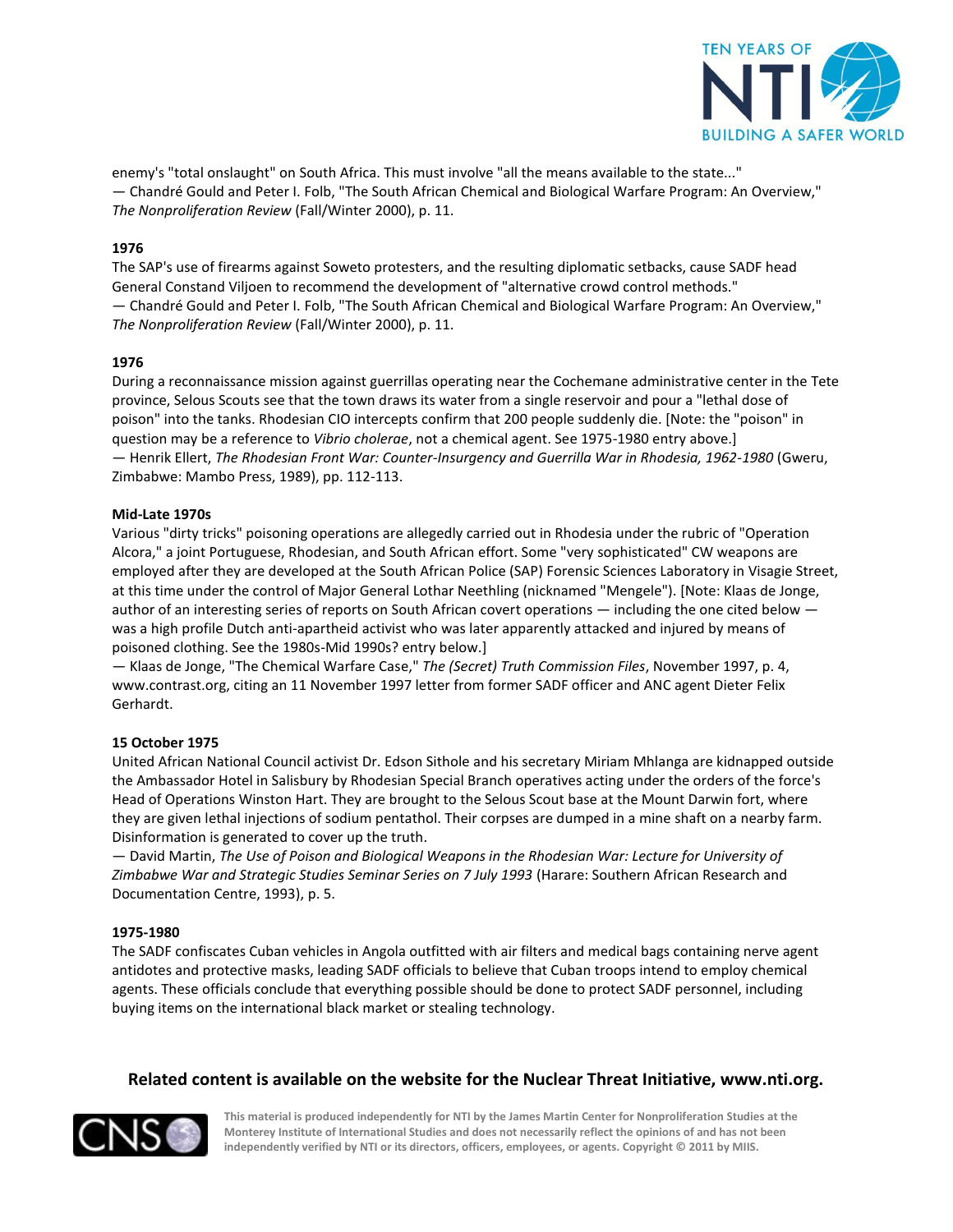

— Chandré Gould and Peter I. Folb, "The South African Chemical and Biological Warfare Program: An Overview," *The Nonproliferation Review* (Fall/Winter 2000), p. 11.

## **1975-1980**

The Rhodesian CIO and Selous Scouts use *Bacillus anthracis*, *Vibrio cholerae*, and thallium-contaminated foodstuffs, as well as organophosphate-impregnated clothing [see entry immediately above], according to former Rhodesian army contractors. [Note: several of the claims regarding anthrax bacteria use remain unverified.] — Jeremy Brickhill, "Doctors of Death," *Horizon* [Harare] (March 1992), pp. 14-17, cited by Meryl Nass, "Anthrax Epizootic in Zimbabwe, 1978-1980: Due to Deliberate Spread?," *The PSR Quarterly* 24:2 (December 1992), pp. 206 and 209, note 73.

#### **1975-1 September 1978**

The Selous Scouts set up a secret laboratory at the André Rabie barracks, to which three medical doctors from the regular Rhodesian Army are seconded. Large consignments of the denim clothing favored by guerrillas are purchased from middlemen and soaked in "steel vats containing a solution of odourless and colourless poisons" [probably organophosphates]. Several prisoners are forcibly brought to the Mount Darwin Fort and apparently used as "human guinea pigs" to test the effects of the poison. The contaminated clothes are then supplied to guerrillas with the help of Reverend Arthur Kanodareki, a paid CIO agent, and somewhere between 67 and "many hundreds" of guerrillas then die after absorbing the poison through their skin. The program is terminated after the Special Branch commander learns of the deaths of innocent rural villagers to whom some the poisoned clothes had been sold by unscrupulous local agents, agents who had been recruited by the Scouts and the Special Branch and had been paid a Z1000 dollar bonus for each confirmed "guerrilla" death. Symptoms of intoxication are that after seven days, the victims develop a fever and start to bleed from the nose and mouth. [Note: these symptoms are not consistent with most toxic organophosphate compounds, but could be due to warfarin. Fever is also sometimes present in thallium poisoning.]

— Henrik Ellert, *The Rhodesian Front War: Counter-Insurgency and Guerrilla War in Rhodesia, 1962-1980* (Gweru, Zimbabwe: Mambo Press, 1989), pp. 109-12; see also Jeremy Brickhill, "Zimbabwe's Poisoned Legacy: Secret War in Southern Africa," Cov*ert Action Quarterly* 43 (Winter 1992-93), p. 8; Ken Flower, *Serving Secretly: An Intelligence Chief on Record. Rhodesia into Zimbabwe, 1964 to 1981* (London: John Murray, 1987), p. 137.

#### **Mid-1970s**

The Rhodesian Central Intelligence Organisation (CIO) asks doctors and chemists from the University of Rhodesia to identify and test a range of chemical and biological agents that can be used as a "fear factor" in the war against nationalist guerrillas. Anatomy [Department] professor Dr. Robert Symington, head of the clinical program, recruits several colleagues and students to carry out the research. SADF Forensic Department experts and intelligence personnel have access to the most secret Rhodesian camps and likely play some part in the development of CBW agents, which include organophosphate poisons, thallium, warfarin [an anticoagulant rodenticide], unspecified bacteriological agents, and anthrax. Symington later moves to South Africa and reportedly collaborates in the development of a top secret South African CBW program (codenamed "Red Mountain") prior to his death. [Note: this codename is not mentioned in any other source. Also, Brickhill was an ANC activist who was targeted for assassination and was severely injured in a bombing attempt.]

— Jeremy Brickhill, "Zimbabwe's Poisoned Legacy: Secret War in Southern Africa," Cov*ert Action Quarterly* 43 (Winter 1992-93), pp, 7-10.

#### **1974-1977**

In 1974 De Villiers prepares a 10-page report, which estimates that building a CBW program would cost 5 million

## **Related content is available on the website for the Nuclear Threat Initiative, www.nti.org.**

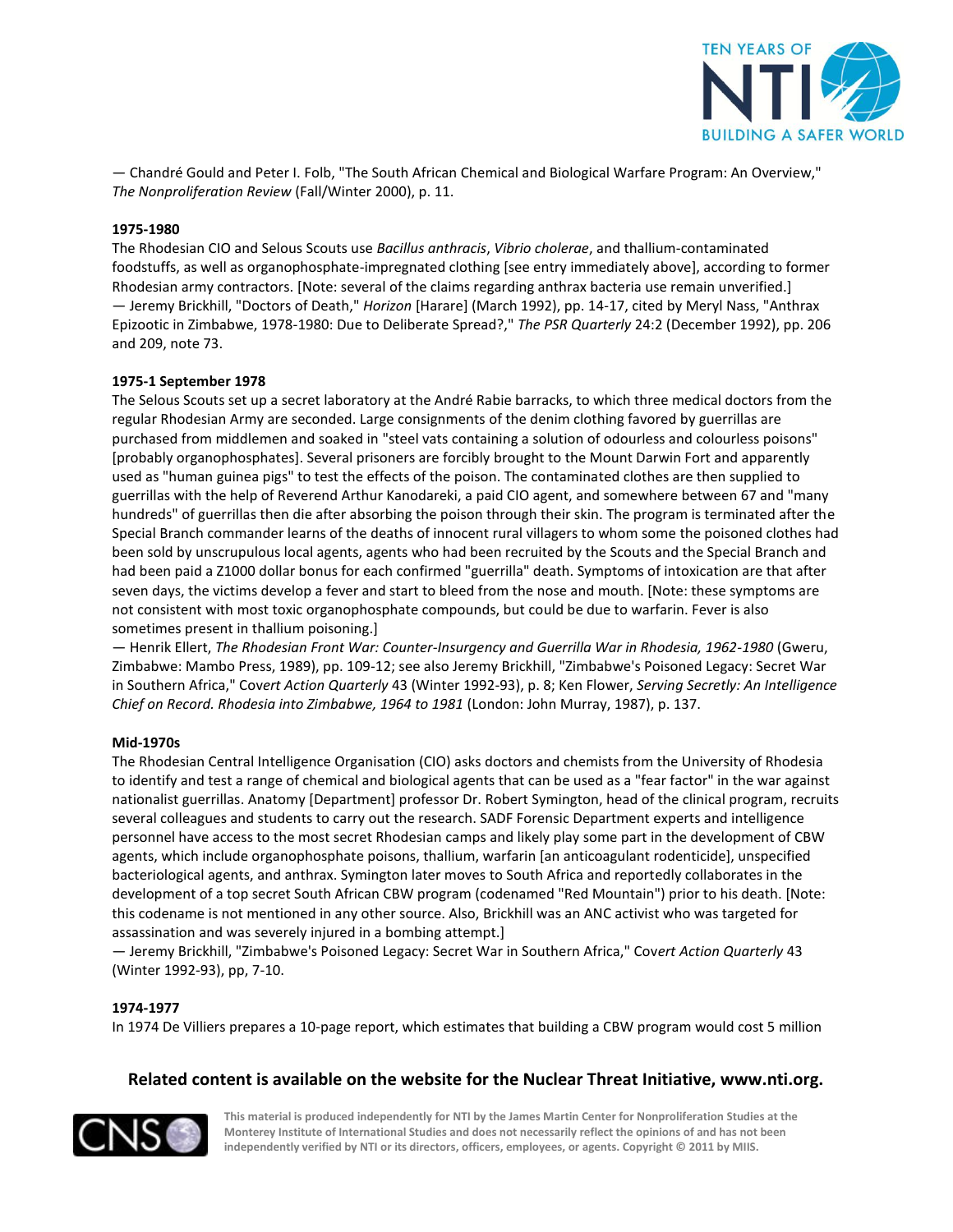

rand and concludes that the Soviet Union is too well armed with CBW and would thus retaliate against any CBW attack. The SADF postpones its plans to develop an offensive CBW program, but supports a minimal CBW R&D program which is not well-developed. By 1977, De Villiers changes his tune and displays far more interest in the possibility of offensive CW use, but says little about using BW.

— Stephen Burgess and Helen Purkitt, *The Rollback of South Africa's Biological Warfare Program* (USAF Academy, Colorado: USAF Institute for National Security Studies, 2001), p. 5; and Chandré Gould and Peter Folb, *Project Coast: Apartheid's Chemical and Biological Warfare Programme* (Geneva: United Nations Institute for Disarmament Research, 2002), pp. 32-4.

## **Early 1973 on**

The recently-formed Rhodesian Selous Scouts adopt and adapt British counterinsurgency techniques used in Kenya and Malaya by experimenting with new types of weapons, including CW and BW. They seek to develop poisons to impregnate toxins into blue jeans used by guerrillas as well as poison pens to assassinate guerrilla leaders, and make efforts to contaminate rivers and water supplies with chemical and biological agents. [Note: see 1975-1 October 1978 and 1976 entries below for more details.] Rhodesia has one "rudimentary" CBW plant that receives outside aid from South Africa. [Note: the "rudimentary" CBW plant mentioned here may be an allusion to the lab later set up in the Selous Scouts barracks, on which see the 1975-1 September 1978 entry below, but it could also indicate that another, unnamed facility existed.]

— Stephen Burgess and Helen Purkitt, *The Rollback of South Africa's Biological Warfare Program* (USAF Academy, Colorado: USAF Institute for National Security Studies, 2001), pp. 8-9.

## **1970s and 1980s**

South African [special operations] units fighting against guerrillas in Namibia and Angola, such as the 5th Reconnaissance commandos, the Koevoet ("Crowbar") unit, and the SADF SF's D[elta]40 unit [composed largely of Rhodesians], employ unconventional counterinsurgency tactics, including the use of chemical and biological agents. [Note: see several entries below for details concerning the CW and BW agents employed.] — Stephen Burgess and Helen Purkitt, *The Rollback of South Africa's Biological Warfare Program* (USAF Academy, Colorado: USAF Institute for National Security Studies, 2001), p. 9.

## **Early 1970s**

Certain SADF generals ask the CSIR for "aggressive" CBW agents and express a growing interest in starting a new CBW industry, but the head of CSIR's Chemical Defence Unit (CDU), J. P. de Villiers, initially responds that such a program is unsuitable for Africa and too complex and expensive to develop. [Note: Burgess and Purkitt list De Villiers' first name as Wim, but in other sources he is identified as J. P.]

— Stephen Burgess and Helen Purkitt, *The Rollback of South Africa's Biological Warfare Program* (USAF Academy, Colorado: USAF Institute for National Security Studies, 2001), p. 5.

## **Late 1960s and Early 1970s**

Israel and South Africa increasingly cooperate with each other in the development of armaments during this period. This cooperation is focused mainly on nuclear weapons and missile programs, but may also have included collaborative efforts in CBW R&D. [Note: the study cited below provides no corroborating evidence concerning cooperation between the two countries in the CBW field, although there are clear indications of growing Israeli-South African cooperation in other weapons fields.]

— Stephen Burgess and Helen Purkitt, *The Rollback of South Africa's Biological Warfare Program* (USAF Academy, Colorado: USAF Institute for National Security Studies, 2001), pp. 5-6.

## **Related content is available on the website for the Nuclear Threat Initiative, www.nti.org.**

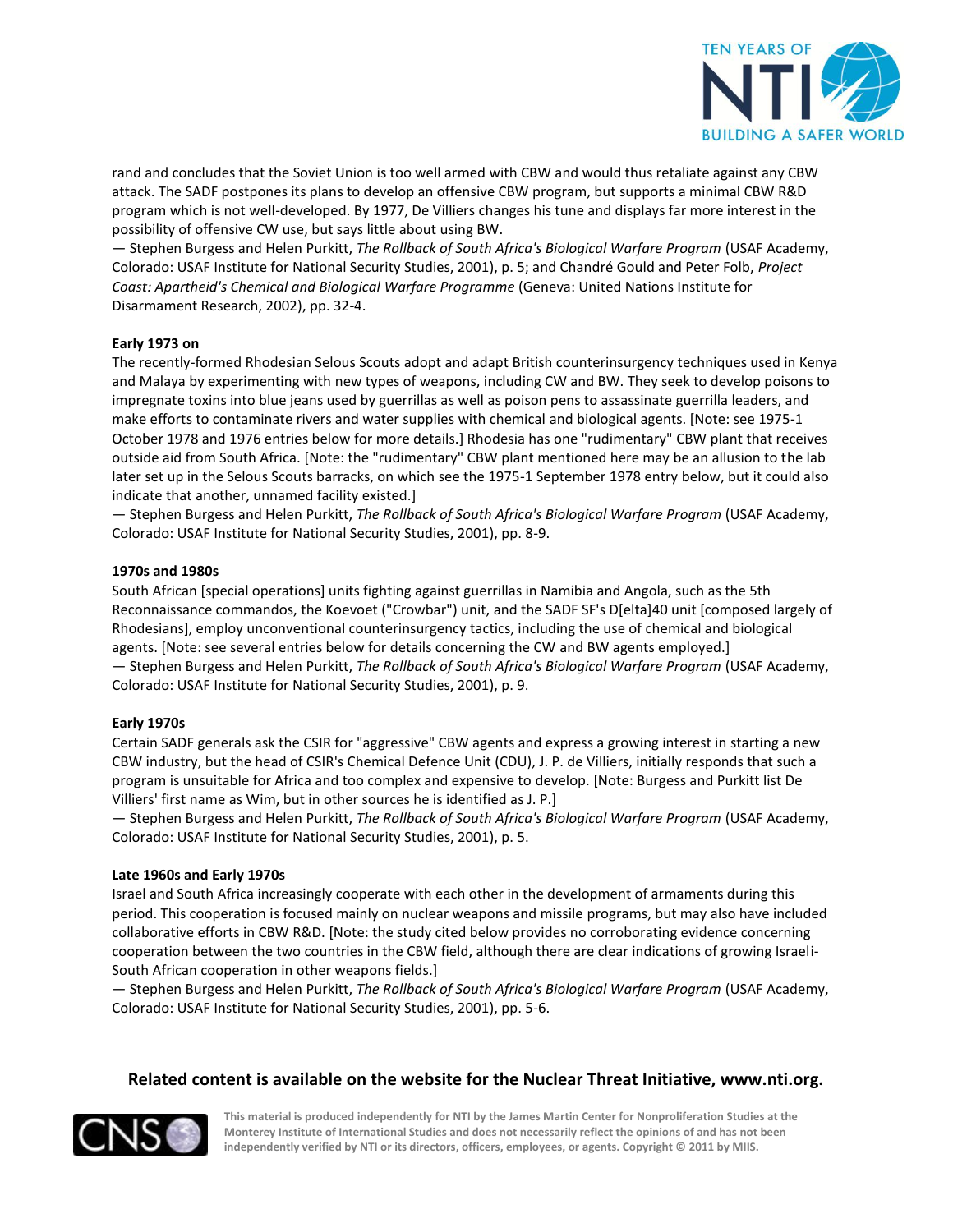

#### **1960s-1970s**

The Elektroniks, Meganies, Landbou en Chemies (EMAC: Electrical, Mechanical, Agricultural and Chemical) lab facility at Special Forces (SF) headquarters works on and "innovate[s]" weapons, including chemical and biological agents. [Note: other sources provide no indications that EMLC actually worked on biological agents. See, e.g., Chandré Gould and Peter Folb, *Project Coast: Apartheid's Chemical and Biological Warfare Programme* (Geneva: United Nations Institute for Disarmament Research, 2002), pp. 35-6; and the EMLC description in the CW Facilities section.]

— Stephen Burgess and Helen Purkitt, *The Rollback of South Africa's Biological Warfare Program* (USAF Academy, Colorado: USAF Institute for National Security Studies, 2001), p. 4.

#### **Mid-1960s**

Due to Egyptian use of chemical weapons in Yemen (1962-67) and concerns that Jamal `Abd al-Nasir may have provided some of these to the ANC, South Africa realizes the importance of updating its CBW program. CSIR "works on" mustard and protective masks to replace the WWII-era masks still used by the SADF.

— Stephen Burgess and Helen Purkitt, *The Rollback of South Africa's Biological Warfare Program* (USAF Academy, Colorado: USAF Institute for National Security Studies, 2001), p. 4.

#### **1963**

South Africa becomes a party to the 1925 Geneva Gas Protocol banning the use of chemical and biological weapons in warfare.

— Stephen Burgess and Helen Purkitt, *The Rollback of South Africa's Biological Warfare Program* (USAF Academy, Colorado: USAF Institute for National Security Studies, 2001), p. 4.

#### **1961**

The U.S. transfers 6 tear gas rifle shells and 4 tear gas grenades to the South African government between 1 January 1961 and 31 December 1961. Munitions exports still pending as of 15 July 1961 include 150 tear gas grenades (CF [?]) and 150 "3-way" tear gas grenades (CN [chloroacetophenone, commercially known as Mace]). [Note: the reference to "CF" is almost certainly a reference to CS. Also, it is unclear what "3-way" tear gas grenades are.]

— U.S., Department of State, "United States-South African Commercial Relations and Arms Traffic," 21 July 1963 "Confidential" airgram #CA-915 to "USUN New York", pp. 6, 8.

#### **Early 1960s**

SADF personnel sent to gain counterinsurgency experience in Angola observe firsthand how the Portuguese military employs CBW to make defoliants and napalm, mine trails, and poison wells and waterholes to counter guerrilla actions. Portuguese forces also drug prisoners and throw them out of airplanes. [Note: in this and several subsequent entries, there are references to unspecified poisons or toxic materials. These substances are most likely chemical agents, but it is possible that some actually refer to biological toxins, chemical substances produced from living organisms, or biological agents.]

— Stephen Burgess and Helen Purkitt, *The Rollback of South Africa's Biological Warfare Program* (USAF Academy, Colorado: USAF Institute for National Security Studies, 2001), p. 7.

#### **1960s**

CSIR continues to work on tear gas and CX [phosgene oxime] powder used for tracking, and Dr. Joynt outfits SADF Cessna aircraft to spread CX powder. [Note: since CX's effects are immediate and painful, it is unclear exactly how the South Africans used it for "tracking."]

## **Related content is available on the website for the Nuclear Threat Initiative, www.nti.org.**

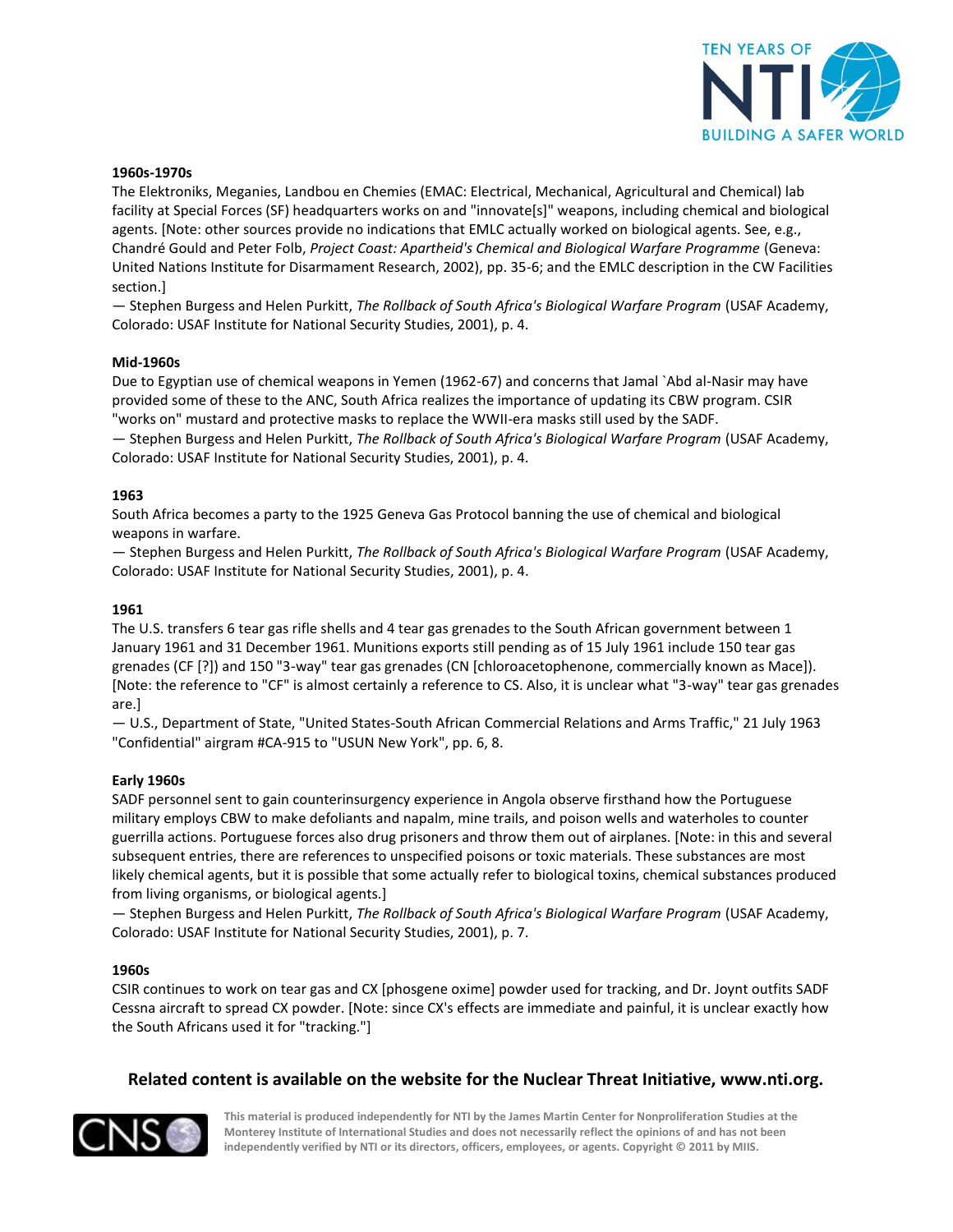

— Stephen Burgess and Helen Purkitt, *The Rollback of South Africa's Biological Warfare Program* (USAF Academy, Colorado: USAF Institute for National Security Studies, 2001), p. 4.

## **March 1960**

The police fire into a crowd of 5,000 anti-apartheid activists who had gathered around the police station in Sharpeville to protest the discriminatory Pass Laws, killing 67 and wounding 186. Many are shot in the back as they flee. The scale of this "Sharpeville Massacre" has a profound effect on South African blacks, and precipitates a series of mass protests and boycotts. The government declares a state of emergency, arrests African leaders, and bans the African National Congress (ANC) and the Pan Africanist Congress (PAC). Soon after, these two organizations form clandestine armed wings — respectively, Umkhonto we Sizwe (Spear of the Nation) and Poqo ("Pure") — in order to continue waging their struggle.

— James Barber, *South Africa in the Twentieth Century: A Political History — In Search of a Nation State* (Oxford: Blackwell, 1999), pp. 165-6.

#### **1960**

After taking an NBC warfare course in the UK, Dr. Vernon Joynt of Mechem and the CSIR helps initiate a new phase of the South African CW program by correcting a problem with the tear gas used to control riots and hunt militants hiding in the bush.

— Stephen Burgess and Helen Purkitt, *The Rollback of South Africa's Biological Warfare Program* (USAF Academy, Colorado: USAF Institute for National Security Studies, 2001), p. 4.

#### **1960**

South Africa uses tear gas extensively to suppress the Pongoland uprising in Transkei.

— Stephen Burgess and Helen Purkitt, *The Rollback of South Africa's Biological Warfare Program* (USAF Academy, Colorado: USAF Institute for National Security Studies, 2001), p. 4.

#### **1946**

South Africa dumps large quantities of munitions containing mustard agent into the sea, but does not roll back its CBW program entirely. The literature from its World War II CBW program is retained, and the South African Defense Force (SADF) maintains a small military program related to CBW R&D. The government continues to outsource a number of basic research projects to Afrikaans-speaking universities and other government-supported institutions. These projects are usually carried out under the umbrella of the Council for Scientific and Industrial Research (CSIR).

— Stephen Burgess and Helen Purkitt, *The Rollback of South Africa's Biological Warfare Program* (USAF Academy, Colorado: USAF Institute for National Security Studies, 2001), pp. 3-4.

#### **1941-1945**

CW agents are manufactured by South Africa at the Klipfontein and Firgrove factories in response to a request by the British Ministry of Supply. The two factories have 1,697 employees and are capable of producing 250 tons of different chemical warfare agents each month. The Klipfontein Organic Products plant produces phosgene and mustard. The production of chemical agents and associated weapons is supervised by Brigadier General Van der Bijl, Director General War Supplies, and Brigadier General Van der Spuy, Director General Technical Services. After the war, the production focus is shifted to DDT and other insecticides.

— Ian van der Waag, review of The Rollback of South Africa's Chemical and [sic] Biological Warfare Program, *Journal of Military History* (January 2002), p. 272; G. C. Gerrans, "Historical Overview of the South African Chemical Industry, 1896-1998," *Chemistry International* 21:3 (May 1999), p. 76.

## **Related content is available on the website for the Nuclear Threat Initiative, www.nti.org.**